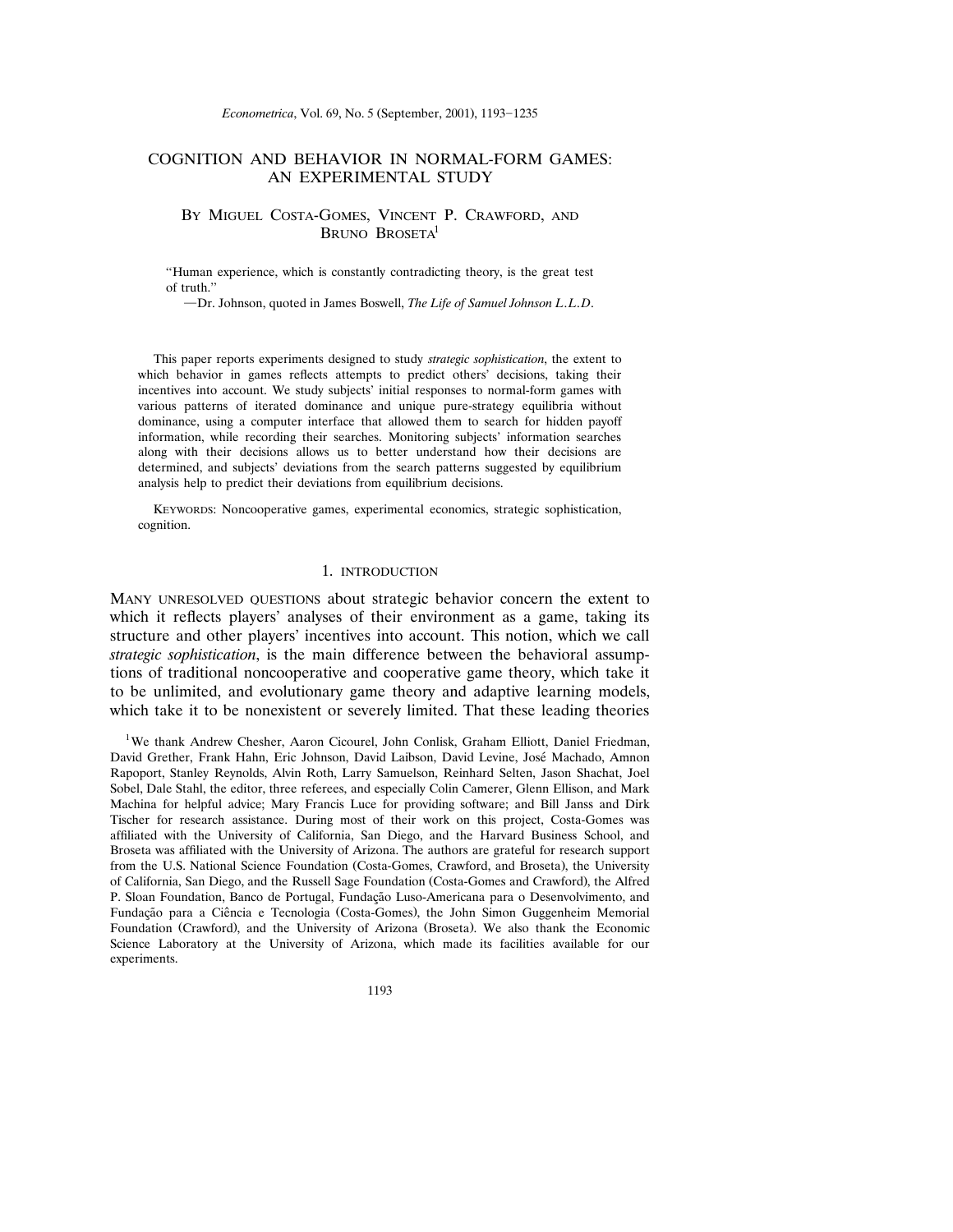rest on such different assumptions about sophistication highlights the need for more empirical work.<sup>2</sup>

Experiments have two important advantages in studying sophistication. They allow the control needed to test theories of behavior in games, which are highly sensitive to environmental details.<sup>3</sup> And, while sophistication and other aspects of cognition are normally studied indirectly, by inference from the models that best describe decisions, experiments make it possible to study sophistication more directly, by monitoring subjects' searches for hidden payoff information. This provides an additional lens through which to examine their strategic thinking.

This paper reports experiments designed to assess the sophistication of subjects' decisions and information searches in a series of 18 normal-form games with various patterns of iterated dominance and unique pure-strategy equilibria without dominance. To justify an analysis of subjects' behavior as their initial responses to each game, the design suppresses learning and repeated-game effects as much as possible. Our goals are to use subjects' information searches, in the light of the cognitive implications of alternative theories of behavior, to better understand how their decisions are determined; and to learn whether subjects' deviations from the search implications of equilibrium analysis help to predict their deviations from equilibrium decisions.

The paper makes two main contributions. It creates an experimental design to monitor subjects' searches for hidden payoffs in normal-form games, and it develops a unified theoretical and econometric framework for analyzing subjects' decisions and information searches.

Our theoretical and econometric framework is organized around a mixture model, in which each subject's behavior is determined, possibly with error, by one of nine decision rules or *types*, and each subject's type is drawn from a common prior distribution and remains constant over the 18 games he plays.<sup>4</sup> The possible types are required to be general principles of decision-making, applicable to a wide range of games. They are specified a priori, selected for their appropriateness as possible descriptions of behavior, theoretical interest, and separation of implications for decisions and information search. This structural approach to characterizing heterogeneous behavior in populations

<sup>3</sup>There is a growing experimental literature that studies the principles that govern strategic behavior, surveyed in Kagel and Roth (1995) and Crawford (1997); see also Beard and Beil (1994), Brandts and Holt (1995), Cachon and Camerer (1996), Cooper, DeJong, Forsythe, and Ross (1990), Ho and Weigelt (1996), Ho, Camerer, and Weigelt (1998), Holt (1999), McKelvey and Palfrey (1992), Nagel (1995), Schotter, Weigelt, and Wilson (1994), Selten (1998), Stahl and Wilson (1994, 1995), Van Huyck, Battalio, and Beil (1990), and Van Huyck, Wildenthal, and Battalio (2001).

<sup>4</sup>Some such structure is necessary for tractability, because in our 18 games there are more than 6 million possible individual decision histories and many more possible information search histories.

 $2^2$ The importance of sophistication is often downplayed because players can usually avoid the need to model others' decisions by observing their past decisions, and even unsophisticated learning models often converge to Nash equilibrium. Even so, sophistication is likely to exert important influences on convergence, limiting outcomes, and responses to changes in the environment through players' initial beliefs and the structures of their learning rules.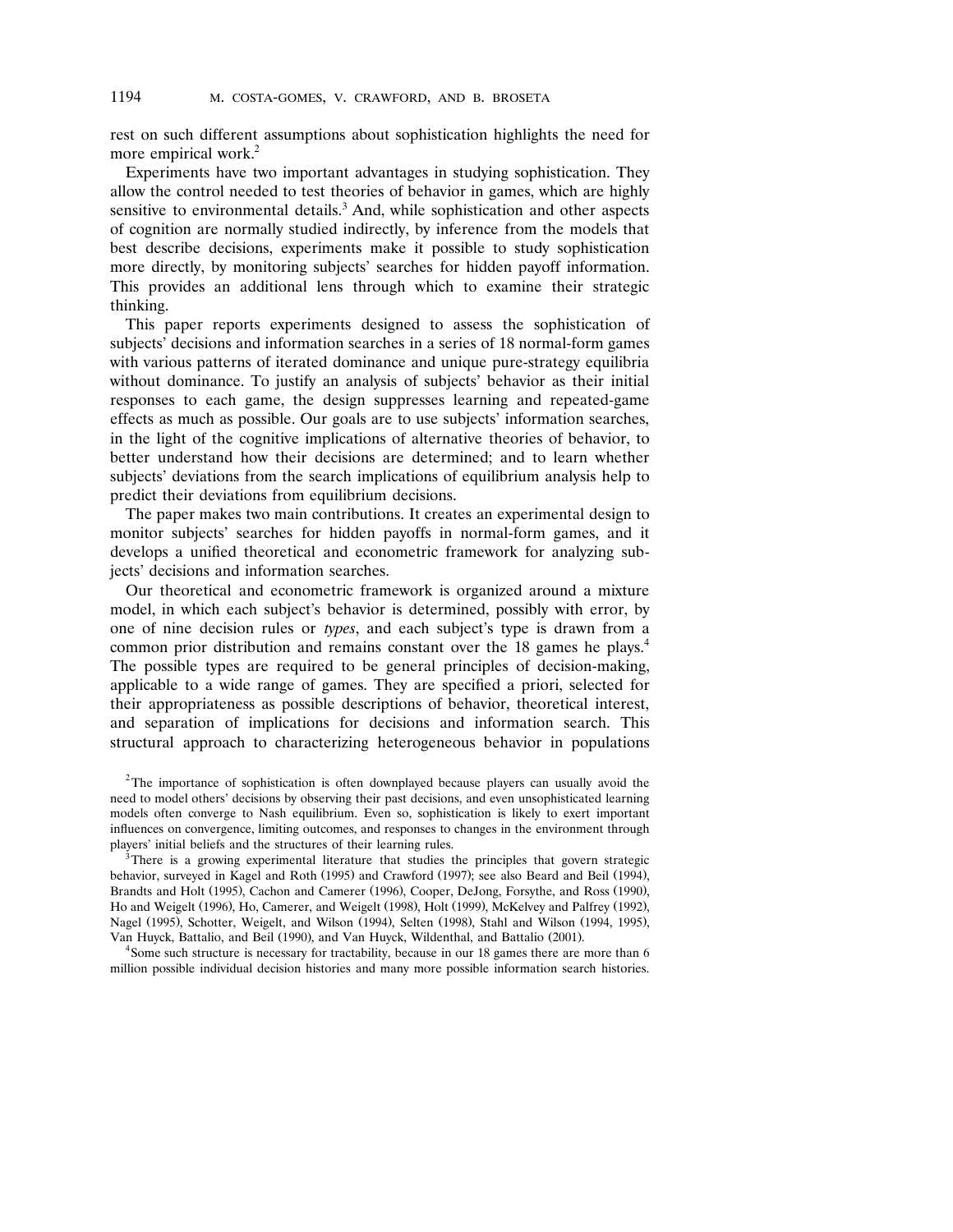builds on the analyses of heterogeneous strategic behavior of Holt (1999) (which first appeared in 1990), Stahl and Wilson (1994, 1995) (which appeared about 1993; henceforth "S & W"), and Harless and Camerer (1995). Our model of decisions is closest to S&W's, who studied similar games, and some of our types are close relatives of their types. Our error structure is closest to the models of heterogeneous individual decisions of Harless and Camerer (1994) and El-Gamal and Grether (1995) (henceforth "H&C" and "EG&G").

Four of our types are nonstrategic, in that they make no attempt to use their partners' incentives to predict their decisions: *Altruistic* seeks to maximize the sum of its own and its partner's payoffs over all decision combinations.<sup>5</sup> *Pessimistic* makes unrandomized ''secure'' or ''maximin'' decisions that maximize its minimum payoff over its partner's decisions. *Naïve* (S&W's *L1*, for *Level 1*) best responds to beliefs that assign equal probabilities to its partner's decisions.<sup>6</sup> *Optimistic* makes ''maximax'' decisions that maximize its maximum payoff over its partner's decisions.

Five of our types are strategic:  $L2$  (a relative of S&W's  $L2$ ) best responds to *Naïve, D1* (for *Dominance* 1) does one round of deleting decisions dominated by pure decisions and best responds to a uniform prior over its partner's remaining decisions. *D2* does two rounds of deleting decisions dominated by pure decisions and best responds to a uniform prior over its partner's remaining decisions. *Equilibrium* (a relative of S&W's *Naïve Nash*) makes equilibrium decisions (unique in our games). *Sophisticated* (S&W's (1995) *Perfect Foresight*, a relative of their *Rational Expectations*. best responds to the probability distribution of its partner's decision, operationalized by estimating the distribution, game by game, from the observed population frequencies in our experiment. All five strategic types exhibit some strategic sophistication. *Sophisticated* represents the ideal of a game theorist who also understands people, and so can predict how others will play in games with different structures, in which they may deviate from equilibrium. We include *Sophisticated* to learn whether any subjects have a prior understanding of other subjects' likely behavior that transcends simple, mechanical strategic decision rules.

Our approach to monitoring information search builds on the work of Camerer, Johnson, Rymon, and Sen (1993) and Johnson, Camerer, Sen, and Rymon (2002) (henceforth "C&J"). C&J presented two-person, three-period alternating-offers bargaining games to subjects in extensive form, using a computer interface called MouseLab.7 The structure of the environment was pub-

<sup>5</sup>Altruistic is nonstrategic, even though it takes its partner's payoffs into account, because it implicitly assumes that other subjects are also *Altruistic*, rather than trying to predict their decisions. <sup>6</sup>

<sup>&</sup>lt;sup>6</sup>Although we describe *Naïve* as nonstrategic, it might also reflect strategic decision-making with diffuse beliefs.

 $^7$ MouseLab was developed to study individual decisions; see Payne, Bettman, and Johnson (1993, Appendix) and the user manual and software available at http://ecom.gsb.columbia.edu/ mouselab-MouseLab.htm. It can be viewed as an automated way of doing ''eye-movement'' studies like those used in experimental psychology. The first application to games other than C&J was Algaze [Croson] (1990), who briefly discussed the results of two trials using a normal-form MouseLab design similar to the one we later (independently) developed for this study.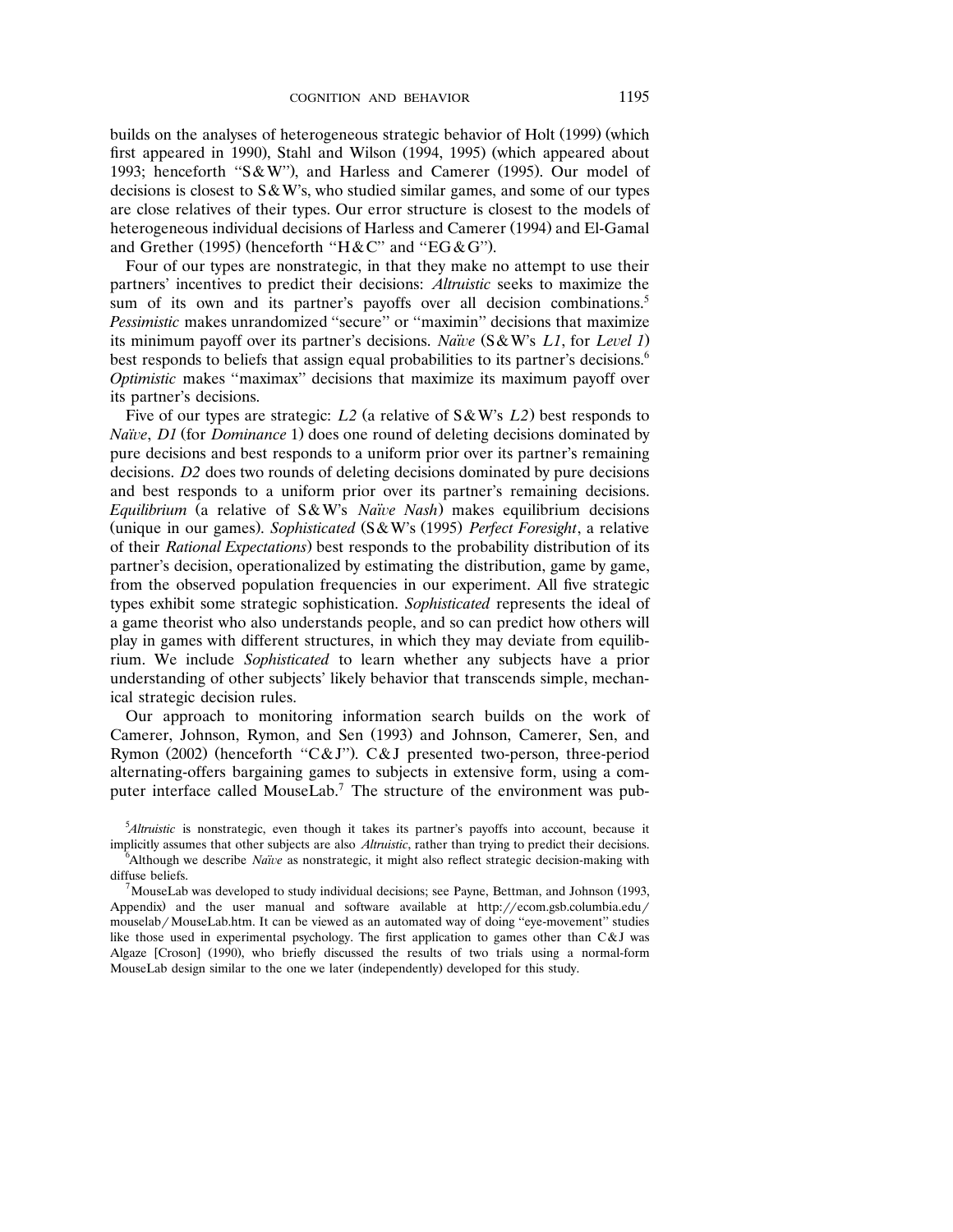licly announced, except that the interface concealed the sizes of the ''pies'' subjects could share in the three periods, allowing subjects to look them up as often as desired, one at a time, and automatically recording their look-up sequences and decisions.<sup>8</sup> Our design adapts  $C&J$ 's methods to monitor subjects' searches for hidden payoffs in two-person normal-form games, using MouseLab to present them as payoff tables in which subjects can look up their own and their partners' payoffs for each decision combination, as often as desired, one at a time.

Our analysis of information search also builds on  $C\&J$ 's work. With complete information their games have unique subgame-perfect equilibria, easily computed by backward induction. They argued that backward induction has a characteristic search pattern, in which subjects first look up the last-period pie size, then the second-last (perhaps re-checking the last), and so on, with most transitions from later to earlier periods.<sup>9</sup> C&J observed systematic deviations from subgame-perfect equilibrium decisions, as in earlier studies. They added a cognitive dimension to the analysis by showing that subjects whose searches were closer to the backward-induction pattern tended to make and/or accept offers closer to the subgame-perfect equilibrium.

Our analysis, like  $C\&J$ 's, must model the relationship between information search and decisions. Specifying such a model is harder for normal-form games, which have a richer set of possible relationships between cognition and behavior. Our specification is based on a procedural model of decision-making, in which a subject's type first determines his information search, possibly with error, and his type and search then jointly determine his decision, again with error. Each of our types is naturally associated with one or more algorithms that describe how to process payoff information into decisions. Using these algorithms as models of subjects' cognitive processes and invoking two conservative hypotheses about how cognition is related to search imposes enough structure on the space of possible look-up sequences to allow a tractable characterization of each type's search implications. This allows us to describe our subjects' noisy and heterogeneous information searches in a comprehensible way, without overfitting or excessively constraining the econometric analysis, and links subjects' searches to their decisions so that the analysis can identify relationships between them.

Our results can be summarized as follows. Subjects' decisions are too heterogeneous to be adequately described by any single decision rule, even allowing for errors. As in previous experiments, compliance with equilibrium decisions is high in games solvable by one or two rounds of iterated dominance, but much lower in games solvable by three rounds of iterated dominance or the circular

<sup>&</sup>lt;sup>8</sup>Subjects could not record the pie sizes and the frequency of repeated look-ups suggests they did not memorize them.

 ${}^{9}C\&J$  supported this claim by showing that a control group, trained in backward induction but not in information search, and rewarded for identifying their subgame-perfect equilibrium decisions, came to exhibit such a pattern.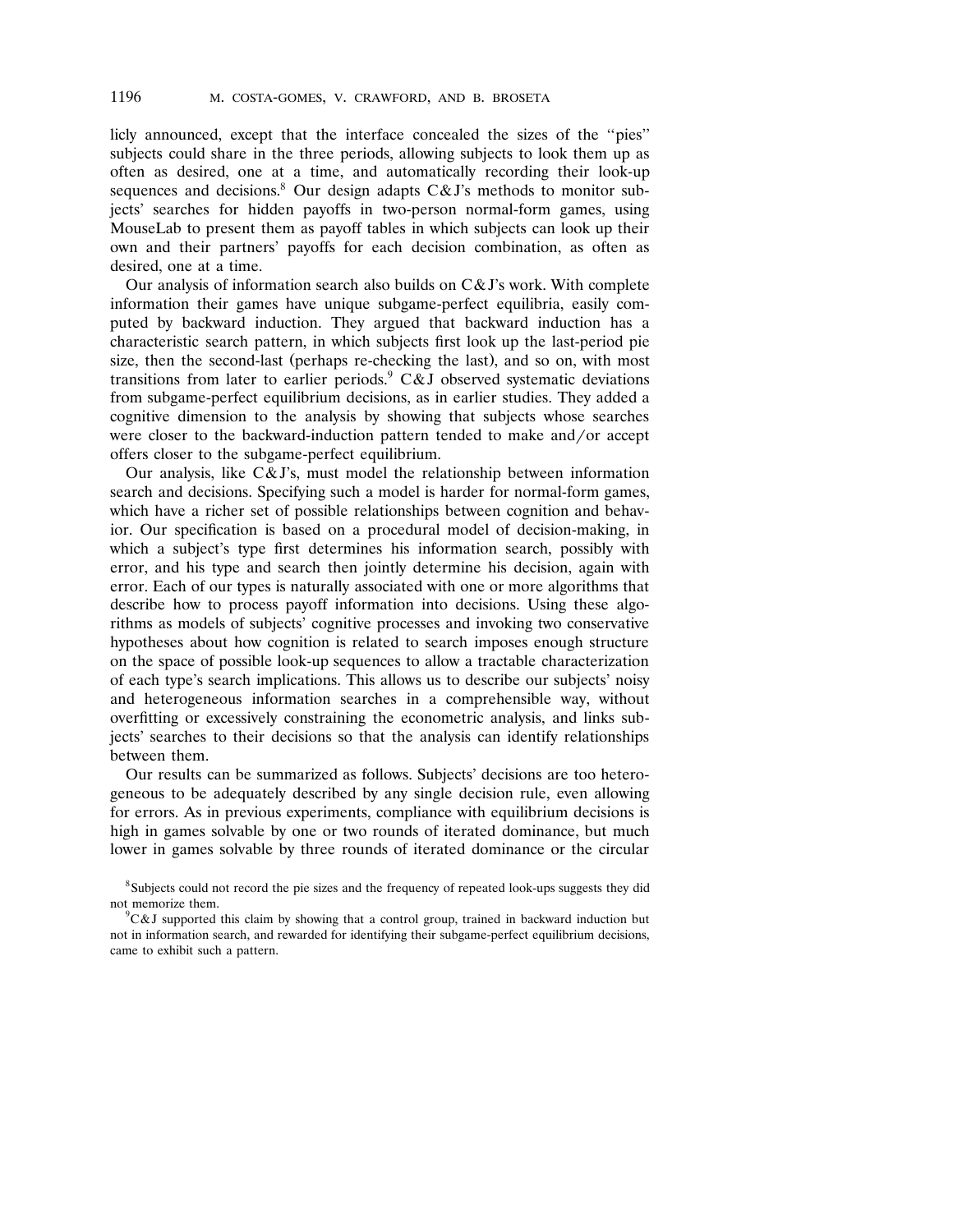logic of equilibrium without dominance.<sup>10</sup> In an econometric analysis of decisions alone, the types with the largest estimated frequencies are  $L2$ , *Naïve*/*Optimistic* (whose decisions are not separated in our games), and *D1*. The total frequency of strategic types is more than 70%, but most subjects' sophistication is better described by boundedly rational strategic types like *L2* or *D1* than by *Equilibrium* or *Sophisticated*, suggesting that few had a prior understanding of others' decisions that transcends simple rules. The most frequent types all respect simple dominance and make equilibrium decisions in our simplest games, but switch to nonequilibrium decisions in some of our more complex games; this reconciles the sharp decline in equilibrium compliance in more complex games with the high frequency of strategic types.

Subjects' information searches are even more heterogeneous than their decisions. Our econometric analysis of decisions and search generally confirms the view of subjects' behavior suggested by our analysis of their decisions alone, with some significant differences. The most frequent estimated types are *Naïve* and *L2*, each accounting for nearly half the population. For games with a given strategic structure, our estimates of the type frequencies imply a simple, systematic relationship between subjects' deviations from the search implications of equilibrium analysis and their deviations from equilibrium decisions.

The shift toward *Naïve* when information search is taken into account, which comes mainly at the expense of *D1* and *Optimistic*, reflects the fact that *Naïve*'s search implications explain more of the variation in subjects' decisions and searches than *Optimistic*'s (which are too unrestrictive to be useful in our sample) or D1's (which are more restrictive than *Naïve*'s, but too weakly correlated with subjects' behavior). *D1* does poorly relative to *L2*, even though their decisions are only weakly separated, because their search implications are strongly separated, and *L2*'s explain more of the variation in subjects' searches and decisions. The strong separation of *Naïve* from *Optimistic* and *L2* from *D1* via their search implications yields a significantly different interpretation of subjects' behavior than our analysis of decisions alone.

Overall, our econometric analysis suggests a strikingly simple view of subjects' behavior, with two of our nine types, *Naïve* and  $L2$ , comprising  $67-89\%$  of the population and a third,  $D1$ ,  $0-20\%$ , in each case depending on one's confidence in our model of information search.

The rest of the paper is organized as follows. Section 2 describes our design. Section 3 discusses our theoretical and econometric framework. Section 4 reports preliminary statistical tests and subjects' patterns of compliance with equilibrium; estimates the types and error rates that best describe subjects' behavior, first using decisions alone, and then combining decisions and information search; and discusses aggregate patterns in search. Section 5 is the conclusion.

 $10$ See the papers surveyed in Crawford (1997, Section 4) and several others referenced in footnote 3.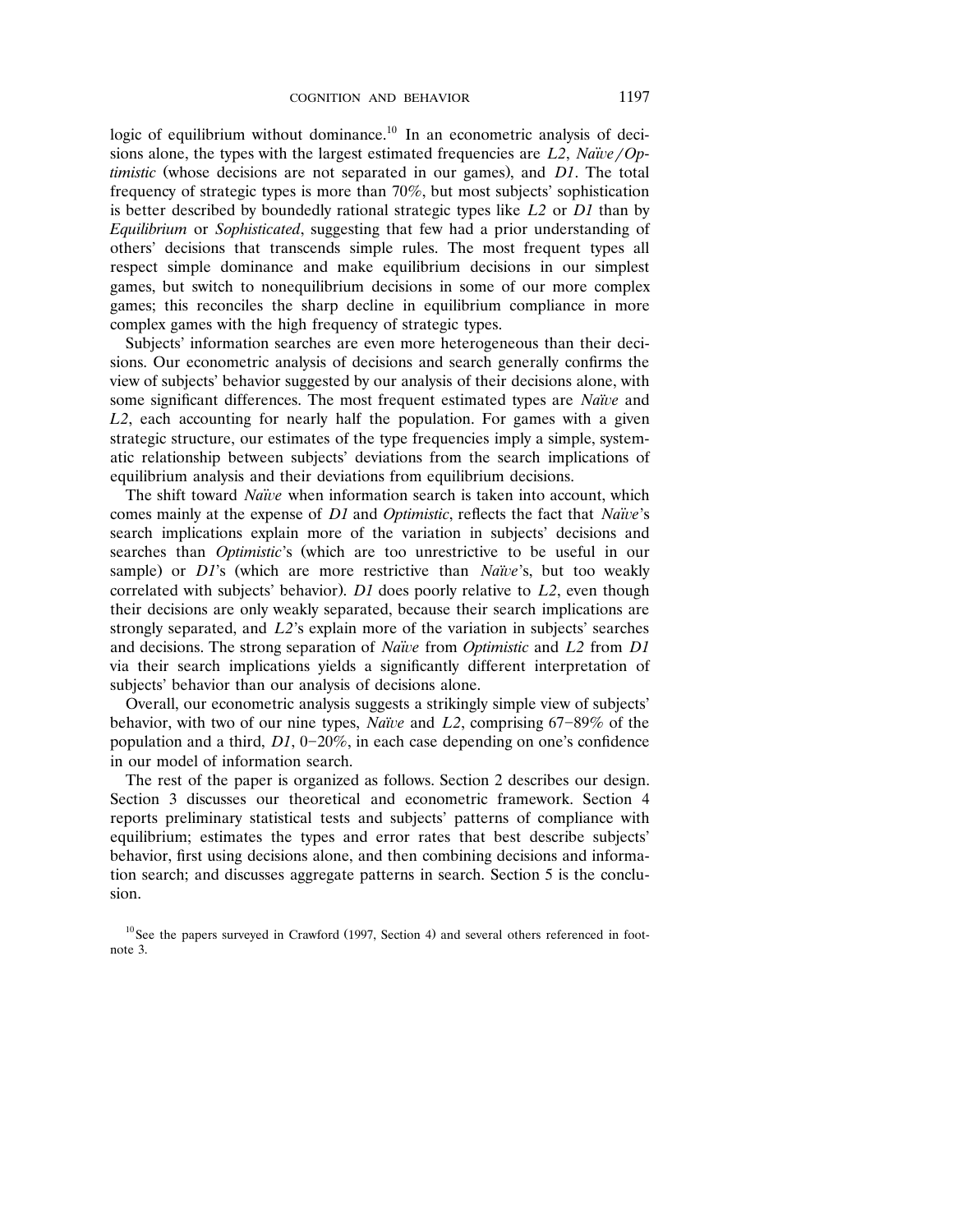### 2. EXPERIMENTAL DESIGN

This section describes our experimental design. First we discuss the overall structure, then the use of MouseLab to present games in normal form, and finally the games to be studied.

### *A*. *Oerall Structure*

Our experiment consisted of two sessions of a Baseline treatment, B1 on 22 April 1997 and B2 on 21 July 1997, and one session each of two control treatments, OB (for "Open Boxes") on 24 July 97 and TS (for "Trained Subjects") on 22 July 97. We first describe the Baseline treatment, and then explain how the OB and TS treatments differed. $11$ 

To test theories of strategic behavior, the design must clearly identify the games to which subjects are responding. This is usually accomplished by having a ''large'' population of subjects repeatedly play a given stage game, randomly pairing them each period to suppress repeated-game effects. The learning such designs allow greatly reduces the noisiness of subjects' responses over time, but even unsophisticated learning tends to converge to equilibrium in the stage game, making it difficult to disentangle learning from sophistication. Our design studies sophistication in its purest form by eliciting subjects' initial responses to a series of 18 different games, with different partners and no feedback to suppress learning and repeated-game effects as much as possible.<sup>12</sup> Varying the games also helps to prevent subjects from developing preconceptions about their strategic structures, enhances our control of their information by making it impossible to remember current payoffs from previous plays, and more precisely identifies subjects' types.

Subjects were recruited from undergraduate and graduate students at the University of Arizona, with a completely different group for each session. To reduce noise, we sought subjects in courses that required quantitative backgrounds, but we disqualified all subjects who revealed that they had previously studied game theory or participated in game experiments.

In our Baseline treatment, after an instruction and screening process described below, the subjects were randomly divided into subgroups of Row and Column players, as nearly equal in size as possible. They were then randomly paired to play a common series of 18 two-person normal-form games. The order of games was the same for all subjects, randomized to avoid bias except that two

 $11$ Appendix B reproduces the Baseline and TS instructions. The OB instructions are straightforward modifications of the Baseline instructions, available on request. These treatments were preceded by three pilot treatments described in Appendix C. All Appendices are available as pdf files at http://weber.ucsd.edu/  $\sim$  vcrawfor/

<sup>&</sup>lt;sup>12</sup> Designs that elicit initial responses have been used successfully by Beard and Beil (1994), C&J, Roth (1987), and  $S & W$ .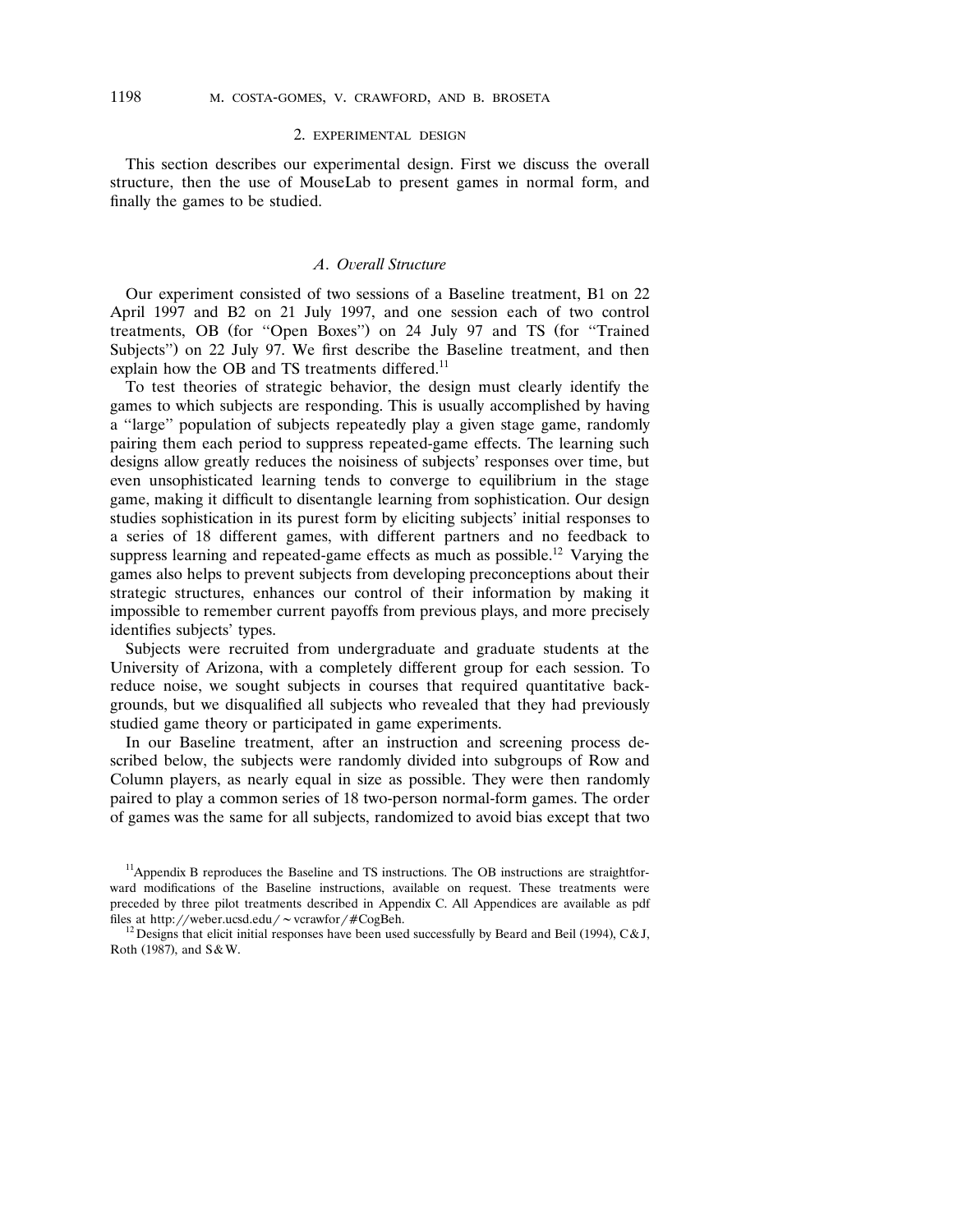larger games, added after the pilots, were placed last.13 Subjects were given no feedback while they played the games. They could proceed independently at their own paces, but (unlike in  $S\&W$ ) they were not allowed to change their decisions once they were confirmed.<sup>14</sup>

To control subjects' preferences, they were paid according to their payoffs as follows. After the session each subject returned to the lab in private, and was shown the number of points he earned in each game, given his partners' decisions. He then drew a game number from a bag and was paid according to his payoff in that game, at the rate of \$0.40 per point.<sup>15</sup> With game payoffs of 1298 points, this made the average payment about \$21; with an additional \$5 for showing up and passing the test, average earnings were approximately \$15 per hour.16 Subjects never interacted directly, and their identities were kept confidential.<sup>17</sup>

The structure of the environment, except the payoffs, was made public knowledge by presenting instructions in handouts and on subjects' computer screens and announcing that all received the same instructions. The instructions avoided suggesting decision-making principles or decisions. During the session, subjects had unrestricted access to the payoffs via MouseLab. After reading the instructions, subjects were given an opportunity to ask questions and then required to pass a test of understanding. They were paid an additional \$5 for showing up on time, and subjects who failed the test were dismissed.<sup>18</sup> The

<sup>13</sup>Some of the pairings were repeated once in 18 games, in a game unknown to the subjects. The larger games were placed last to preserve comparability with the pilots, and because we feared (incorrectly) that they would confuse subjects. Row and Column subjects faced different orders of strategic structures, because the games had asymmetric structures. This asymmetry also avoids spurious correlation between their decisions, or between a subject's best response and his partner's most frequent decision, guarding against bias in favor of *Sophisticated*.

<sup>14</sup>The 18 games took subjects an average of 1-2 minutes each. Adding an hour for signing up, seating, instructions, and screening yielded sessions of  $1\frac{1}{2}$  hours, which we judged to be near the limit of subjects' attention spans.

<sup>15</sup>It is theoretically possible to control subjects' risk preferences using Roth and Malouf's (1979) *binary lottery* procedure, in which a subject's payoff determines his probability of winning a given monetary prize, as in Cooper et al. (1990) and S&W. We avoided this added complexity because risk preferences do not influence predictions based on iterated dominance or pure-strategy equilibrium, subjects often appear approximately risk-neutral for payoffs like ours, and results using direct payment are usually close to those using the binary lottery procedure.<br><sup>16</sup>The analogous average payment and earnings figures were \$23 and \$16 for OB subjects and \$27

and \$21 for TS subjects, who were paid an extra \$4 for correctly answering the questions in an additional test, described in Appendix B.<br><sup>17</sup>After all subjects had checked in, each picked an identification number from a basket. They

were then told to seat themselves at the terminal in the lab with that number. After the session, a subject only needed to show his identification number to be paid. This made it clear (and they were told) that we would never know their identities.

<sup>18</sup>The dismissal rates were 25%, 16%, and 53% for the Baseline, OB, and TS treatments respectively. We attribute the high failure rate among TS subjects to the difficulty of their task, comparable to learning  $2-3$  weeks of material in an undergraduate game theory course in about  $45$ minutes of programmed instruction.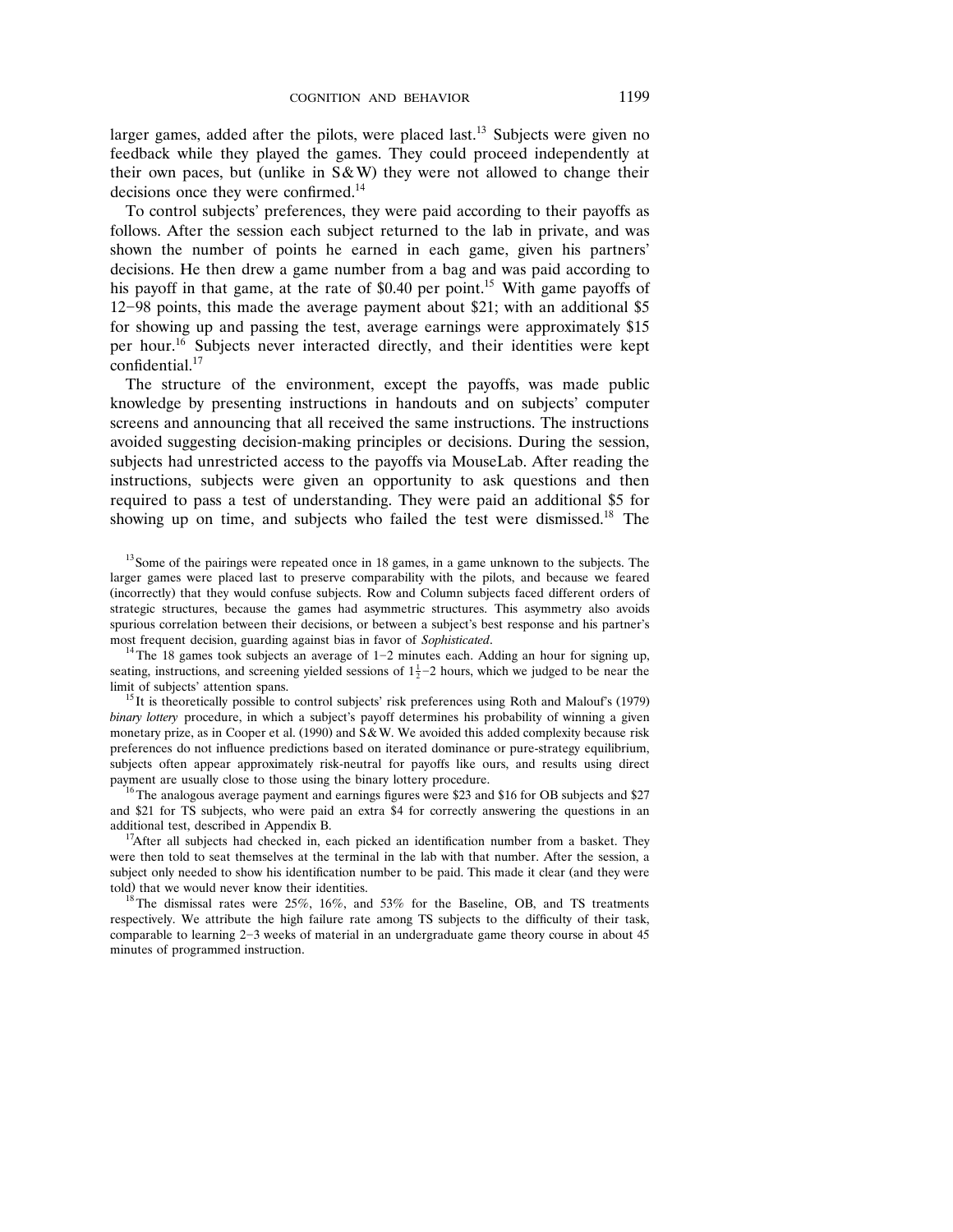remaining subjects participated in four unpaid practice rounds before the main part of the session, in which they faced a balanced mix of strategic structures; at the end of the practice rounds they were told their partners' decision frequencies for two of the rounds. $^{19}$ 

The OB treatment was identical to the Baseline treatment except that the games were presented via MouseLab with all payoffs continually visible, in "open boxes." Its purpose was to reveal whether subjects' responses are affected by the need to look up their payoffs.

The TS treatment was identical to the Baseline treatment (with "closed boxes") except that TS subjects were trained and rewarded differently. TS subjects were taught the relevant parts of noncooperative game theory via instructions on their computer screens, including dominance, iterated dominance, dominance-solvability, and pure-strategy equilibrium. (TS subjects, like Baseline subjects, received training in the mechanics of looking up their payoffs, but neither were trained in information search strategies. TS subjects were rewarded only for correctly identifying their equilibrium decisions in the 18 games, independent of other subjects' responses.<sup>20</sup> The TS treatment was intended to provide a check on the extent to which deviations from equilibrium in the Baseline are due to subjects' cognitive limitations, and to reveal what *Equilibrium* Baseline subjects' information searches would be like, as a check on our model of information search.

## *B*. *Using MouseLab to Present Normal*-*form Games*

The games were displayed on subjects' screens via MouseLab, as in Figure 1. To suppress framing effects, each subject was treated as a row player and called ''You,'' without regard to whether he was a Row or Column player as described here; and the decisions were given abstract labels. In the figure, the subject's payoffs ("Your Points") are in the two left-most columns, and his partner's

<sup>&</sup>lt;sup>19</sup>The statistical analysis in Section 4.A suggests that the resulting variation in feedback from practice rounds across runs and treatments had a negligible effect on subjects' decisions in the actual games.<br><sup>20</sup>For TS subjects the practice rounds were replaced by a test of understanding of dominance,

iterated dominance, and equilibrium, with no feedback because other subjects' responses were irrelevant to their tasks. All TS subjects were made Row players because only 15 of 32 recruits passed the Understanding Test. This difference is inessential because TS subjects are paid for correct answers, not game payoffs, and the mix of strategic structures is similar for Row and Column players. So that TS subjects' searches would resemble those of Baseline *Equilibrium* subjects (who were not told that equilibrium was unique, or anything else about the structures of the games), TS subjects were encouraged to try to identify all equilibria by telling them that games can have multiple equilibria, and that to receive credit in a game they had to identify their equilibrium decision that gave them the highest payoff of any equilibrium.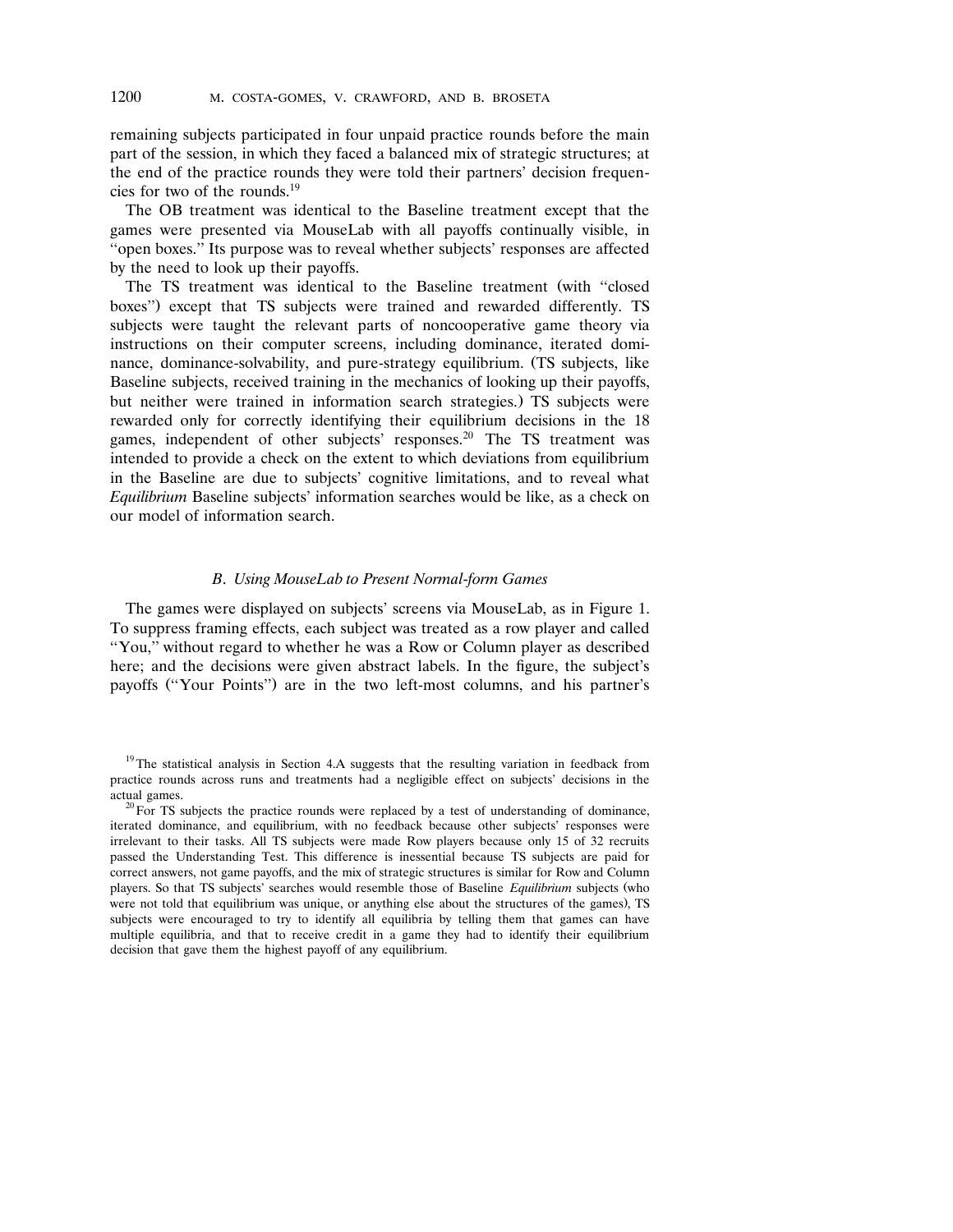

FIGURE 1.-MouseLab screen display.

("Her/His Points") are in the two right-most columns; the subject has opened the box that gives his payoff (42) when his decision is # and his partner's is  $\omega$ <sup>21</sup>

In the Baseline and TS treatments, a subject could look up the payoffs as often as desired, one at a time, by using his mouse to move the cursor into its box and left-clicking. Before he could open another box or enter his decision, he had to close the box by right-clicking. Thus both opening and closing a box required conscious choice.<sup>22</sup> Subjects were not allowed to record the payoffs. A

 $21$ The separation of the subject's and his partner's payoffs, emphasized by the legends at the bottom, helps to distinguish them. By forcing subjects to look up their own and their partner's payoffs separately, our design makes it transparent that subjects are interacting with partners who have different goals and make decisions independently. In S&W's design, all games are symmetric and the display makes no distinction between own and partner's payoffs.<br><sup>22</sup>A box could be closed even after the cursor had been moved out of it. C&J used a MouseLab

option in which a box opens or closes, without clicking, when the cursor enters or leaves it. In preliminary trials using this option, subjects often rolled the mouse quickly across intervening boxes, which took longer than 0.017 seconds, the minimum duration MouseLab records. These ''accidental'' look-ups add a great deal of noise, and this version also yielded very large numbers of look-ups (100 or more in a  $2 \times 2$  game), which decreases the discriminatory power of look-up patterns. Following C&J, the noise could be reduced by filtering out look-ups shorter than subjects' minimum perception time of approximately 0.18 seconds (Card, Moran, and Newell (1983)). However, the ''click'' option in MouseLab we used, which was explained to us by Mary Francis Luce, solves both of these problems.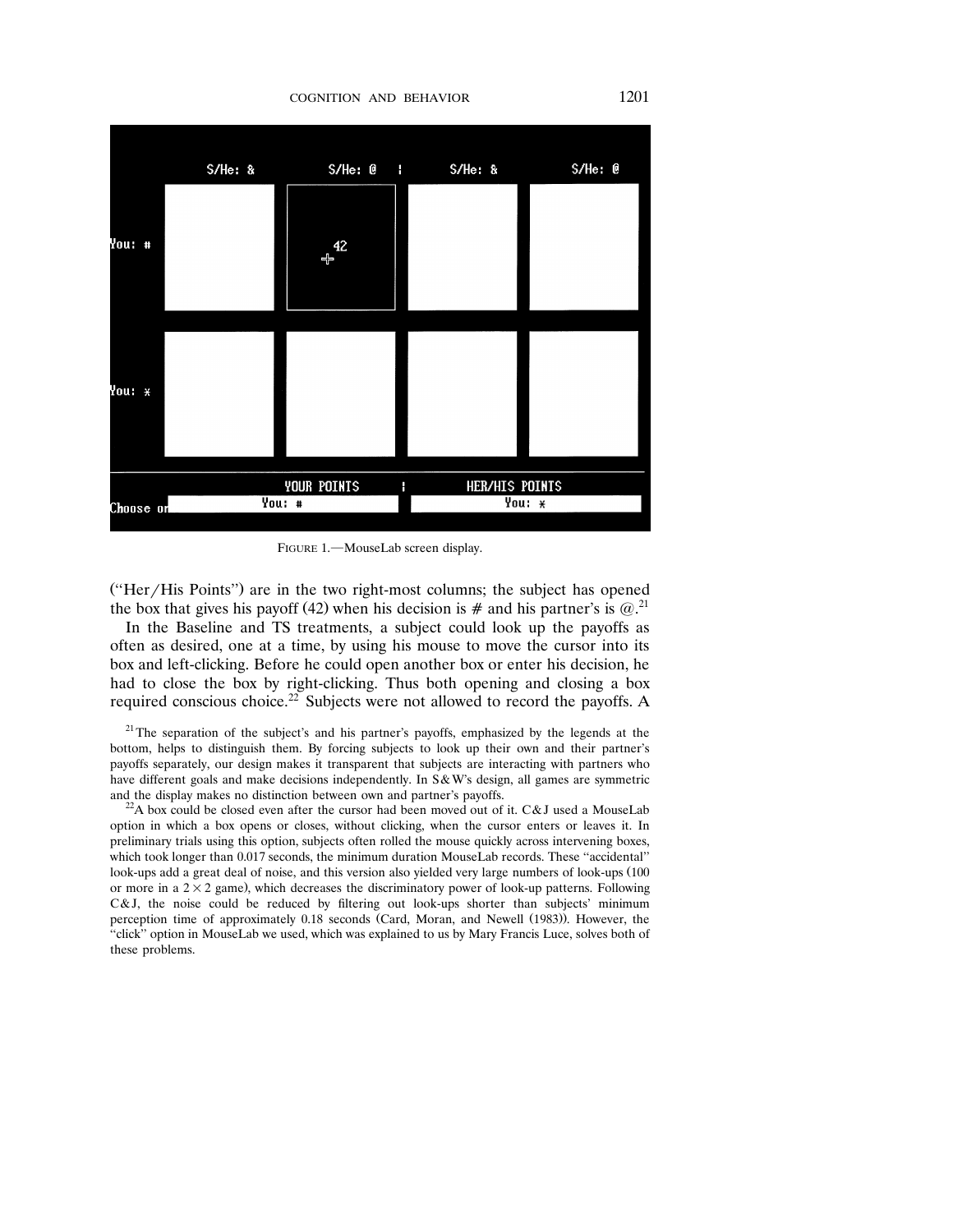subject could enter and confirm his decision in the current game by moving the cursor into one of the boxes at the bottom of the display and left-clicking. A subject could move on to the next game only after confirming his decision; the cursor then returned to the top-center. MouseLab automatically records subjects' decisions, look-up sequences, and look-up durations. The OB treatment used MouseLab in exactly the same way as the Baseline, but with all payoffs continually visible, so subjects used the mouse only to enter and confirm their decisions.

Our display made subjects' information processing simpler than in CJ's games, by revealing payoffs directly rather than requiring subjects to deduce them from pie sizes, but it also made subjects' information searches more complex, with  $8-16$  payoffs that varied independently in three dimensions (up-down, left-right, and own-other's). We could have simplified subjects' searches by leaving some payoffs continually visible or publicly announcing a simple payoff structure (e.g. pure coordination or zero-sum), but this would have thrown away information about their cognitive processes, reducing our ability to discriminate among alternative theories.

# *C*. *Games*

Figure 2 displays the 18 games Baseline, OB, and TS subjects played as traditional payoff matrices, without decision labels, in an order that highlights their structural relationships.<sup>23</sup> Those relationships were disguised by small payoff shifts and a common, random ordering of all games but 9A and 9B: 3A, 6B, 2A, 8B, 8A, 5A, 4A, 7A, 4C, 7B, 4B, 3B, 2B, 6A, 5B, 4D, 9A, 9B. There are several pairs of *isomorphic* games, identical for Row and Column players except for transposition of player roles and small, uniform payoffs shifts: 3A, 3B and 2A, 2B; 4A, 4B and 4C, 4D; 5A, 5B and 6A, 6B; and 7A, 7B and 8A, 8B. Theories that abstract from context predict the same decisions in isomorphic games, and our design controls for all such effects but the order and labeling of decisions and small and nonsalient payoff shifts. We find only insignificant differences in behavior across isomorphic games, which sometimes allows us to pool the data.

The games were chosen to separate the decisions of strategic and nonstrategic types as much as possible, given the need to provide adequate incentives and to vary strategic structures. Because the information search implications of strategic and nonstrategic types are sharply separated, this separation gives us the best chance to detect sophistication and facilitates our search for relationships

 $^{23}$  Figure 2 orders subjects' decisions the way they saw them (transposed for Column subjects). Figure 2 also indicates types' predicted decisions by the types' initial letters along the margins of each payoff matrix; *D* indicates a dominant decision, made by all types but *Altruistic*. After the game number, it indicates the numbers of rounds of iterated pure-strategy dominance a (Row, Column) player needs to identify his own equilibrium decision, with  $(\infty, \infty)$  for non-dominance-solvable games.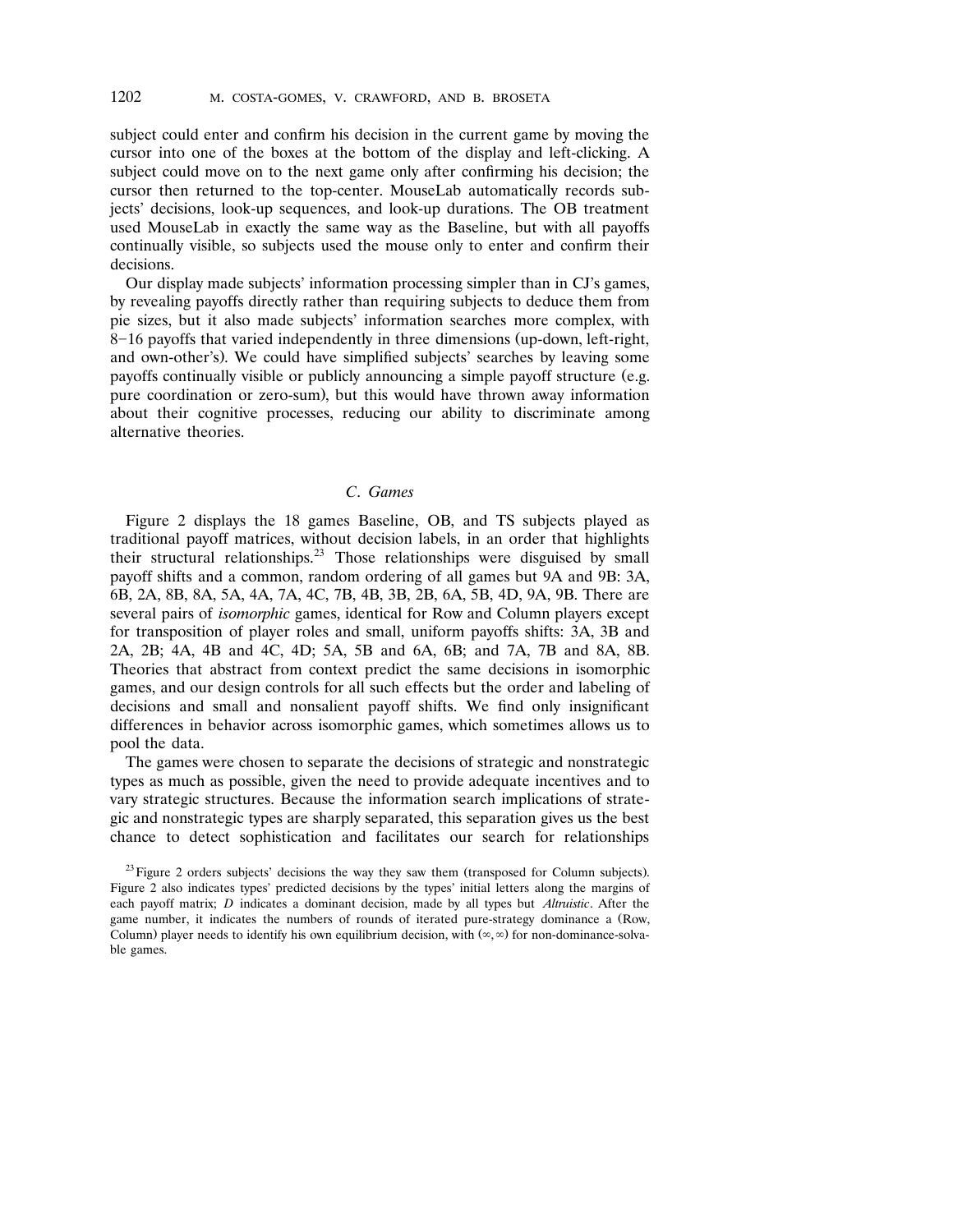| 2A(1,2)                    | A, P, N          |       | D12, L2, E, S |                           | 2B(1,2)               | A, P, N       |                  |                  | D12, L2, E, S    |
|----------------------------|------------------|-------|---------------|---------------------------|-----------------------|---------------|------------------|------------------|------------------|
| $\boldsymbol{A}$           | 72,93            | 31,46 |               | D                         | 94,23                 |               | 38,57            |                  |                  |
| D                          | 84,52            |       |               | 55.79                     | $\boldsymbol{A}$      | 45,89         |                  | 14,18            |                  |
|                            |                  |       |               |                           |                       |               |                  |                  |                  |
| 3A(2,1)                    | D                |       |               | $\boldsymbol{A}$          | 3B(2,1)               | D             |                  |                  | $\boldsymbol{A}$ |
| D12, L2, E, S              | 75,51            |       | 42,27         |                           | A, P, N               |               | 21,92            |                  | 87,43            |
| A, P, N                    |                  | 48,80 |               | 89,68                     | D12, L2, E, S         |               | 55,36            |                  | 16,12            |
|                            |                  |       |               |                           |                       |               |                  |                  |                  |
| 4A(2,1)                    |                  | D     |               | A                         | 4B(2,1)               |               | $\boldsymbol{A}$ |                  | D                |
| A, P, N                    | 59,58            | 46,83 |               | 85,61                     | D12, L2, E, S         |               | 31,32            |                  | 68,46            |
| D12, L2, E, S              | 38,29            | 70,52 |               | 37,23                     | $\boldsymbol{P}$      |               | 72,43            |                  | 47,61            |
|                            |                  |       |               |                           | A, N                  |               | 91,65            |                  | 43,84            |
|                            |                  |       |               |                           |                       |               |                  |                  |                  |
| 4C(1,2)                    | D12, L2, E, S    |       |               | A, P, N                   | 4D(1,2)               | D12, L2, E, S |                  | $\boldsymbol{P}$ | A, N             |
|                            | 28,37            |       |               | 57,58                     | D                     | 42,64         |                  | 57,43            | 80,39            |
| $\boldsymbol{A}$<br>D      | 22,36<br>51,69   |       |               | 60,84<br>82,45            | $\boldsymbol{A}$      | 28,27         |                  | 39,68            | 61,87            |
|                            |                  |       |               |                           |                       |               |                  |                  |                  |
| 5A (3,2)                   | A, P, N          |       |               | D12, L2, E, S             | 5B (3,2)              |               | A, P, N          |                  | D12, L2, E, S    |
| $\boldsymbol{A}$           | 53,86            |       | 24,19         |                           | $\boldsymbol{A}$      |               | 76,93            |                  | 25,12            |
| P,N, D1, L2, S             | 79,57            |       | 42,73         |                           | D2,E                  |               | 43,40            |                  | 74,62            |
| D2,E                       | 28,23            |       | 71,50         |                           | P,N, D1, L2, S        | 94,16         |                  | 59,37            |                  |
|                            |                  |       |               |                           |                       |               |                  |                  |                  |
| 6A(2,3)                    | $\boldsymbol{A}$ |       |               | $D2, E, S$ $P, N, D1, D2$ | 6B (2,3)              | D2,E          | $\boldsymbol{A}$ |                  | P, N, D1, D2, S  |
| D12, L2, E,S               | 21,26            | 52,73 |               | 75,44                     | A, P, N               | 42,45         | 95,78            |                  | 18,96            |
| A, P, N                    | 88,55            | 25,30 |               | 59,81                     | D12, L2, E, S         | 64,76         |                  | 14,27            | 39,61            |
| 7A $(\infty, \infty)$      | N, D12, L2, S    | A, P  |               | E                         | 7B $(\infty, \infty)$ | N, D12, L2, S |                  | A, P             | E                |
| L2,E,S                     | 87,32            | 18,37 |               | 63,76                     | A, P, N, D12          | 67,91         |                  | 95,64            | 31,35            |
| A, P, N, D12               | 65,89            | 96,63 |               | 24,30                     | L2, E, S              | 89,49         |                  | 23,53            | 56,78            |
|                            |                  |       |               |                           |                       |               |                  |                  |                  |
| 8A ( $\infty$ , $\infty$ ) | L2, E, S         |       |               | A, P, N, D12              | 8B $(\infty, \infty)$ |               | L2, E, S         |                  | A, P, N, D12     |
| E                          | 72,59            | 26,20 |               |                           | A, P                  | 46,16         |                  | 57,88            |                  |
| A, P                       | 33,14            |       |               | 59,92                     | E                     | 71,49         |                  | 28,24            |                  |
| N, D12, L2, S              | 28,83            | 85,61 |               |                           | N, D12, L2, S         | 42,82         |                  | 84,60            |                  |
|                            |                  |       |               |                           |                       |               |                  |                  |                  |
| 9A(1,2)                    | D12, L2, E, S    |       |               | A, P, N                   |                       |               |                  |                  |                  |
|                            | 22,14            |       |               | 57,55                     | 9B(2,1)               |               |                  | $\boldsymbol{A}$ | D                |
|                            | 30,42            |       |               | 28,37                     | A, P, N               | 56,58         | 38,29            | 89,62            | 32,86            |
| $\boldsymbol{A}$           | 15,60            |       |               | 61,88                     | D12, L2, E, S         | 15,23         | 43,31            | 61,16            | 67,46            |
| D                          | 45,66            |       |               | 82,31                     |                       |               |                  |                  |                  |

FIGURE 2.—Games.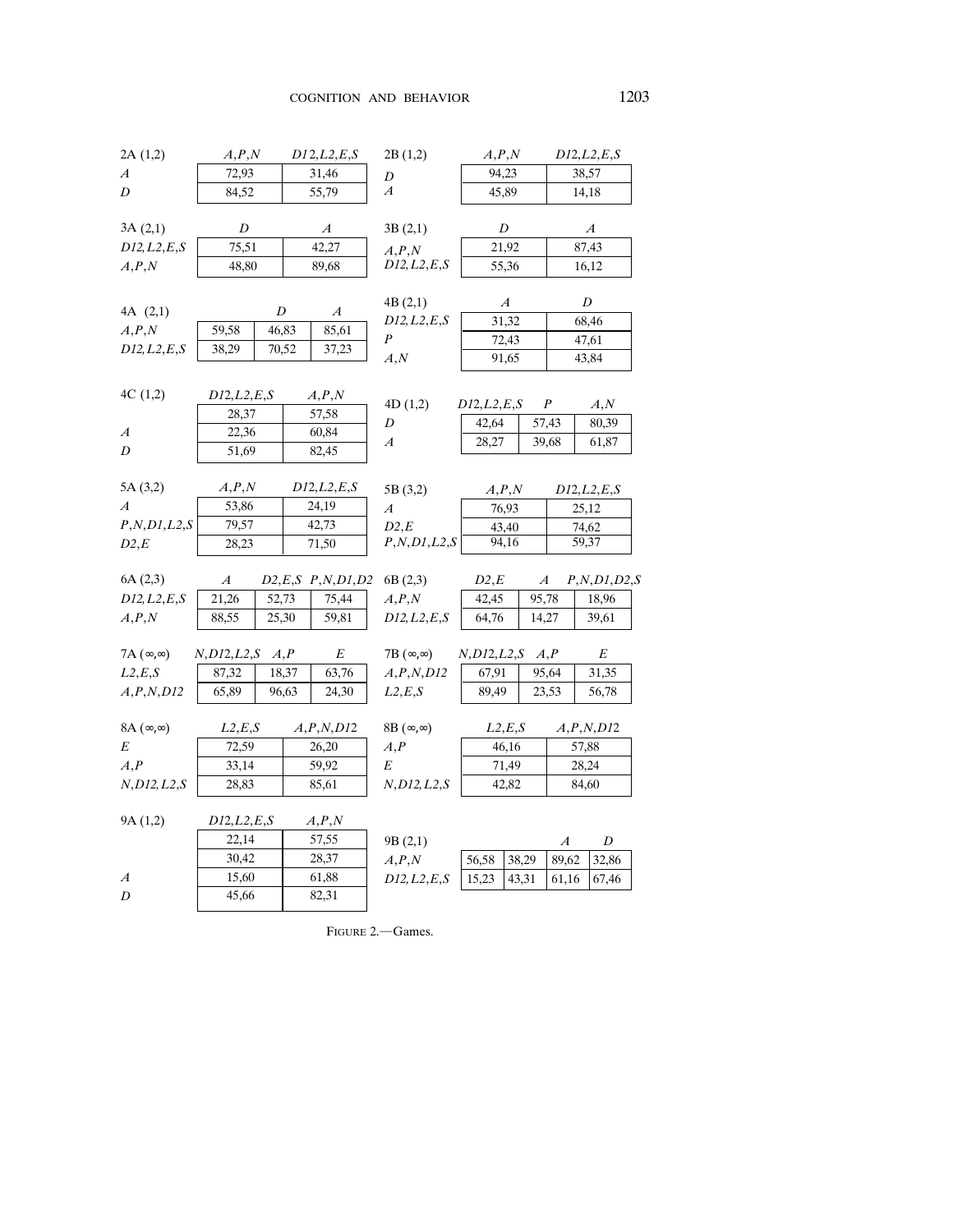between decisions and search.<sup>24</sup> We also sought to "stress-test" equilibrium predictions by eliminating possible alternative rationales for equilibrium decisions; dominance, for example, always occurs with overlapping payoff ranges, so that subjects can reliably identify it only by looking up all payoffs involved. Finally, we avoided the artificial clarity of overly simple payoff structures and salient payoffs such as 0 and 100.

#### 3. THEORETICAL AND ECONOMETRIC FRAMEWORK

This section discusses our theoretical and econometric framework, focusing on the two-person normal-form games of complete information in our design and assuming that subjects treat them as strategically independent. Recall that our model is a mixture model, in which each subject's behavior is determined, with error, by one of nine types, and each subject's type is drawn from a common prior distribution and remains constant over the 18 games he plays. We begin by discussing our specification of possible types, and then discuss their implications for decisions and information search. We use the following standard terminology. Players' decisions are in *equilibrium* if each player's decision maximizes his expected payoff, given the other's decision. A player's decision *dominates* (respectively, *is dominated by*) another of his decisions if it yields a strictly higher (respectively, lower) payoff for each of the other player's decisions. A player's decision that dominates all of his other decisions is called a *dominant* decision. A decision is *iteratiely undominated* if it survives iterated elimination of dominated decisions. A *round* of iterated dominance is defined as eliminating all dominated decisions for both players. A game is *dominancesolvable* (in  $k$  rounds) if each player has a unique iteratively undominated decision (that can be identified in  $k$  rounds of iterated dominance).<sup>25</sup> The iteratively undominated decisions in a dominance-solvable game are players' unique equilibrium decisions.

# *A*. *Types*

In specifying the possible types, we started with representatives of general principles of decision-making that have played important roles in the literature

ble and the number that each player needs to identify his equilibrium decision; the former is of course the maximum of the latter two.

 $^{24}$ It also limits the separation that can be achieved between different strategic or nonstrategic types. *Naïve* and *Optimistic* decisions are not separated in any of our games, because this conflicted with our other goals. We omit games with mixed-strategy or multiple equilibria, because they each raise issues interesting enough for a separate investigation. Our games with unique equilibria without pure-strategy dominance are dominance-solvable via mixed-strategy dominance, a necessary feature when one player has only two pure strategies. Although both kinds of dominance play the same role in epistemic justifications for equilibrium (Aumann and Brandenburger (1995)), we expected subjects to find mixed-strategy dominance less salient, and it seemed a small price to pay for simplicity.<br><sup>25</sup>We sometimes distinguish between the numbers of rounds in which a game is dominance-solva-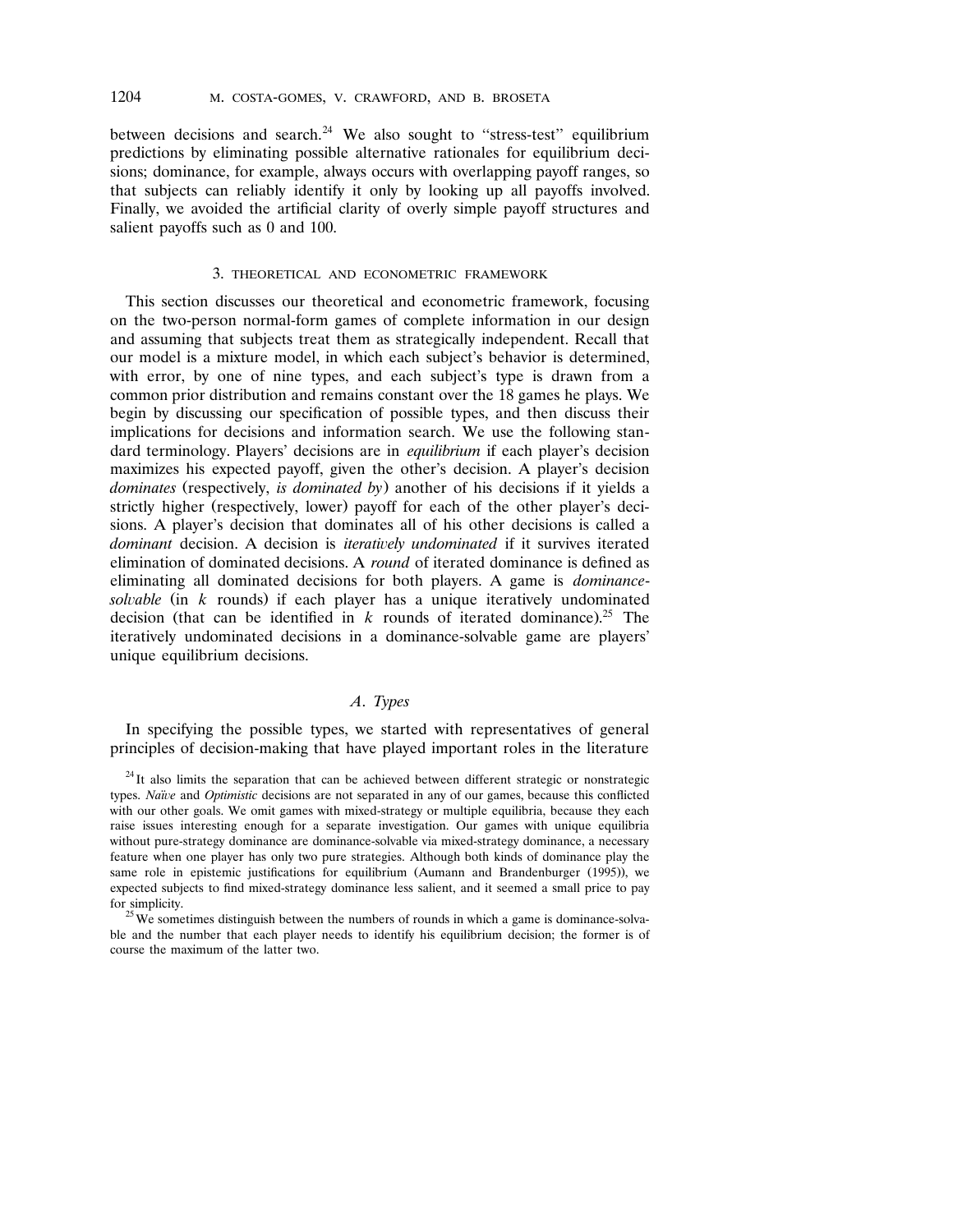and are relevant to our design. We then selected a subset a priori, which includes the six types used to analyze our data in Costa-Gomes, Crawford, and Broseta (1998) ("CGC&B"), *Altruistic*, *Pessimistic*, *Naïve* (S&W's *L1*), *Optimistic*, *Equilibrium*, and *Sophisticated*, which were specified before our experiment, plus three boundedly rational strategic types, *L2*, *D1*, and *D2*, which were added at the suggestion of reviewers to refine the interpretation of the apparent predominance of *Sophisticated* behavior in CGC&B's analysis.<sup>26</sup> This subset was chosen for appropriateness as possible descriptions of behavior, and to be large and diverse enough to describe our subjects' decisions and information searches without overly constraining the data analysis, yet small enough to avoid overfitting.<sup>27</sup>

If a subject comes to the experiment with a prior understanding of others' responses, it is possible for his decisions to be determined by a rule that depends on aspects of others' behavior that we, as analysts, must estimate. If not, his decisions must be determined by an algorithm for processing payoff information into decisions that can be implemented without input from others. To allow for the former possibility, we include one type, *Sophisticated*, to represent the ideal of a rational player who can predict how others will respond to games with different structures, and we require that all other types' decisions be identifiable without input from others. *Sophisticated* is defined, game by game, as best responding to the observed population frequencies of subjects' potential partners in our experiment, which we take as the best available estimates of the probability distributions from which subjects' responses are drawn.<sup>28</sup> This definition best represents the ideal we are interested in detecting, cleanly addressing the issues raised by prior understandings without imposing structural restrictions on how others' decisions are determined.

The requirement that all other types' decisions can be identified without input from others rules out other types whose decisions depend on estimated parameters and versions of types that are defined taking others' decision noise into

26All nine types are defined in the Introduction. In defining *D1* and *D2* we disallow dominance by mixed strategies because discovering it involves algebra or mental averaging, which we judged too complex. ''Dominance'' means pure-strategy dominance unless otherwise noted. Our model implicitly allows a uniform random type like S&W's *L0*. 27One could construct an ad hoc type to mimic each subject's decision history exactly, but this

would have little explanatory power. Moreover, because there are many alternative rationales for any given decision history, there would be no way to derive the cognitive implications of such types, which is an essential part of our analysis.<br><sup>28</sup>To reduce sampling error, we base our definition on the pooled Baseline and OB frequencies,

which differ only slightly; this makes the definition uniform across the Baseline and OB treatments, and differs from a definition using only the Baseline data in one of 18 games for each player role. Thus, for instance, a *Sophisticated* Row player's decision in a given game is his best response to the pooled Baseline and OB frequencies of Column subjects' decisions in that game. If there were an empirically reliable theory of players' responses to games like ours, we could use it to make *Sophisticated* a purely theoretical construct. But subjects' responses to games like ours vary in ways that cannot yet be predicted entirely by theory (Table II). This way to operationalize *Sophisticated* is implicit in a method sometimes used to test for the rationality of subjects' responses, as in Roth and Murnighan (1982).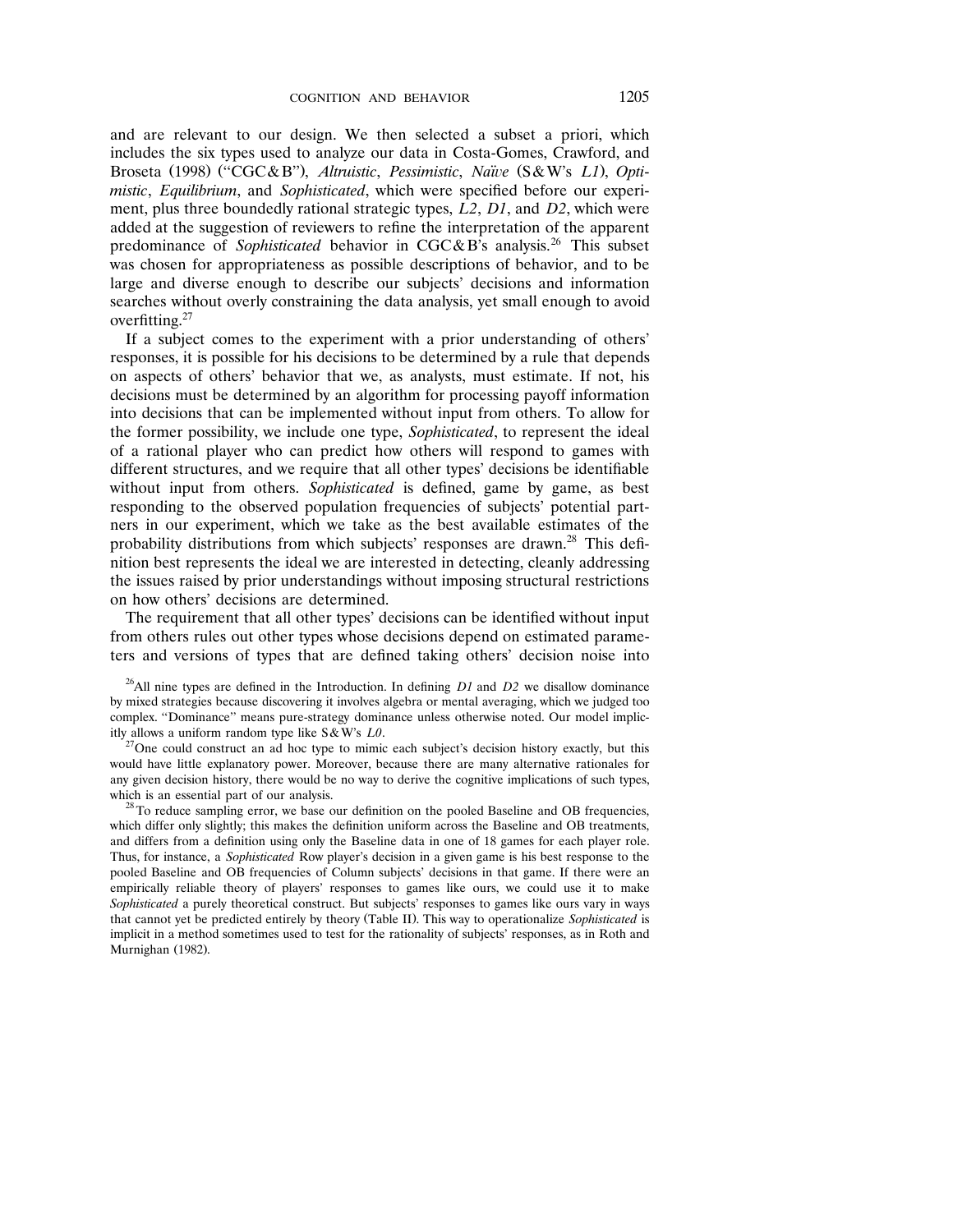account, as in S&W's strategic types, which are defined as best responses to decisions with logit errors with estimated error rates.<sup>29</sup> Such types' decisions are determined simultaneously with others' decisions, and are unlikely to be descriptive of subjects' initial responses to games in the absence of a prior understanding. They also blur information search implications because the estimated parameters usually depend on all payoffs. Accordingly, we replace S&W's *L2* and *Naïve Nash* by their noiseless analogs, our  $L2$  and *Equilibrium*.<sup>30</sup> We also rule out  $S&W$ 's (1995) *Worldly*, which best responds to an estimated population mixture of their *L1* and *Naïve Nash*; and their *Rational Expectations*, defined by plugging in an estimated population mixture of *L1*, *L2*, *Na*¨*ıe Nash*, and *Worldly* decisions and finding an equilibrium in the reduced game among *Rational Expectations* players.<sup>31</sup>

### *B*. *Decisions*

We begin with some observations that clarify the relationships among our types' predicted decisions and information searches in our games. The proofs are straightforward and are omitted.

OBSERVATION 1: No type but *Altruistic* ever makes a dominated decision in our games.

OBSERVATION 2: If it is common knowledge that all players are *Sophisticated*, then their decisions are common knowledge, and *Sophisticated* makes the same decisions as *Equilibrium* (Aumann and Brandenburger (1995, Theorem B)). In games that yield sufficiently high frequencies of equilibrium decisions, *Sophisticated* makes the same decisions as *Equilibrium*.

OBSERVATION 3: Lk,  $k = 2, 3, \ldots$ , makes the same decisions as *Sophisticated* if the other players are all type  $Lk-1$ , but  $Lk$  and *Sophisticated* decisions can differ if the other players are a mixture of types  $L0, L1, \ldots, Lk-1$ .

OBSERVATION 4:  $Lk$ ,  $k = 1, 2, 3, \ldots$ , never makes a decision that does not survive *k* rounds of pure- or mixed-strategy iterated dominance, and thus makes the same decisions as *Equilibrium* in any game that is solvable in *k* rounds of iterated pure- or mixed-strategy dominance.

<sup>29</sup>The requirement does allow types that depend on exogenously specified noise parameters, some of which might describe behavior better than our strategic types in games where deviations from equilibrium decisions by one player have extreme payoff consequences for the other. But it is not clear how one would specify such noise parameters a priori, and making them depend on the payoffs seems inappropriate for subjects who have not looked them up. As explained in Section 4.C, our error-rate analysis deliberately avoids fine-tuning the error structure in this way. <sup>30</sup> We rule out our noiseless *L3*, which best responds to our noiseless *L2*, because in our games

its decisions coincide with *Equilibrium*'s and it has similar information search implications. We also rule out higher-order  $Lk$  and  $Dk$  types as insufficiently separated from *Equilibrium* (Observations

4–5, Section 3.B).<br> $31$  For similar reasons, we rule out types that are blends of other types (as in Stahl's (1999) "evidence-based" model). Such hybrids risk overfitting, particularly with the freedom allowed by estimating the distribution of types. Because their information requirements are unions of those of their component types, they too blur search implications.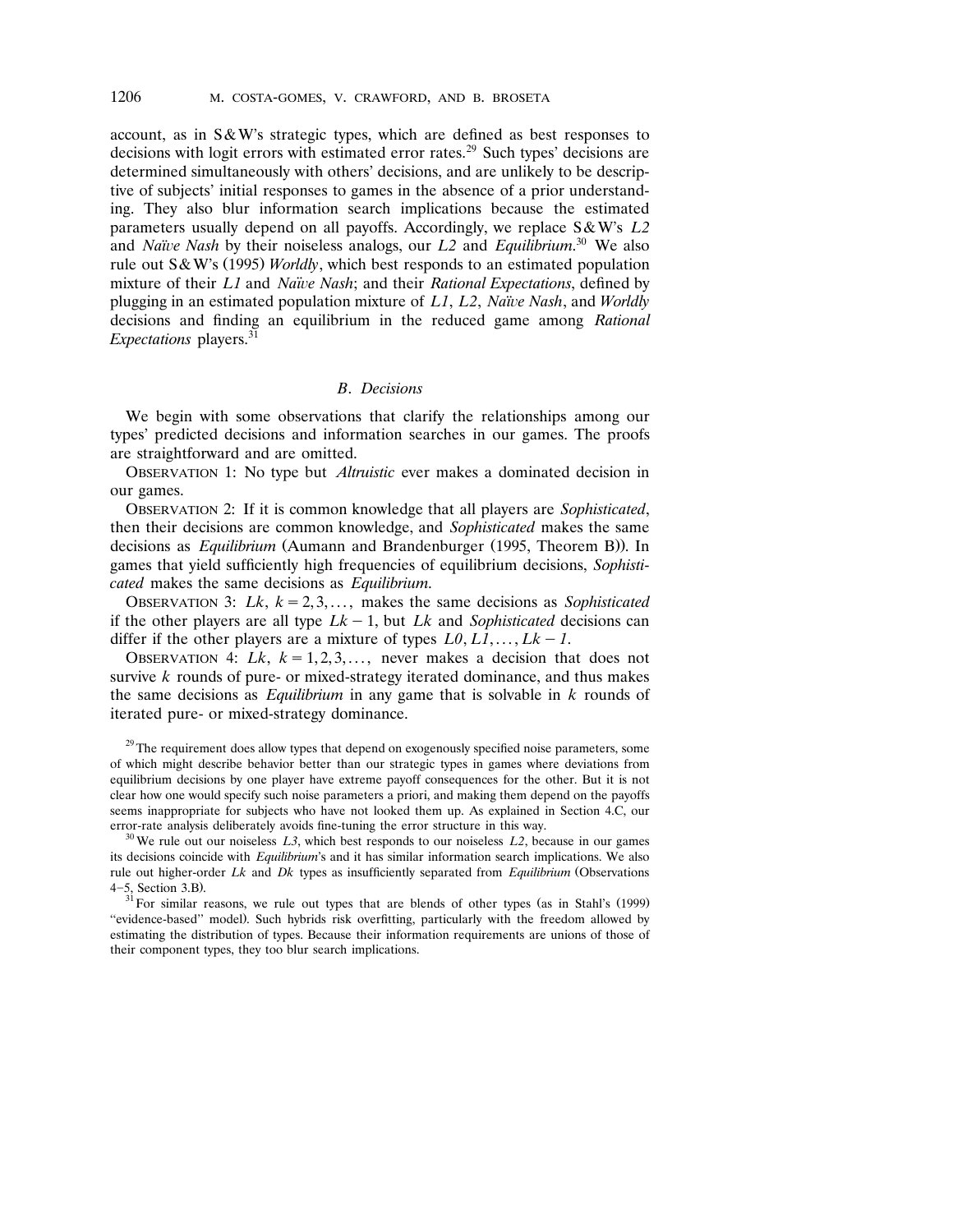OBSERVATION 5: *Dk*,  $k = 1, 2, \ldots$ , never makes a decision that does not survive  $k+1$  rounds of pure-strategy (but not mixed-strategy) iterated dominance, and thus makes the same decisions as *Equilibrium* in any game that is solvable in  $k+1$  rounds of pure-strategy iterated dominance.

OBSERVATION 6: *Dk*'s,  $k = 2, \ldots$ , decisions can differ from  $Dk - 1$ 's only in games (dominance-solvable or not) with exactly  $k + 1$  rounds of iterated purestrategy dominance, and only when the player's partner has a dominated decision in the  $(k + 1)$ st round. In games with no pure-strategy dominance, *Dk*'s decisions are thus the same as *Naïve*'s.

Each of our types predicts a unique, pure decision for each player role in each game. Figure 2 summarizes the relationships among types' decisions, with types identified by initial letters  $(D =$  dominant decision, made by all types but *Altruistic*;  $A =$  *Altruistic*;  $P =$  *Pessimistic*;  $N =$  *Naïve / Optimistic*, not separated in any of our games;  $D12 \equiv D1$  and  $D2$ ;  $E = Equilibrium$ ; and  $S = Sophia/3$ . After the game number, Figure 2 also gives the numbers of rounds of purestrategy iterated dominance the (Row, Column) player needs to identify his equilibrium decision.

Our strategic types'  $(D1, D2, L2, E, \text{ and } S)$  decisions are usually separated from our nonstrategic types'  $(A, P, \text{ and } N)$  decisions when the player has no dominant decision. Although our strategic types' decisions cannot be (or for S, are not) separated from one another in our 12 games that are solvable in one or two rounds of dominance, they are well separated in the other 6 games. We now describe the patterns of separation, with *Equilibrium* as the reference point.

*Sophisticated* makes the same decisions as *Equilibrium* in games that yield high frequencies of equilibrium decisions (Observation 2). Given our subjects' decisions (Table II), separation occurs essentially in and only in our  $3 \times 2$  games that are solvable by three rounds of pure-strategy dominance, or have unique equilibria but no pure-strategy dominance: 5A, 5B, 8A, and 8B for Rows; 6B, 7A, and 7B (but not 6A) for Columns.

*L2* makes the same decisions as *Equilibrium* in our games that are solvable by 2 rounds of pure- or mixed-strategy dominance (Observation 4): 2A, 2B, 3A, 3B, 4A, 4B, 4C, 4D, 9A and 9B for Rows and Columns; 6A, 6B, 7A, and 7B for Rows; and 5A, 5B, 8A, and 8B for Columns. *L2* and *Equilibrium* can and do make different decisions in our  $3 \times 2$  games that are solvable by three rounds of pure-strategy dominance, or have unique equilibria but no pure-strategy dominance: 5A, 5B, 8A, and 8B for Rows and 6A, 6B, 7A, and 7B for Columns. Excluding 6A for Columns, these games are exactly those in which *Equilibrium* and *Sophisticated* decisions differ, and *L2* and *Sophisticated* make the same decisions in all but 6A for Columns.32

<sup>32</sup> We take the separation of *L2* from *Equilibrium* and *Sophisticated* in 6A for Columns with a grain of salt because *L2*'s decision was within 4.55 points of being optimal for *Sophisticated*. At \$0.40 per point, this implies an expected-payoff difference of \$1.82, or just over \$0.10 ex ante, given the 1/18 probability that 6A determines payment.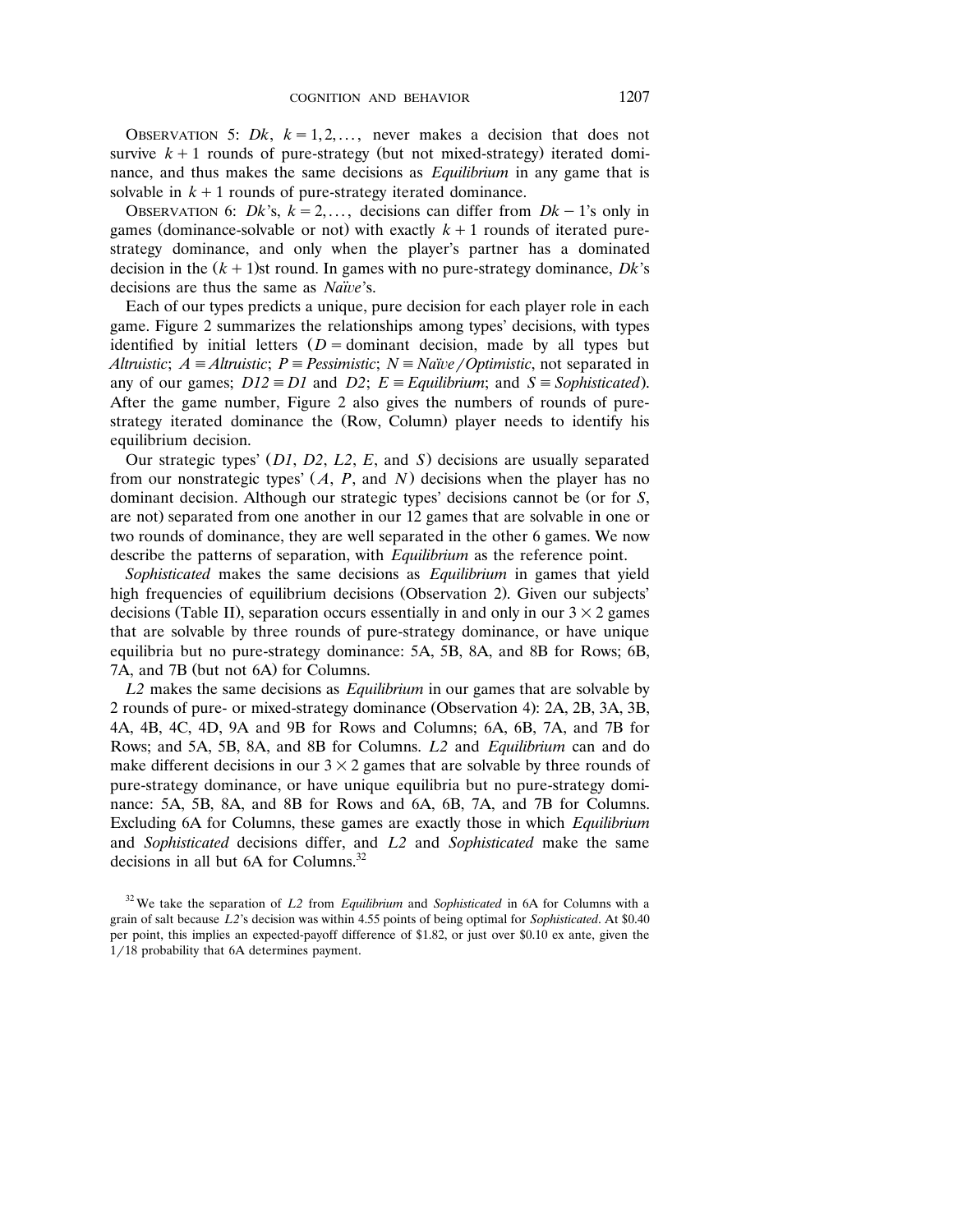*Lk*,  $k = 3, \ldots$ , and *Equilibrium* make the same decisions in all of our games, because none of them are *not* solvable by three rounds of mixed-strategy iterated dominance (Observation 4).

*D1* makes the same decisions as *L2* and *Equilibrium* in games that are solvable by two rounds of pure-strategy dominance (Observation 5): 2A, 2B, 3A, 3B, 4A, 4B, 4C, 4D, 9A, and 9B for Rows and Columns, plus 6A, 6B for Rows and 5A, 5B for Columns. *D1* could, but does not, differ from *L2* in our games that are solvable by three rounds: 5A, 5B for Rows and 6A, 6B for Columns. Because we disallow mixed-strategy dominance in defining *D1*, it makes the same decisions as *Naïve* in our games with unique pure-strategy equilibria but no pure-strategy dominance (Observation 6): 7A, 7B, 8A, and 8B for Rows and Columns. In those games *D1* and *L2* happen to make different decisions when the subject has two decisions (7A, 7B for Rows and 8A, 8B for Columns) but not when he has three  $(8A, 8B)$  for Rows and 7A, 7B for Columns).<sup>33</sup>

*D2*'s decisions can be separated from *D1*'s only in our games with exactly three rounds of iterated pure-strategy dominance, and only when the player's partner has a dominated decision in the third round (Observation  $6$ ): 5A, 5B for Rows and 6A, 6B for Columns. In those games *D2* makes the same decisions as *Equilibrium* and *L*3 (Observation 5). Because we disallow mixed-strategy dominance in defining *D2*, this equivalence need not extend to games that are solvable by three rounds of iterated mixed-strategy dominance: 8A, 8B for Rows and 7A, 7B for Columns. *D2* and *Equilibrium* make different decisions in those games, in which  $D2$  sides with  $L2$  and *Sophisticated*.  $Dk$ ,  $k = 3, \ldots$ , can be separated from  $Dk-1$  only in games with exactly  $k+1$  rounds of iterated pure-strategy dominance (Observation 6). Because we have no games with more than three rounds,  $Dk$ ,  $k = 3, \ldots$ , therefore makes the same decisions as  $D2$  in all our games.

We close this section by using the observed frequencies of Baseline and OB subjects' decisions to estimate the strength of their incentives to make their types' decisions. Each row of Table I gives the payoff over all 18 games of the average Row or Column Baseline or OB subject of a given type, measured according to its goal (maximax or maximin payoffs for *Optimistic* or *Pessimistic*, own plus other's payoff for *Altruistic*, and expected payoff for the other types), as a function of the type hypothesized to determine the subject's decisions (Table I's columns). Each type's payoffs are expressed as percentages of the subject's payoff when that type determines its decisions, normalized to 100%. The right-most column gives the associated expected monetary value of 100% of each type's points. Table I shows that the incentives to make the decisions of one rather than another strategic type are weak, but the incentives to make the

<sup>33</sup> If we allowed mixed-strategy dominance, *D1* would make the same decisions as *L2* in all but our games that require three rounds of pure- or mixed-strategy dominance (5A, 5B, 8A, 8B for Rows and 6A, 6B, 7A, 7B for Columns); and *D2* would make the same decisions as *Equilibrium* and *L3* in all our games.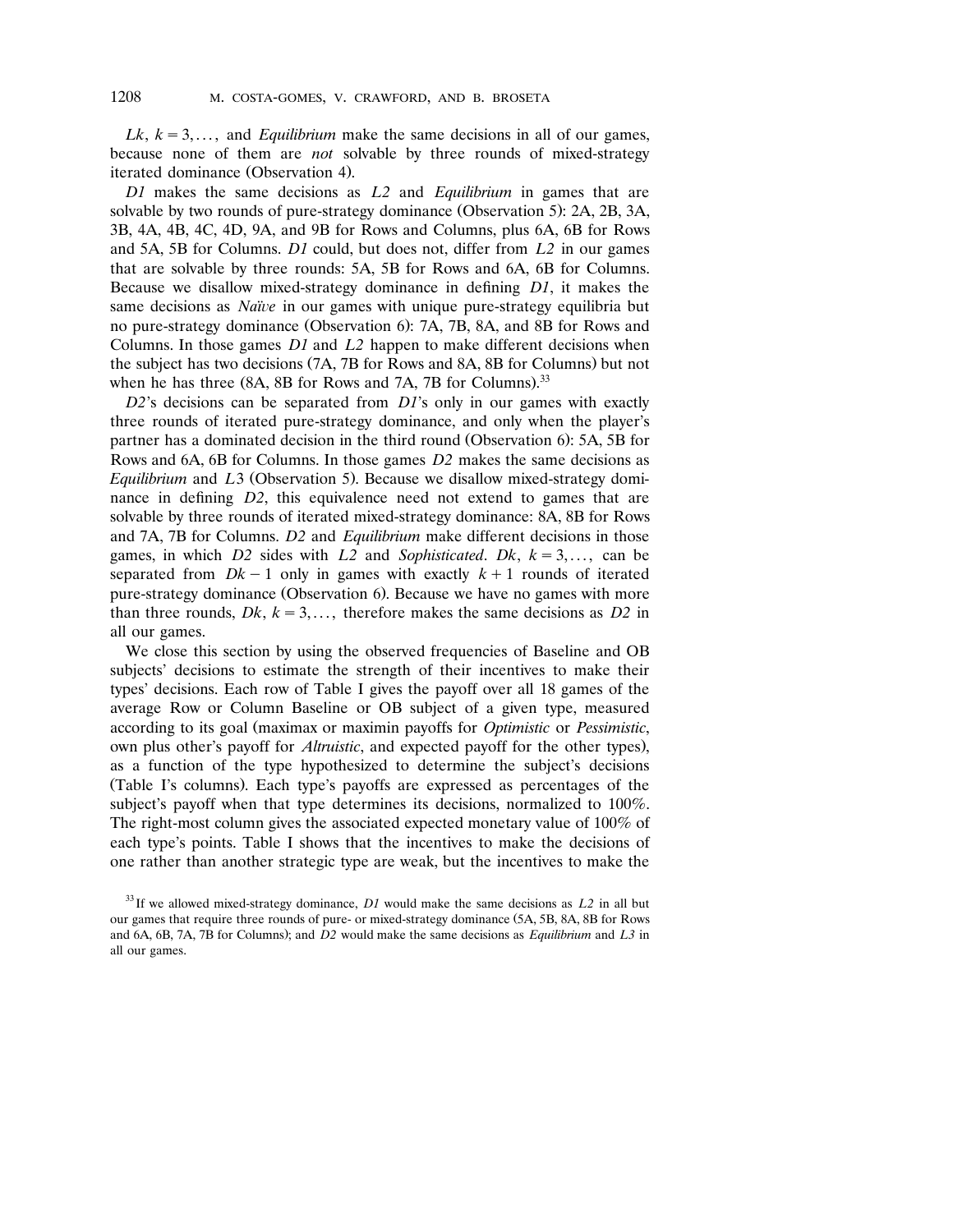| <b>TYPES' PAYOFF INCENTIVES</b> |           |                  |         |                |                |      |                |      |          |          |
|---------------------------------|-----------|------------------|---------|----------------|----------------|------|----------------|------|----------|----------|
|                                 | Decisions |                  |         |                |                |      |                |      | Expected |          |
| Type                            | А         | $\boldsymbol{P}$ | N       | $\overline{O}$ | L <sub>2</sub> | D1   | D <sub>2</sub> | E    | S        | \$ Value |
| А                               | 100%      | 122%             | 125%    | 125%           | 145%           | 141% | 140%           | 142% | 146%     | 17.11    |
| $\boldsymbol{P}$                | 82%       | $100\%$          | 102%    | 102%           | 119%           | 115% | 114%           | 116% | 119%     | 20.93    |
| $\overline{N}$                  | 80%       | 98%              | 100%    | 100%           | 116%           | 113% | 112%           | 113% | 117%     | 21.38    |
| 0                               | $80\%$    | 98%              | $100\%$ | $100\%$        | 116%           | 113% | 112%           | 113% | 117%     | 21.38    |
| L <sub>2</sub>                  | $69\%$    | 84%              | 86%     | 86%            | $100\%$        | 97%  | 96%            | 98%  | 100%     | 24.87    |
| D1                              | 71%       | 87%              | 89%     | 89%            | 103%           | 100% | 99%            | 101% | 103%     | 24.13    |
| D2                              | 71%       | 87%              | 89%     | 89%            | 104%           | 101% | 100%           | 101% | 104%     | 23.95    |
| E                               | 71%       | 86%              | 88%     | 88%            | 103%           | 99%  | 99%            | 100% | 103%     | 24.19    |
| S                               | 69%       | 84%              | 86%     | 86%            | $100\%$        | 97%  | 96%            | 97%  | 100%     | 24.93    |

| <b>TABLE I</b>           |  |
|--------------------------|--|
| Fvpes' Pavoee Incentives |  |

 $\equiv$ 

decisions of a given strategic type rather than those of a given nonstrategic type, or vice versa, are strong.

### *C*. *Information Search*

Recall that our analysis of decisions and information search takes a procedural view of decision-making, in which, in each game, a subject's type determines his information search, with error, and his type and search then determine his decision, again with error. The link between decisions and information search depends on how cognition influences search, which is difficult to model because there is little theory to guide a specification, the space of possible look-up sequences is enormous, and our subjects' sequences are noisy and highly heterogeneous.<sup>34</sup> Many aspects of subjects' searches might be related to their decisions (Section 4.E suggests several possibilities), but these circumstances make it intractable to take the full richness of our search data into account. They also make it difficult to specify a parametric model of search with confidence, and suggest that any such model is more than usually likely to introduce distortions.

We therefore take a more conservative approach, which promises to be more robust. We introduce two simple hypotheses about how cognition is related to information search, suggested by the search behavior in  $C\&J$ 's control treatment and our TS treatment, which impose minimal restrictions to avoid arbitrarily imputing inconsistency to subjects whose cognitive processes we cannot observe. We then use the algorithms for processing payoff information into decisions associated with our types to derive their search implications under our

 $34$ To our knowledge these issues have been considered only in passing, by C&J and Algaze [Croson] (1990). Related issues have been discussed in the computational complexity literature, particularly for iterated dominance, by Knuth, Papadimitriou, and Tsitsiklis (1988) and Gilboa, Kalai, and Zemel (1993), among others; but their analyses focus on identifying ways to compute the equilibrium of a game in a number of operations that is polynomial in its size, which yields algorithms that seem to us much too subtle to be descriptive of subjects' cognitive processes.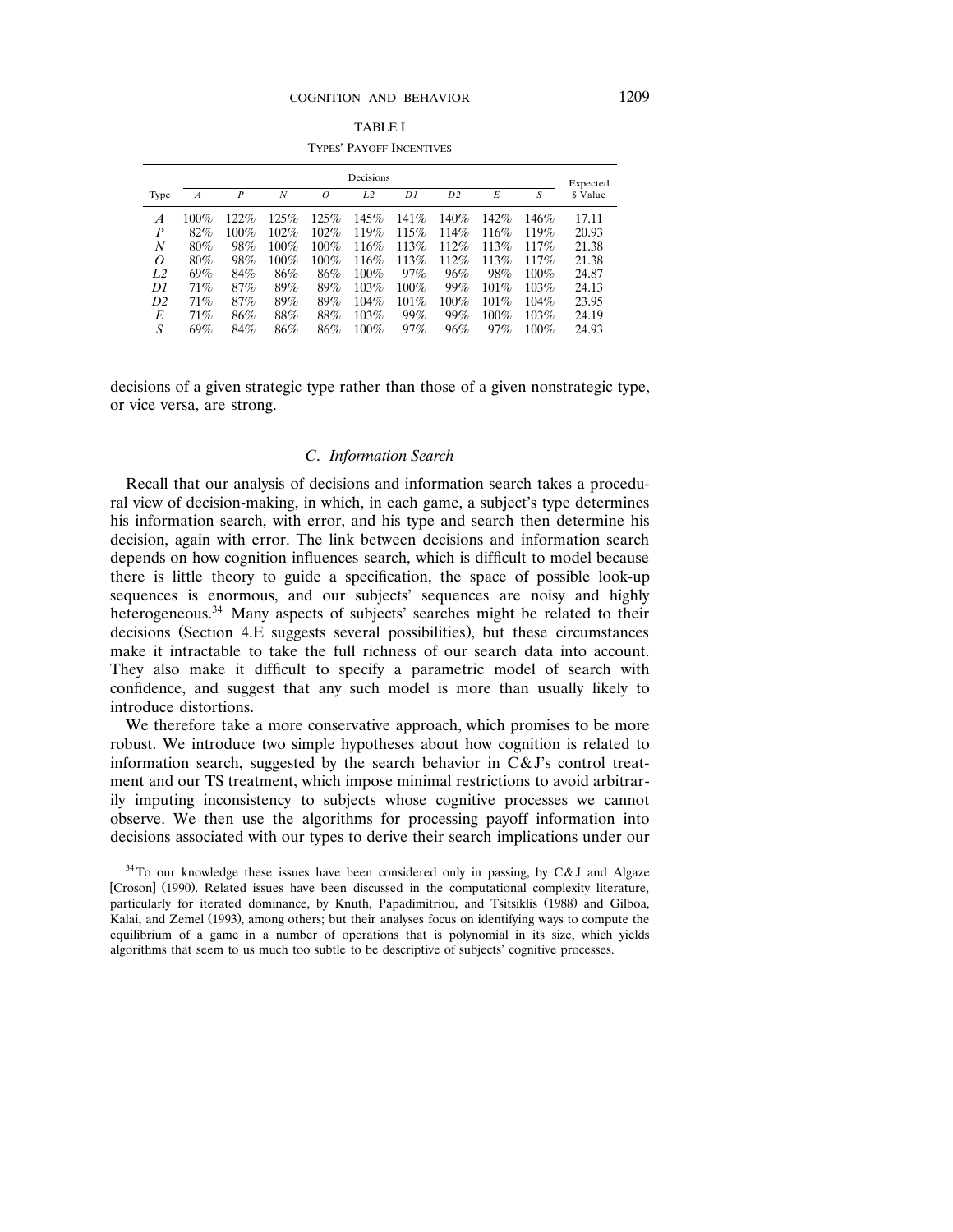hypotheses, showing that they are strongly separated across types. In Section 4.D's econometric analysis, we use subjects' compliance with types' search implications, along with their decisions, to estimate their types.

Identifying a type's decision requires a set, or sometimes one of several alternative sets, of operations on payoffs. For instance, depending on the structure, *Equilibrium* decisions can only be identified by checking for dominance or iterated dominance among own and/or other's decisions, checking directly for pure-strategy equilibria, or combining those methods, all of which involve only pairwise ordinal payoff comparisons.<sup>35</sup> With minor exceptions, identifying other types' decisions also requires only pairwise ordinal payoff comparisons.36 We call payoffs and operations on groups of payoffs *look*-*ups* and *comparisons* (abusing terminology because some operations are more complex) and we call the look-ups and comparisons in some minimal set required to identify a type's decision in a game that type's *releant* look-ups and comparisons for the game. $37$  We presume that a subject's look-ups in a game are determined by his type's relevant look-ups and comparisons, and his search and memorization costs. Our hypotheses are:

*Occurrence*: For a given type in a given game, each look-up in some minimal set needed to identify the type's decision appears at least once in the subject's look-up sequence.

*Adjacency*: For a given type in a given game, Occurrence is satisfied and each comparison in some minimal set needed to identify the type's decision is represented by an adjacent look-up pair (or group, in the exceptional cases) at least once in the subject's look-up sequence.<sup>38</sup>

For a given type and game, Adjacency implies Occurrence by construction. Occurrence is uncontroversial because a subject who does not make all the look-ups a type requires cannot identify its decision with certainty. However, it has limited discriminatory power because it is likely to be satisfied by chance even for moderately long look-up sequences. Our TS subjects satisfied *Equilib*-

<sup>35</sup>Our designs avoid ties, multiple equilibria, and games for which plausible predictions involve mixed strategies.<br><sup>36</sup>This is true of most but not all (e.g. risk-dominance) notions in normal-form noncooperative

game theory. The exceptions are that *Sophisticated* and *Naie* may compute expected payoffs via left-right look-ups in own payoffs, which in some games requires averaging three or four payoffs, and *Altruistic* must add own and other's payoffs and compare the totals across decision combinations.<br><sup>37</sup>Sometimes there are alternative minimal sets of look-ups and comparisons, but the feasible sets

are usually nested, so that the minimal sets are unique. When there is more than one minimal set, we allow a subject to use any one of them, requiring only that it be the same for look-ups and

 $38$ Our original proposal discussed an Efficiency hypothesis, which combined Adjacency with the requirement that the look-up policy minimize the expected total number of look-ups. This hypothesis was suggested by C&J's control subjects, whose look-ups were usually in the last-period-first order that minimized the total number needed to identify their subgame-perfect equilibrium offers. Although Efficiency implies potentially useful restrictions, we omit it here because its implications for our types are subtle, and seem unlikely to be satisfied often enough to be useful.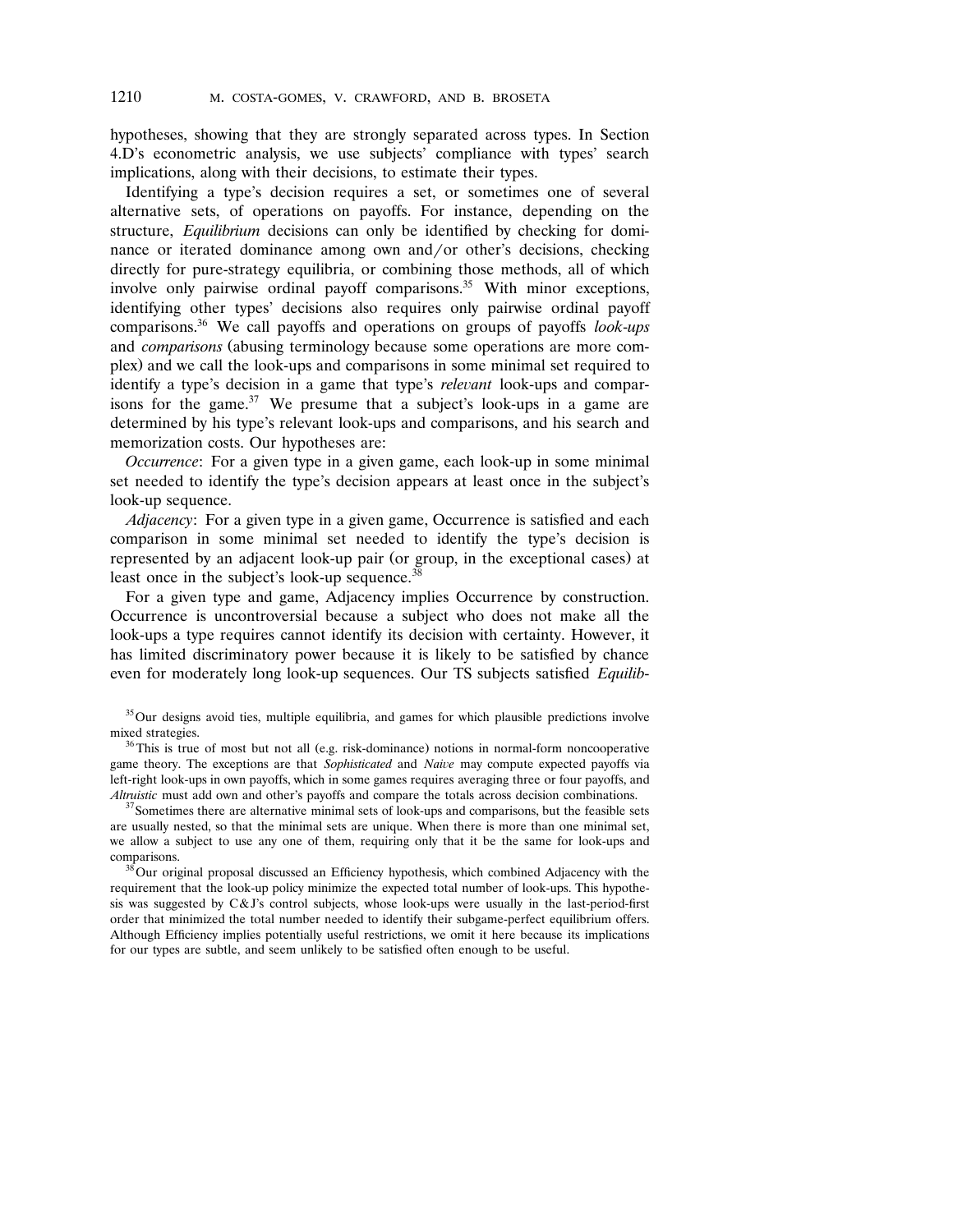*rium* Occurrence in 98% of all game-subject pairs: 97% of those in which they made the equilibrium decision and 100% of the few pairs in which they did not.

Adjacency has greater discriminatory power because it is less likely to be satisfied by chance, but it is more controversial because a subject who violates it may still recall enough non-adjacent payoffs to identify his type's decision. In the extreme case where subjects scan and memorize a game's payoffs at the start, the order of their look-ups might be completely unrelated to their cognitive processes, making Adjacency useless. But Adjacency is useful when repeated look-ups are less costly than memory, so that subjects perform comparisons one at a time, acquiring the information for each comparison by adjacent look-ups, storing the results in the simplest form that suffices for the rest of the analysis, and otherwise relying on repeated look-ups rather than memory.<sup>39</sup> The results of C&J's control treatment and our TS treatment suggest that our Baseline subjects complied with Adjacency most of the time.<sup>40</sup> TS subjects looked up most payoffs repeatedly, and 50% of their adjacent pairs corresponded to comparisons relevant for *Equilibrium*, close to the maximum given that all but the first and last look-ups belong to two adjacent pairs. TS subjects satisfied *Equilibrium* Adjacency in 89% of game-subject pairs: 94% of those in which they made equilibrium decisions and 47% of those in which they did not.

We now characterize the implications of Occurrence and Adjacency for each type and kind of game in our design, discussing all games from the point of view of the Row player.

*Altruistic* only needs to compare the totals of own and other's payoffs for each possible decision combination. *Altruistic* Occurrence therefore requires all own and other's look-ups, and *Altruistic* Adjacency requires comparisons (in the sense of adjacent pairs) of own and other's payoffs for each decision combination.

*Na*¨*ıe*, *Optimistic*, and *Pessimistic* decisions all depend only on the player's own payoffs. *Naïve* needs to compare expected payoffs for its decisions for a uniform prior over other's decisions. This can be done by running expected-payoff totals, up-down column by column or left-right row by row; we allow either method, but rule out mixtures. *Naïve* Occurrence thus requires all own payoffs.

<sup>&</sup>lt;sup>39</sup> Even so, subjects' look-up sequences necessarily include many adjacent look-ups that are not comparisons; Adjacency respects our inability to use MouseLab to distinguish look-up pairs that are adjacent by coincidence from those that are associated with comparisons. We interpret ''simplicity'' as follows: The ordinal ranking of a pair of payoffs is simpler than the numerical payoffs, and a dominance relationship between decisions or the fact that a decision combination is an equilibrium are simpler than the corresponding sets of payoff comparisons.<br><sup>40</sup> Identifying subgame-perfect equilibrium decisions in C&J's alternating-offers bargaining games

requires pairwise ordinal payoff comparisons involving simple functions of the pie sizes, and is similar to *Equilibrium*'s task in our games. C&J's control subjects usually looked up the third-period pie size first, then the second-period pie size, sometimes returning to the third, and then the first-period size, with most transitions from later to earlier periods. Our TS treatment was much less conducive to memorization than  $C&J$ 's, with 8-16 payoffs versus three pie sizes.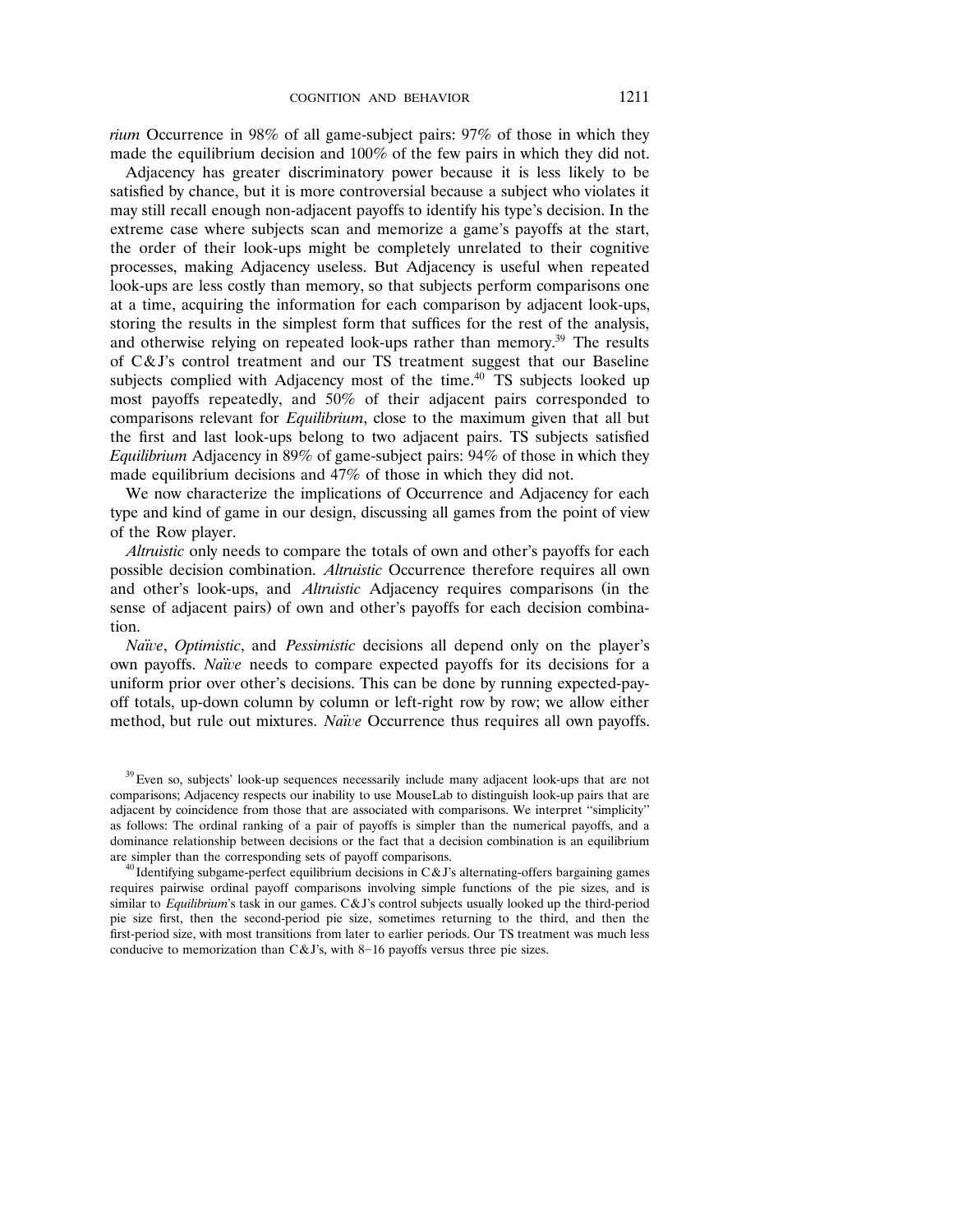*Naïve* Adjacency normally requires a complete set of either up-down or left-right comparisons of own payoffs for all other's decisions.<sup>41</sup>

*Optimistic* or *Pessimistic* only need to identify the maximax or unrandomized maximin decision. The maximax decision can be identified by scanning all own payoffs in any order, keeping a record of the highest found so far. The maximin decision can be identified only by left-right comparisons. *Optimistic* and *Pessimistic* Occurrence thus require all own (and only own) payoffs, with two exceptions: If *Optimistic*'s look-ups include all own payoffs for all but one own decision and a higher payoff for the remaining decision, *Optimistic* Occurrence requires no more look-ups for the latter decision; and if *Pessimistic*'s look-ups include all own payoffs for one own decision and an own payoff for another decision that is lower than the minimum payoff for the former decision, *Pessimistic* Occurrence requires no more look-ups for the latter decision. *Optimistic* Adjacency is vacuous, and *Pessimistic* Adjacency requires a set of left-right comparisons sufficient to identify the maximin decision.<sup>42</sup>

*Equilibrium* can identify its predicted decision by checking directly for purestrategy equilibrium or, in dominance-solvable games, by checking for iterated dominance. Checking directly for equilibrium can be done for each possible decision combination separately or by *best*-*response dynamics*, which rules out some combinations using the fact that only best responses can be part of an equilibrium. Checking each combination requires an up-down comparison of own payoffs and a left-right comparison of other's payoffs. In games that are dominance-solvable, *Equilibrium* can also use iterated dominance or a combination of iterated dominance and equilibrium-checking. For our games, the minimal set or sets of look-ups or comparisons have a simple characterization that depends only on whether the game is dominance-solvable.

In our dominance-solvable games, there is only one way to perform iterated dominance, and the sets of look-ups and comparisons it requires are always contained in the sets required for checking directly for equilibrium (by either method). In such games *Equilibrium* Occurrence (Adjacency) requires all lookups (comparisons) needed to identify the game's iterated dominance relation-

 $\frac{41}{2}$ *Naïve* may be able to avoid some comparisons by identifying dominance among own decisions; this can be done by up-down comparisons that have the same requirements as comparing expected payoffs. *Naïve* may also be able to avoid some comparisons by eliminating decisions that its comparisons show to have lower expected payoffs than another decision. In game 3A, for instance, *Naïve* Occurrence requires either the comparisons (75, 42) and (48, 89) or the comparisons (75, 48) and (42, 89). In game 5A *Naïve* Occurrence requires either the left-right comparisons (53, 24), (79, 42), and  $(28, 71)$  or one of two alternative sets of up-down comparisons:  $(53, 79)$ ,  $(24, 42)$ ,  $(79, 28)$ , and (42, 71) or (53, 28), (24, 71), (79, 28), and (42, 71).

<sup>42</sup> In game 3A *Optimistic* Occurrence requires only the look-ups 75, 42, and 89, because  $89 > \text{max}$  $(75, 42)$ ; *Pessimistic* Occurrence requires only the look-ups 48, 89, and 42, because 42 < min 48, 89); and *Pessimistic* Adjacency requires only the comparison (48, 89), again because  $42 < \text{min} \{48, 89\}.$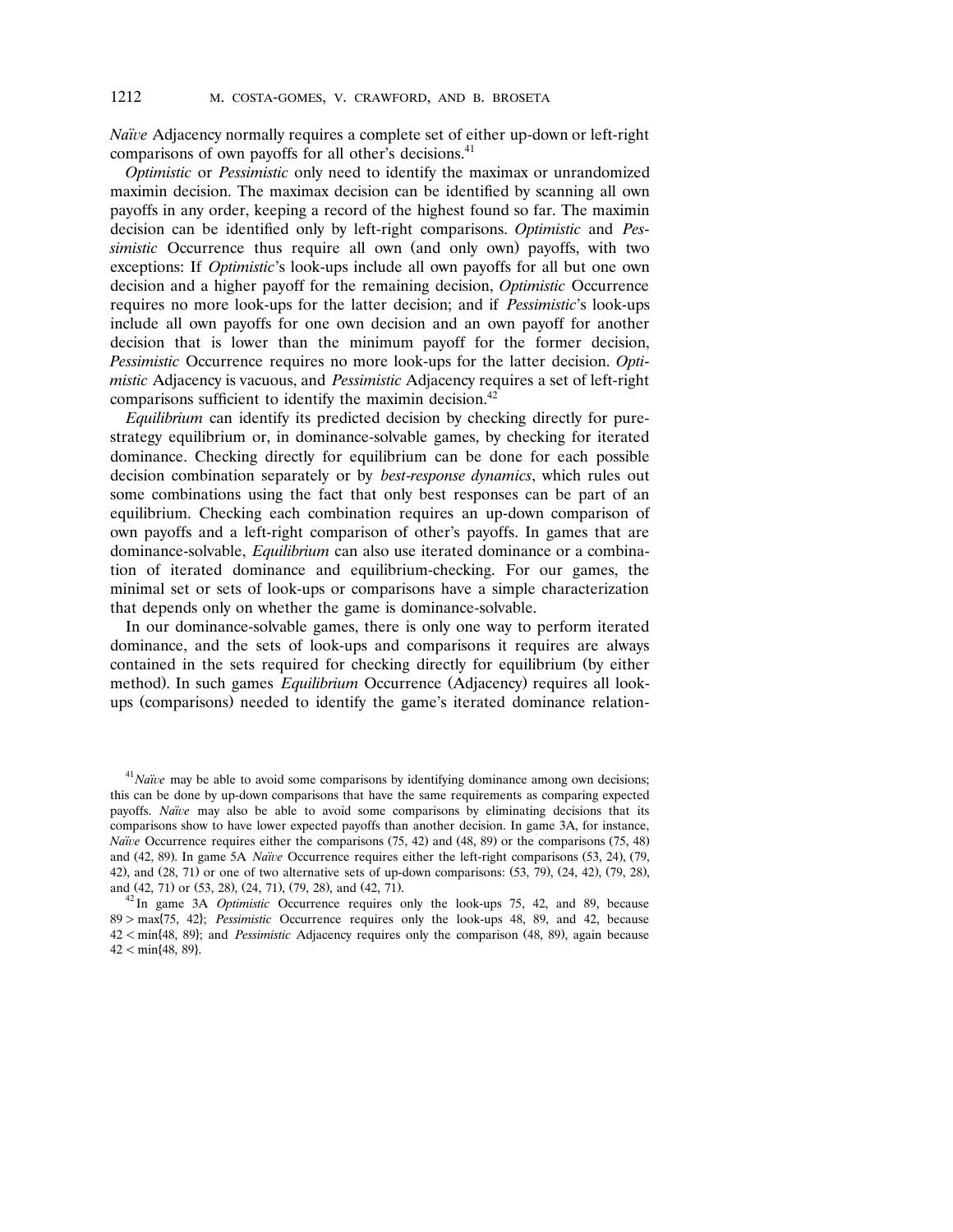ships between own or other's decisions, excluding those that can be eliminated using dominance relationships identified elsewhere in the iteration.<sup>43</sup>

In our non-dominance-solvable games, there is never any pure-strategy dominance, and the sets of look-ups or comparisons required to check for equilibrium via best-response dynamics are always contained in the sets required to check each possible decision combination separately. In such games *Equilibrium* Occurrence (Adjacency) thus requires the look-ups (comparisons) for an up-down comparison of own payoffs and a left-right comparison of other's payoffs for each possible decision combination, except those that can be eliminated as never best responses.<sup>44</sup>

For *Sophisticated*, the characterization of the minimal set(s) of look-ups or comparisons for our games depends only on whether the player has a dominant decision. If so, *Sophisticated* Occurrence (Adjacency) requires only the look-ups (comparisons) needed to identify its dominant decision, namely those for all up-down comparisons of that decision's own payoffs with each other own decision's own payoffs.

If *Sophisticated* does not have a dominant decision (whether or not the game is dominance-solvable), it needs to form beliefs and compare the expected payoffs of its decisions. Although *we* approximate *Sophisticated* beliefs by the observed decision frequencies in our experiment, *Sophisticated* must base them on prior knowledge of others' typical responses to strategically similar games. We assume that forming *Sophisticated* beliefs requires identifying all of the game's dominance and iterated dominance relationships and its set of equilibria, because it is clear from the literature or Table II that subjects' responses normally depend on them. We assume this makes it unnecessary for *Sophisticated* to compare expected payoffs for any of its decisions that are dominated by pure decisions. Like *Naïve*, *Sophisticated* can compare the expected payoffs of its undominated decisions via running totals, either up-down column by column or left-right row by row. We allow either method, but rule out mixtures. Thus, when *Sophisticated* does not have a dominant decision, *Sophisticated* Occurrence requires all own and other's look-ups. *Sophisticated* Adjacency requires all the comparisons *Equilibrium* Adjacency requires, plus any additional ones needed to identify all dominance relationships among own and other's decisions, plus a complete set of the comparisons associated with either all up-down comparisons

<sup>43</sup> In Game 3A *Equilibrium* Occurrence requires all other's look-ups to identify that the other player has a dominant decision, plus own look-ups 75 and 48 to identify its best response. Similarly, *Equilibrium* Adjacency requires the comparisons (51, 27), (80, 68), and (75, 48).

<sup>&</sup>lt;sup>44</sup> In game 7A *Equilibrium* Occurrence requires all but the look-ups 18 and 96, to identify own best responses to Left and Right and other's best responses to Bottom and Top. Similarly, *Equilibrium* Adjacency requires comparisons (89, 63), (89, 30), (63, 24), (87, 65), (76, 37), and (37, 32). Note that for non-dominance-solvable games, *Equilibrium* might not need to identify the dominance relationships among its own decisions.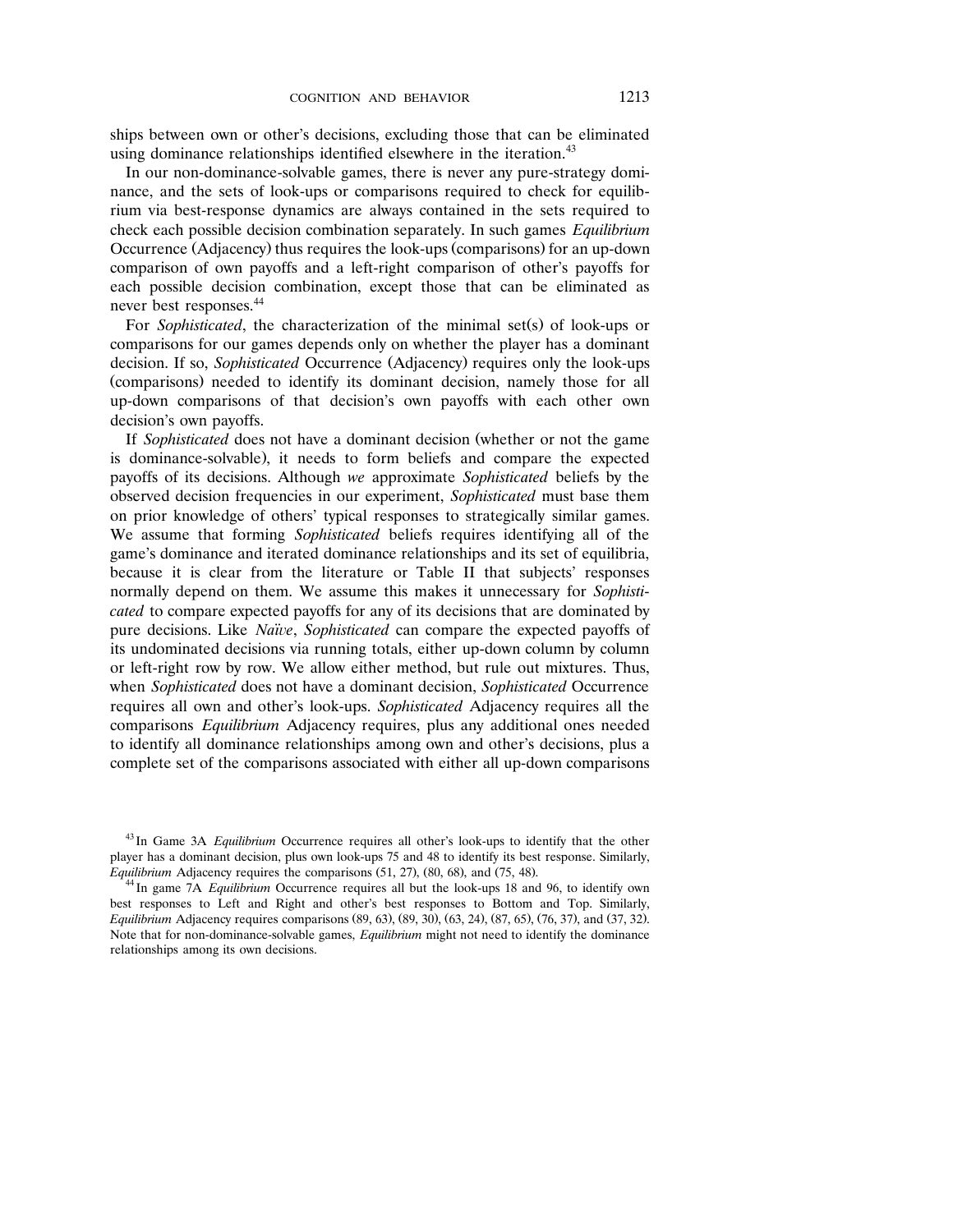of own expected payoffs for undominated decisions, or all such left-right comparisons.45

Because *L2* is defined as best response to *Naïve*, we base its information search implications on identifying other's *Naïve* decision and *L2*'s best response to it. We require this even when *L2* has a dominant decision, and we do not allow the use of Observation 4 to simplify the search in other dominance-solvable games. *L2* Occurrence thus requires all other's look-ups, plus all own look-ups for other's *Naïve* decision. *L2* Adjacency requires a complete set of either up-down or left-right comparisons of other's payoffs for all other's decisions, plus all up-down comparisons of own payoffs for other's *Na*¨*ıe* decision.<sup>46</sup>

In games solvable by  $k+1$  rounds of iterated dominance, Occurrence and Adjacency for *Dk*,  $k = 1, 2$ , are the same as for *Equilibrium*, because iterated dominance requires smaller sets of look-ups and comparisons than equilibriumchecking or best-response dynamics. In games with no pure-strategy dominance, Occurrence (Adjacency) for *Dk*,  $k = 1, 2$ , requires the look-ups (comparisons) needed to check for other's dominance plus the look-ups (comparisons) for *Naïve*, namely all own look-ups (a complete set of either up-down comparisons of own decisions' payoffs, two at a time, or of left-right comparisons of own decisions' expected payoffs).<sup>47</sup>

### 4. ANALYSIS OF DECISIONS AND INFORMATION SEARCH

This section analyzes subjects' decisions and information searches. Section 4 of CGC&B provides more detail, and our decision data are in Appendix D. Section 4.A reports preliminary statistical tests. Section 4.B reports aggregate compliance with equilibrium. Section 4.C presents a maximum likelihood errorrate analysis of Baseline and OB subjects' decisions, estimating their types and error rates. Section 4.D generalizes this analysis to use Baseline subjects' compliance with our types' information search implications, along with their decisions, to estimate their types and error rates. Section 4.E discusses aggregate patterns in subjects' information searches.

<sup>45</sup> In Game 3A *Sophisticated* Adjacency requires the comparisons (51, 27), (80, 68), and (75, 48) to identify the game's iterated dominance relationships, plus  $(42, 89)$  to complete the comparison of own decisions' expected payoffs. In Game 7A *Sophisticated* Adjacency requires all the comparisons *Equilibrium* Adjacency requires, (89, 63), (89, 30), (63, 24), (87, 65), (76, 37), and (37, 32), plus (30, 63) and  $(18, 96)$  to complete the identification of dominance relationships among own and other's decisions. <sup>46</sup> In Game 3A *L2* Occurrence requires the look-ups 51, 27, 80, 68, 75, and 48. *L2* Adjacency

requires either the set of comparisons  $(51, 27)$  and  $(80, 68)$  or the set of comparisons  $(51, 80)$  and  $(27, 80)$ 68) to identify other's *Naïve* decision, plus the comparison (75, 48) to identify *L2*'s best response to it. <sup>47</sup> In Game 7A *D1* and *D2* Occurrence require all own and other's look-ups; and *D1* and *D2*

Adjacency require the comparisons  $(89, 63)$ ,  $(89, 30)$ ,  $(32, 37)$ , and  $(76, 37)$  to check for other's dominance, plus either the set of comparisons  $(87, 65)$ ,  $(18, 96)$ , and  $(63, 24)$  or the set  $(87, 18, 63)$ ,  $(65, 96, 24)$  to identify  $L2$ 's *Naïve* decision.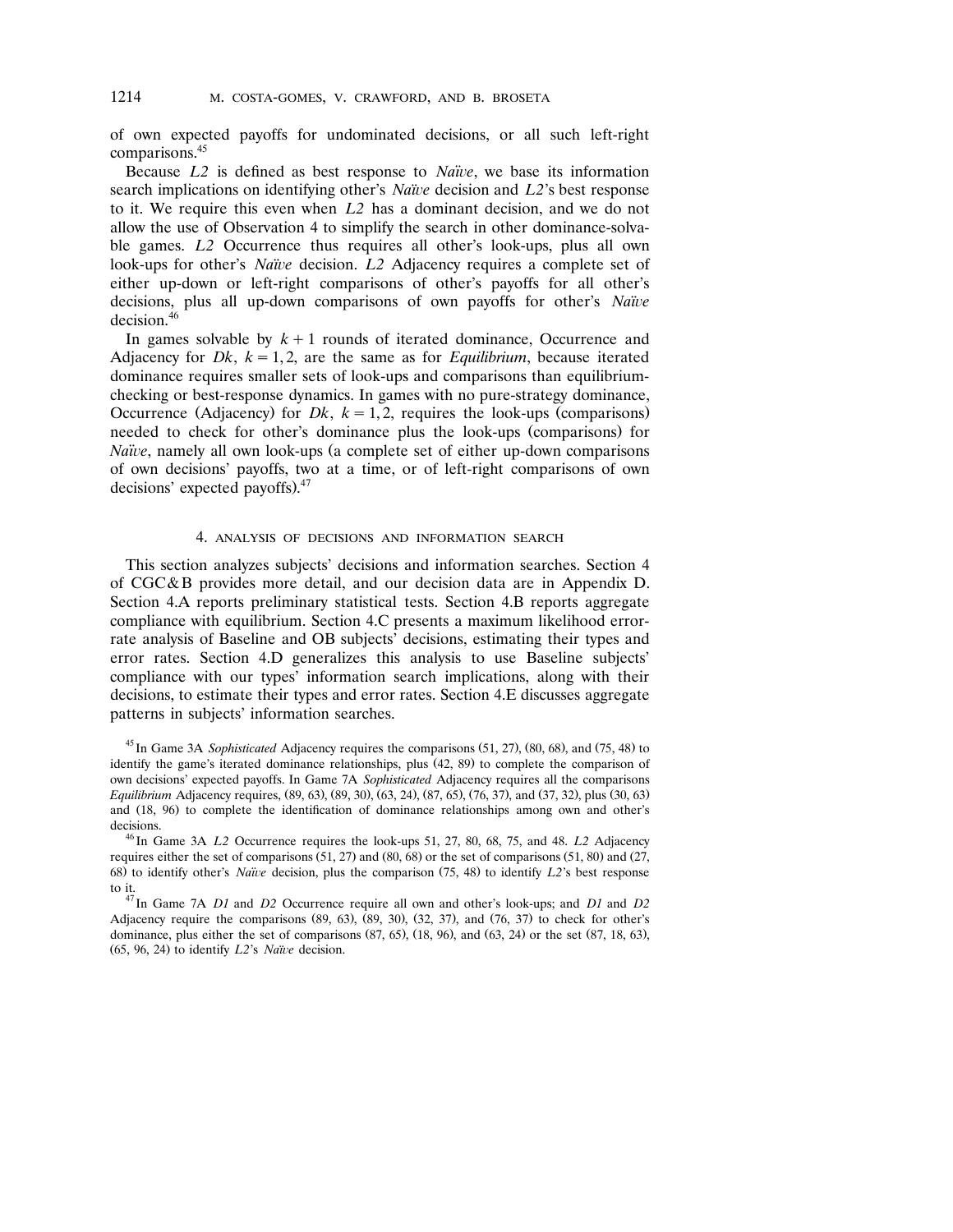### COGNITION AND BEHAVIOR 1215

## *A*. *Preliminary Statistical Tests*

In this section we test for aggregate differences in subjects' decisions across the two runs of the Baseline treatment, B1 and B2; across the Baseline, OB, and TS treatments; and across player roles in isomorphic games. These tests confirm simplifying restrictions suggested by theory and answer questions that are helpful in evaluating our methods. Because the tests compare categorical data from independent samples with no presumption about how they differ, we use Fisher's exact probability test, conducting the tests separately for each game, pooling the data for all subjects in each player role, and for some purposes pooling the data for subjects with isomorphic player roles in different games.<sup>48</sup> Details can be found in  $CGC&B$ , Section 4.A.<sup>49</sup>

The tests reveal no differences in subjects' decisions in the B1 and B2 runs that are significant at the 5% level except in game 4C for Column subjects, well within the limits of chance for 36 comparisons. Accordingly, from now on we pool the data from the Baseline runs. The tests also reveal no differences between Baseline and OB subjects' decisions that are significant at the 5% level except in game 6A for Column subjects, again well within the limits of chance. We therefore pool Baseline and OB data when necessary to obtain adequate sample sizes. As expected, there are noticeable differences between Baseline and TS subjects' decisions in  $16/18$  games, which are significant at any reasonable level in  $4/6$  games where the subject had three decisions and at the  $5%$ level in 9 games in total. There are no differences between Row and Column subjects' decisions in isomorphic games that are significant at the 5% level except in games 4B and 4D in the Baseline and 9A and 9B in OB, about what would be expected by chance. We therefore pool the data across isomorphic games when necessary to obtain adequate sample sizes. Because these tests include several pairs of isomorphic games that were widely separated in the sequence  $(5B \text{ and } 6B, \text{ by } 12 \text{ games}; 5A \text{ and } 6A, \text{ by } 7; \text{ and } 7B \text{ and } 8B, \text{ by } 5)$ , and we did not control for decision order and labeling across isomorphic games, they provide some assurance that learning and decision labeling and order had little effect on subjects' decisions.

## *B*. *Aggregate Compliance with Dominance*, *Iterated Dominance*, *and Equilibrium*

We now examine subjects' decisions in the aggregate for compliance with dominance, iterated dominance, and equilibrium in the different kinds of games we study.

<sup>48</sup>These tests have low power because of our small sample sizes. Conducting tests separately for each game is fully justified only if subjects' decisions are statistically independent across games, which is unlikely because some games are related. However, the correct test without independence (comparing decision histories) is impractical.<br><sup>49</sup> In the TS treatment, we exclude the 3 out of 15 TS subjects who revealed by their comments or

exit questionnaires that they did not try to identify equilibria. CGC&B gives the results for the full TS sample, which are similar.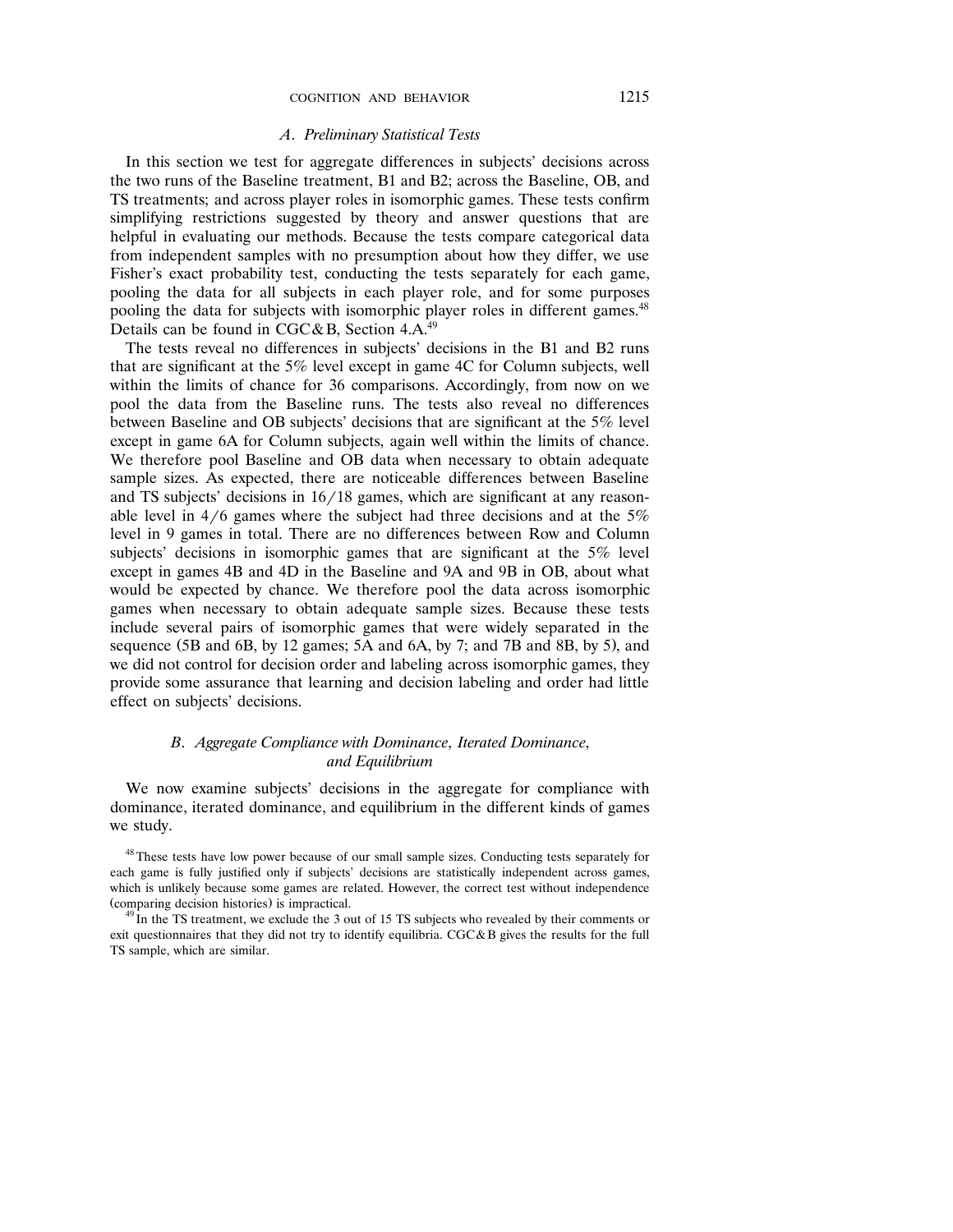| Type of Game<br>(rounds of dominance for player to<br>identify own equilibrium decision) | <b>Baseline</b> | OВ        | $B + OB$  | <b>TS</b> |
|------------------------------------------------------------------------------------------|-----------------|-----------|-----------|-----------|
| $2 \times 2$ with dominant decision (1)                                                  | 85.6%           | $92.6\%$  | 88.2%     | $100.0\%$ |
| $(2A, 2B$ for Rows; $3A, 3B$ for Cols.)                                                  | (77/90)         | (50/54)   | (127/144) | (24/24)   |
| $2 \times 3$ with dominant decision (1)                                                  | 82.2%           | $100.0\%$ | 88.9%     | $100.0\%$ |
| (4D for Rows; 4B for Cols.)                                                              | (37/45)         | (27/27)   | (64/72)   | (12/12)   |
| $3 \times 2$ with dominant decision (1)                                                  | 86.7%           | 92.6%     | 88.9%     | $100.0\%$ |
| (4C for Rows; 4A for Cols.)                                                              | (39/45)         | (25/27)   | (64/72)   | (12/12)   |
| $4 \times 2$ with dominant decision (1)                                                  | 88.9%           | 96.3%     | 91.7%     | $100.0\%$ |
| (9A for Rows; 9B for Cols.)                                                              | (40/45)         | (26/27)   | (66/72)   | (12/12)   |
| $2 \times 2$ , partner has dominant decision (2)                                         | 61.1%           | 79.6%     | 68.1%     | 95.8%     |
| $(3A, 3B)$ for Rows; 2A, 2B for Cols.)                                                   | (55/90)         | (43/54)   | (98/144)  | (23/24)   |
| $2 \times 3$ , partner has dominant decision (2)                                         | 62.2%           | $63.0\%$  | $62.5\%$  | $100.0\%$ |
| (4A for Rows; 4C for Cols.)                                                              | (28/45)         | (17/27)   | (45/72)   | (12/12)   |
| $3 \times 2$ , partner has dominant decision (2)                                         | $60.0\%$        | 55.6%     | 58.3%     | 83.3%     |
| (4B for Rows; 4D for Cols.)                                                              | (27/45)         | (15/27)   | (42/72)   | (10/12)   |
| $2 \times 4$ , partner has dominant decision (2)                                         | 73.3%           | $70.4\%$  | 72.2%     | $100.0\%$ |
| (9B for Rows; 9A for Cols.)                                                              | (33/45)         | (19/27)   | (52/72)   | (12/12)   |
| $2 \times 3$ with 2 rounds of dominance (2)                                              | 62.2%           | $68.5\%$  | 64.6%     | $100.0\%$ |
| $(6A, 6B$ for Rows; 5A, 5B for Cols.)                                                    | (56/90)         | (37/54)   | (93/144)  | (24/24)   |
| $3 \times 2$ with 3 rounds of dominance (3)                                              | $11.1\%$        | 22.2%     | 15.3%     | 87.5%     |
| $(5A, 5B)$ for Rows; $6A, 6B$ for Cols.)                                                 | (10/90)         | (12/54)   | (22/144)  | (21/24)   |
| $2 \times 3$ , unique equilibrium, no dominance                                          | 50.0%           | 51.9%     | 50.7%     | 91.7%     |
| (7A, 7B for Rows; 8A, 8B for Cols.)                                                      | (45/90)         | (28/54)   | (73/144)  | (22/24)   |
| $3 \times 2$ , unique equilibrium, no dominance                                          | 17.8%           | 27.8%     | 21.5%     | 91.7%     |
| (8A, 8B for Rows; 7A, 7B for Cols.)                                                      | (16/90)         | (15/54)   | (31/144)  | (22/24)   |

TABLE II

PERCENTAGES OF DECISIONS THAT COMPLY WITH EQUILIBRIUM BY TYPE OF GAME

Table II reports subjects' rates of equilibrium compliance in the B, OB, and TS treatments, pooling the data from isomorphic games, with population fractions in parentheses. The games are grouped by the complexity of the strategic reasoning they require, measured by the number of rounds of iterated purestrategy dominance needed to identify the subject's equilibrium decision. Baseline and OB subjects' compliance rates are similar across games of similar complexity; and holding complexity constant, the number of own or other's decisions has little effect. Compliance with equilibrium is quite high for initial responses to abstractly framed games, in most cases well above random. As in previous experiments, compliance is highest in games that can be solved by one or two rounds of iterated dominance, and subjects played dominant decisions with frequencies near  $90\%$ <sup>50</sup> But compliance falls steadily as complexity increases, dropping below random in our  $3 \times 2$  games that are dominance-solvable

<sup>&</sup>lt;sup>50</sup> Interestingly, in 3  $\times$  2 games with unique pure-strategy equilibria and dominance only via mixed strategies, subjects played dominated decisions with frequencies (10% Baseline, 4% OB) similar to those for pure-strategy dominance.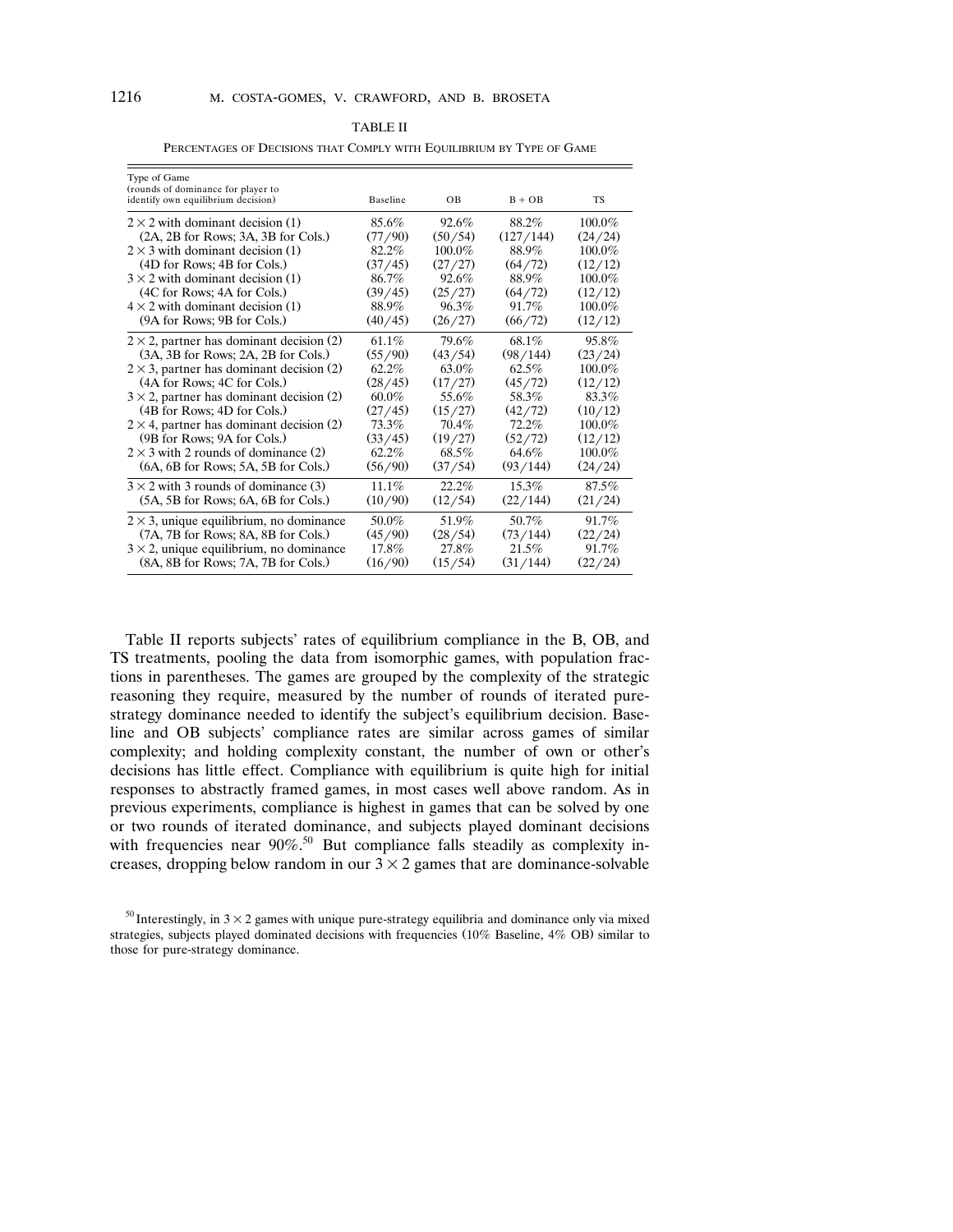in three rounds or our  $3 \times 2$  games with unique equilibria but no pure-strategy dominance.<sup>51</sup>

These results are consistent with subjects' initial responses to games in other experiments, where subjects typically comply with  $1-3$  rounds of iterated dominance. However, S&W found much higher equilibrium compliance for symmetric  $3 \times 3$  games solvable by three rounds of iterated pure-strategy dominance or with unique pure-strategy equilibria but no (pure- or mixed-strategy) dominance (68% and 57%, respectively) than we found for  $3 \times 2$  games of comparable complexity  $(11-22\%$  and  $18-28\%$  in the Baseline and OB, respectively).<sup>52</sup> This difference may stem from S&W's use of symmetric player roles and payoff displays and round-number payoffs, or from our attempt to separate strategic from nonstrategic decision rules as sharply as possible.

TS subjects identified their dominant decisions with frequencies well above 90%. In striking contrast to Baseline and OB subjects, their equilibrium compliance rates fell only slightly in more complex games, averaging about 90% even in games in which Baseline and OB compliance fell below random. This suggests that Baseline and OB subjects' low compliance in complex games is unlikely to be due to the difficulty of looking up payoffs via MouseLab or cognitive limitations. This leaves several possible explanations for the difference: TS subjects' training in identifying equilibria or their higher dismissal rate (see footnote 18); bounded rationality, in the form of decision rules that do not fully analyze others' incentives; a widespread prior understanding of others' decisions like that reflected in our *Sophisticated* type, coupled with a failure of common knowledge that most subjects are *Sophisticated*; or a combination of these. We now turn to a more detailed econometric investigation of the latter possibilities.

### *C*. *Econometric Analysis of Decisions*

In this section we conduct a maximum likelihood error-rate analysis of Baseline and OB subjects' decisions. Recall that our econometric model is a mixture model in which each subject's type is drawn from a common prior distribution over nine types and remains constant for all  $18$  games.<sup>53</sup> Combining evidence from different patterns of deviation from types' decisions requires an error structure, which we specify as neutrally as possible, in the spirit of  $H\&C$ 's and EG&G's error-rate analyses. We combine *Naïve* and *Optimistic* in this section because their decisions are not separated in our games. We include both

 $<sup>51</sup>$  In most cases compliance is slightly higher in OB than in the Baseline. Although this is unlikely</sup> to be due entirely to chance, the difference is too small to be significant in our samples.  $52$  Crawford (1997, Section 4) surveys other experimental evidence for dominance-solvable games.

Our results for games with unique equilibria but no pure-strategy dominance are consistent with the evidence from other settings summarized by Selten (1998, Section 5), which tends to favor decision rules that employ step-by-step reasoning (such as iterated dominance) over what Selten calls "circular concepts" (such as our *Equilibrium* type in non-dominance-solvable games, our *Sophisticated* type, and, as explained in Section 3.A, all of S&W's strategic types).

<sup>&</sup>lt;sup>53</sup> We are grateful to Glenn Ellison for suggesting this approach.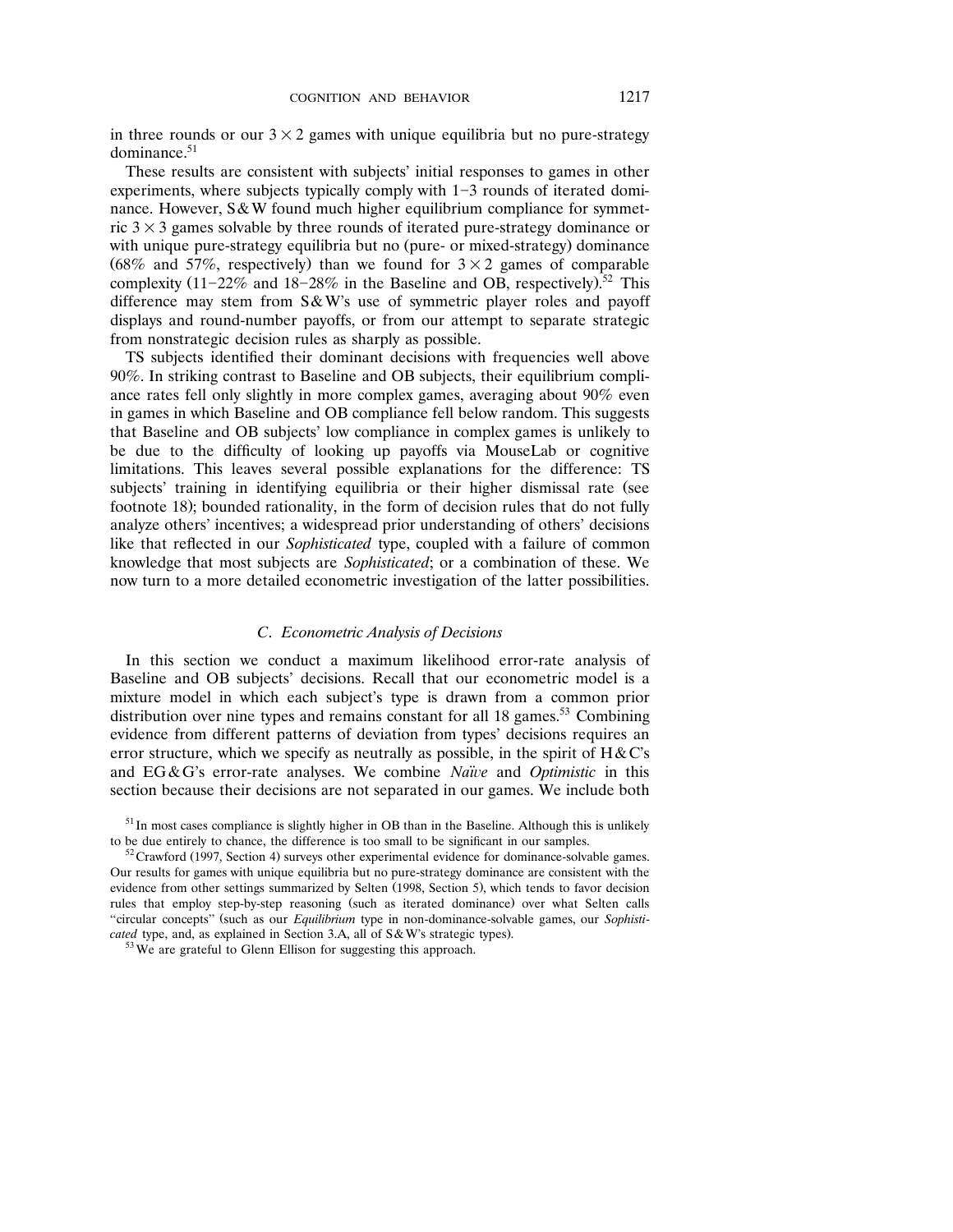*Sophisticated* and *L2*, even though their decisions are separated only in one game for Column subjects, because we pool the data for Row and Column subjects. With these exceptions, any two of our types make different decisions in at least 2/18 games in each player role, and most types are separated much more than that.<sup>54</sup>

Let  $i = 1, ..., N$  index the subjects in a treatment, let  $k = 1, ..., K$  index our types, and let  $c = 2$ , 3, or 4 be the number of a subject's possible decisions in a given game. We assume that a type-*k* subject normally makes type *k*'s decision, but in each game he makes an error with probability  $\varepsilon_k \in [0,1]$ , type *k*'s *error rate*, in which case he makes each of his *c* decisions with probability  $1/c$ . For a type-*k* subject, the probability of type *k*'s decision is then  $1 - (c - 1)\varepsilon_k/c$  and the probability of any single non-type *k* decision is  $\varepsilon_k/c$ .<sup>55</sup> We assume errors are independently and identically distributed ("i.i.d.") across games and subjects. Our error structure resembles  $EG & G's$  and  $H & C's$ , but it permits  $c \geq 2$  to vary in the sample and it allows type-dependent error rates, which is important because the cognitive difficulty of identifying decisions may vary with type.

The likelihood function can be constructed as follows. Let  $T^c$  denote the total number of games in which subjects have *c* decisions; in our designs  $T^2 = 11$ ,  $T^3 = 6$ , and  $T^4 = 1$  for both Row and Column subjects (Figure 2). Let  $x_k^{ic}$ denote the number of subject *i*'s decisions that equal type *k*'s in games in which *i*<sub>k</sub>  $i = (x_k^{i2}, x_k^{i3}, x_k^{i4})$ ,  $x^i = (x_1^{i1}, \ldots, x_k^{i})$ , and  $x =$  $(x^1, \ldots, x^N)$ . Let  $p \equiv (p_1, \ldots, p_K)$ , where  $\sum_{k=1}^{K} p_k = 1$ , denote subjects' common prior type probabilities; and let  $\varepsilon \equiv (\varepsilon_1, \ldots, \varepsilon_k)$  denote the types' error rates. Given that a game has one type- $k$  decision and  $c-1$  non-type- $k$  decisions, the probability of observing a particular sample with  $x_k^i$  type- $k$  decisions when subject *i* is type *k* can be written

$$
(4.1) \qquad L_k^i(\varepsilon_k \, | \, x_k^i) = \prod_{c=2,3,4} [1 - (c-1) \varepsilon_k / c]^{x_k^{ic}} [\varepsilon_k / c]^{T^c - x_k^{ic}}.
$$

Weighting the right-hand side of (4.1) by  $p_k$ , summing over *k*, taking logarithms, and summing over *i* yields the log-likelihood function for the entire sample:

(4.2) 
$$
\ln L(p, \varepsilon | x) = \sum_{i=1}^{N} \ln \left[ \sum_{k=1}^{K} p_k \prod_{c=2,3,4} [1 - (c-1) \varepsilon_k / c]^{x_k^{ic}} [\varepsilon_k / c]^{T^c - x_k^{ic}} \right].
$$

With eight types the model has 15 independent parameters: seven independent type probabilities  $p_k$ , and eight type-dependent error rates  $\varepsilon_k$ . The

<sup>&</sup>lt;sup>54</sup>Some overlap is inevitable because all types seek higher own payoffs and all but *Altruistic* pick dominant decisions.

dominant decisions.<br><sup>55</sup>Our specification constrains the probability of type *k*'s decision to be at least  $1/c$ , but this is never binding. EG&G "take off for guessing" in this way when  $c = 2$ , in effect writing the probability of type k's decision as  $1 - \varepsilon_k/2$ , while H&C write it as  $1 - \varepsilon_k$ . When c is constant the difference is only notational, but in our model it is substantive. In CGC&B we considered a specification that nests  $H\&C$ 's and  $EG\&G$ 's, in which the probability of each decision conditional on an error is  $\delta/c$  for some  $\delta \in [0, 1]$ .  $\delta$  is weakly identified, and we could reject neither  $\delta = 0$  nor  $\delta = 1$ . We set  $\delta = 1$  here (and there) for simplicity.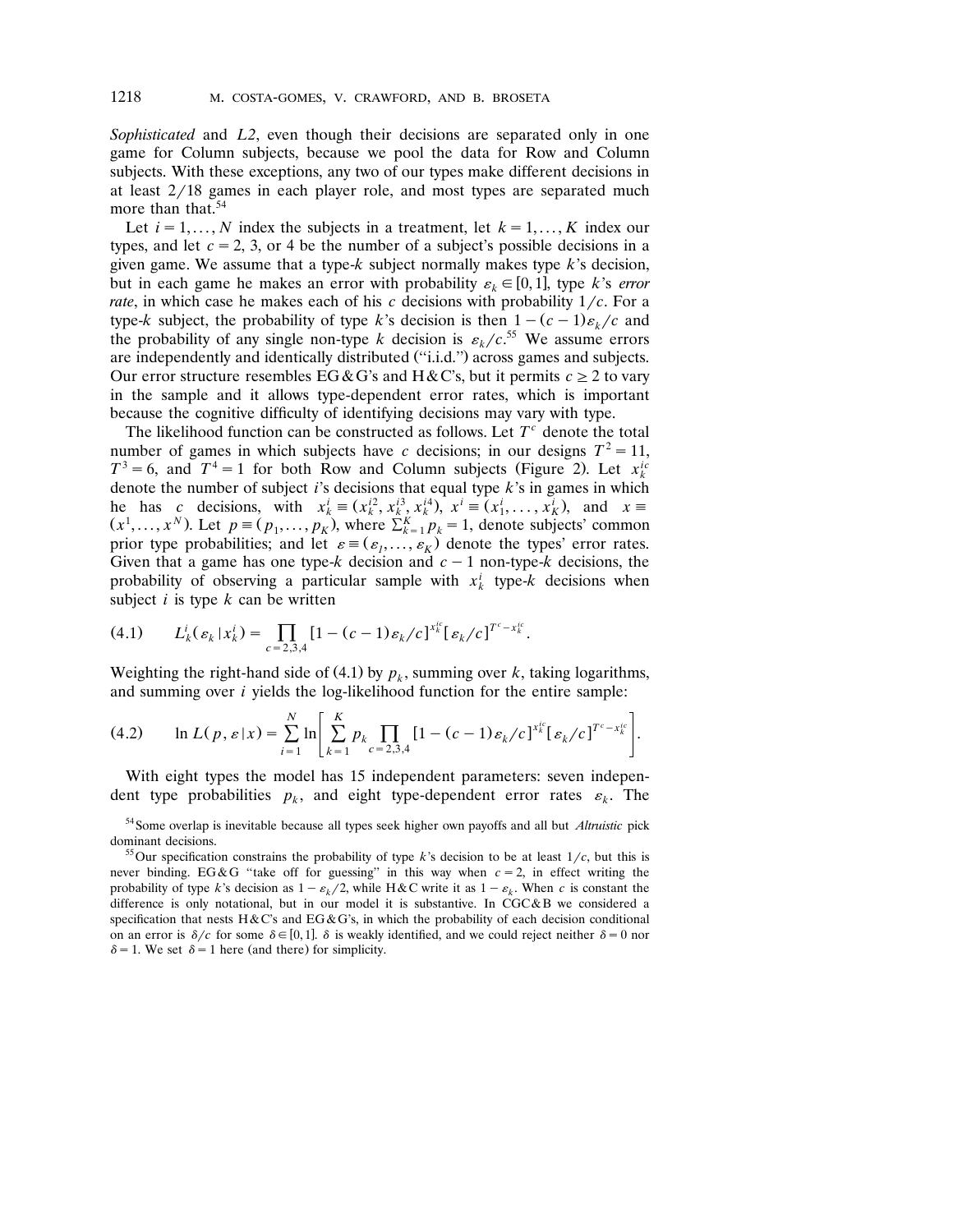*influence* of  $x_k^{ic}$  on the estimated  $p_k$  is proportional to ln  $[(1 - (c (1) \varepsilon_k/c$ / $(\varepsilon_k/c)$  $(\varepsilon_k/c)$  $\geq$  0, which is increasing in *c* for  $\varepsilon_k$  < 1 and decreasing in  $\varepsilon_k$ , approaching 0 as  $\varepsilon_k \to 1$ . Thus, in estimating the  $p_k$ , type- $k$  decisions are taken as evidence of type  $k$  only to the extent that the estimated  $\varepsilon_k$  suggests that they were made intentionally rather than in error, and are accordingly discounted for higher values of  $\varepsilon_k$  and smaller values of  $c^{56}$ .

Under our assumptions maximum likelihood yields consistent parameter estimates, which summarize the model's implications for subjects' prior type probabilities and the extent to which the types explain the variation in their decisions. We computed parameter estimates separately for the Baseline and OB treatments. Table III's left-hand columns give the estimated type probabilities and type-dependent error rates.<sup>57</sup> In OB the most frequent types are  $L2$ , *D1*, *Na*¨*ıe*-*Optimistic*, and *Equilibrium*. In the Baseline the most frequent type is *L2*, followed by *Naïve* / Optimistic and *D1*. In each case the total frequency of strategic types is greater than two-thirds, but most subjects' sophistication is better described by boundedly rational types like *L2* or *D1* than *Equilibrium* or *Sophisticated*. <sup>58</sup> Except for *D1* in the Baseline, whose error rate is 70%, the error rates for types with positive estimated probabilities range from 16-29%—comparable to those EG&G and H&C (1994) found for decisions under uncertainty, and reasonably low for initial responses to games. Because the estimated probability that a subject of type  $k$  makes type  $k$ 's decision is  $1 - (c - 1)\varepsilon_k/c$ , these error rates imply that OB and non-*D1* Baseline subjects made their types' decisions with probabilities ranging from 0.86 to 0.92, 0.81 to 0.89, or 0.79 to 0.88 for  $c = 2$ , 3, or 4; for *D1* Baseline subjects the analogous probabilities are 0.65, 0.53, or 0.47.

The most surprising aspects of our Baseline and OB results so far are the large frequency of subjects whose decisions suggest some sophistication  $(72-80\%$ in Table III), and the fact that equilibrium compliance is still only  $11-52\%$  in our most complex games (Table II). Section 3.B's analysis suggests a simple explanation for this gap. In our simplest games, most Baseline and OB subjects make decisions that coincide with *Equilibrium*'s and *Naïve*'s; but in our more

<sup>56</sup>This discounting makes maximum likelihood estimates of the  $p_k$  differ from those that maximize the expected number of correctly predicted decisions. It plays a central role in Section 4.D's analysis, where it allows us to combine evidence from decisions and information search under weak assumptions about how type determines search.<br><sup>57</sup>Here and below, the complexity of the estimation made it impractical to compute standard

errors. 58Our estimates sharply separate *L2* from *Sophisticated*, even though their decisions are separated only for Column subjects in one game, because *L2* decisions predominate in that game, and we estimate one set of type-dependent error rates for all subjects, which give *L2* most of the credit for *L2*'s and *Sophisticated*'s common decisions in the rest of the sample. *L2* prevails over *D1* for similar reasons, although they predict subjects' decisions roughly equally well in the few games in which they are separated. CGC&B's econometric model avoids this "contagion" via error rates by estimating a separate type for each subject based only on his own decisions, and yields less unequal estimates of the  $p_k$ . Definitively distinguishing *L2* and *D1* from *Sophisticated* will require further experiments.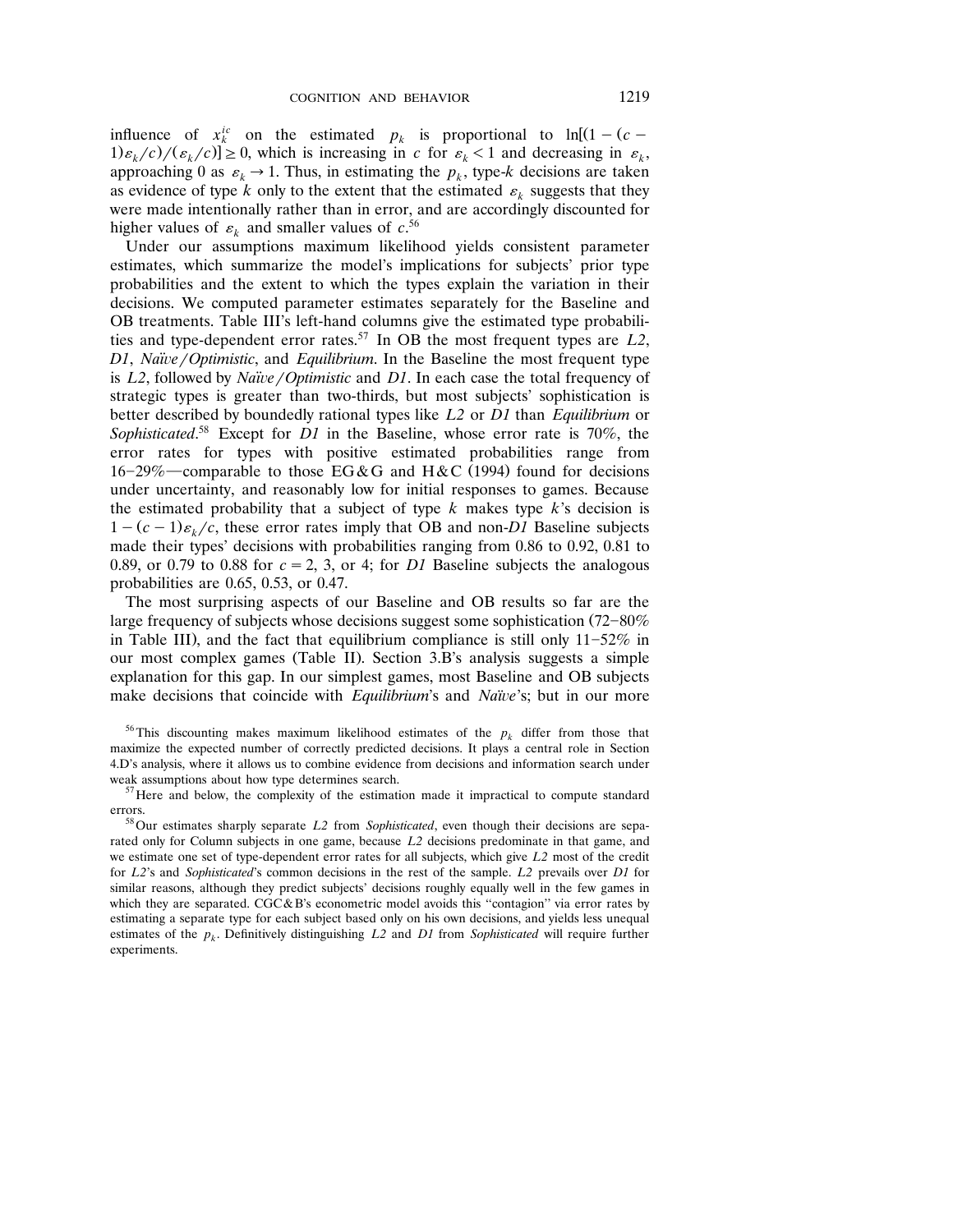|                                                                | Decisions Alone (Naïve and<br>Optimistic Parameters<br>Constrained Equal) |              | Decisions with<br>Compliance-conditional<br>Error Rates | Decisions and<br><b>Information Search</b> |
|----------------------------------------------------------------|---------------------------------------------------------------------------|--------------|---------------------------------------------------------|--------------------------------------------|
|                                                                |                                                                           |              | Treatment (log-likelihood)                              |                                            |
| Type                                                           | $OB (-246.44)$                                                            | $B(-446.39)$ | $B(-433.23)$                                            | $B(-852.02)$                               |
| Altruistic                                                     |                                                                           |              |                                                         |                                            |
| $p_k$                                                          | 0.000                                                                     | 0.044        | 0.089                                                   | 0.022                                      |
| $\zeta_{ki}$ , j = H,M,L,0                                     |                                                                           |              | (0.04, 0.02, 0.36, 0.57)                                | 0.89, 0.00, 0.00, 0.11                     |
| $\varepsilon_k$ or $\varepsilon_{kj}$ , $j = H, M, L, 0$       |                                                                           | 0.253        | 0.26, 0.63, 0.79, 0.82                                  | $0.00, -,-,0.66$                           |
| Pessimistic                                                    |                                                                           |              |                                                         |                                            |
| $p_k$                                                          | 0.000                                                                     | 0.000        | 0.000                                                   | 0.045                                      |
| $\zeta_{kj}, j = H, M, L, 0$                                   |                                                                           |              |                                                         | 0.47,0.00,0.00,0.53                        |
| $\varepsilon_k$ or $\varepsilon_{kj}$ , $j = H, M, L, 0$       |                                                                           |              |                                                         | $0.60, -,-,1.00$                           |
| Naïve                                                          |                                                                           |              |                                                         |                                            |
| $p_k$                                                          | 0.199                                                                     | 0.240        | 0.227                                                   | 0.448                                      |
| $\zeta_{ki}, j = H, M, L, 0$                                   |                                                                           |              | (0.97, 0.02, 0.01, 0.01)                                | 0.95, 0.01, 0.01, 0.02                     |
| $\varepsilon_k$ or $\varepsilon_{kj}$ , $j = H, M, L, 0$       | 0.285                                                                     | 0.286        | 0.24, 0.43, 0.58, 0.81                                  | 0.50,0.39,0.47,0.85                        |
| Optimistic                                                     |                                                                           |              |                                                         |                                            |
| $p_k$                                                          | 0.199                                                                     | 0.240        | 0.000                                                   | 0.022                                      |
| $\zeta_{ki}$ , $j = A, 0$                                      |                                                                           |              |                                                         | 1.00,0.00                                  |
| $\varepsilon_k$ or $\varepsilon_{kj}$ , $j = A, 0$             | 0.285                                                                     | 0.286        |                                                         | 0.29,0.50                                  |
| L2                                                             |                                                                           |              |                                                         |                                            |
| $p_k$                                                          | 0.344                                                                     | 0.496        | 0.442                                                   | 0.441                                      |
| $\zeta_{ki}$ , j = H,M,L,0                                     | 0.233                                                                     |              | (0.88, 0.07, 0.02, 0.03)                                | 0.87, 0.04, 0.03, 0.06                     |
| $\varepsilon_k$ or $\varepsilon_{kj}$ , $j = H, M, L, 0$<br>D1 |                                                                           | 0.203        | 0.18, 0.35, 0.21, 0.21                                  | 0.25, 0.61, 0.16, 0.22                     |
|                                                                | 0.298                                                                     | 0.175        | 0.195                                                   | 0.000                                      |
| $p_k$<br>$\zeta_{kj}, j = H, M, L, 0$                          |                                                                           |              | (0.44, 0.12, 0.06, 0.38)                                |                                            |
| $\varepsilon_k$ or $\varepsilon_{k,j}$ , $j = H, M, L, 0$      | 0.276                                                                     | 0.704        | 0.43, 0.63, 0.15, 1.00                                  |                                            |
| D2                                                             |                                                                           |              |                                                         |                                            |
| $p_k$                                                          | 0.000                                                                     | 0.000        | 0.000                                                   | 0.000                                      |
| $\zeta_{ki}$ , j = H,M,L,0                                     |                                                                           |              |                                                         |                                            |
| $\varepsilon_k$ or $\varepsilon_{kj}$ , $j = H, M, L, 0$       |                                                                           |              |                                                         |                                            |
| Equilibrium                                                    |                                                                           |              |                                                         |                                            |
| $p_k$                                                          | 0.160                                                                     | 0.044        | 0.052                                                   | 0.000                                      |
| $\zeta_{kj}, j = H, M, L, 0$                                   |                                                                           |              | (0.00, 0.08, 0.75, 0.17)                                |                                            |
| $\varepsilon_k$ or $\varepsilon_{kj}$ , $j = H, M, L, 0$       | 0.165                                                                     | 0.163        | $-.0.41, 0.00, 0.97$                                    |                                            |
| Sophisticated                                                  |                                                                           |              |                                                         |                                            |
| $p_k$                                                          | 0.000                                                                     | 0.000        | 0.000                                                   | 0.022                                      |
| $\zeta_{ki}$ , j = H,M,L,0                                     |                                                                           |              |                                                         | 0.00,0.00,0.71,0.29                        |
| $\varepsilon_k$ or $\varepsilon_{k,j}$ , $j = H, M, L, 0$      |                                                                           |              |                                                         | $-,-,0.54,1.00$                            |

# TABLE III PARAMETER ESTIMATES FOR OB AND BASELINE SUBJECTS (— VACUOUS)

complex games in which *Equilibrium* and *Naïve* decisions are separated, subjects' decisions tend to coincide with *Naïve's. Naïve/Optimistic*, *L*2, and *D1* all display this kind of variation, which allows them to describe how most subjects' decisions vary across simple and complex games.<sup>59</sup>

<sup>&</sup>lt;sup>59</sup>These nonhybrid, boundedly rational types mimic the effects of a hybrid type that switches from *Equilibrium* to *Naïve* in complex games, which suggests that also allowing hybrid types would lead to overfitting. *D1*'s decisions coincide with *Naïve*'s in all the games in which  $L2$ 's do, plus our  $2 \times 3$ games with unique equilibria but no pure-strategy dominance. *D1* and *L2* respect two rounds of dominance, pure-strategy for *D1* and pure- or mixed-strategy for *L2*. *L2*'s advantage over *D1* turns on this difference; their decisions are the same in our games solvable by three rounds.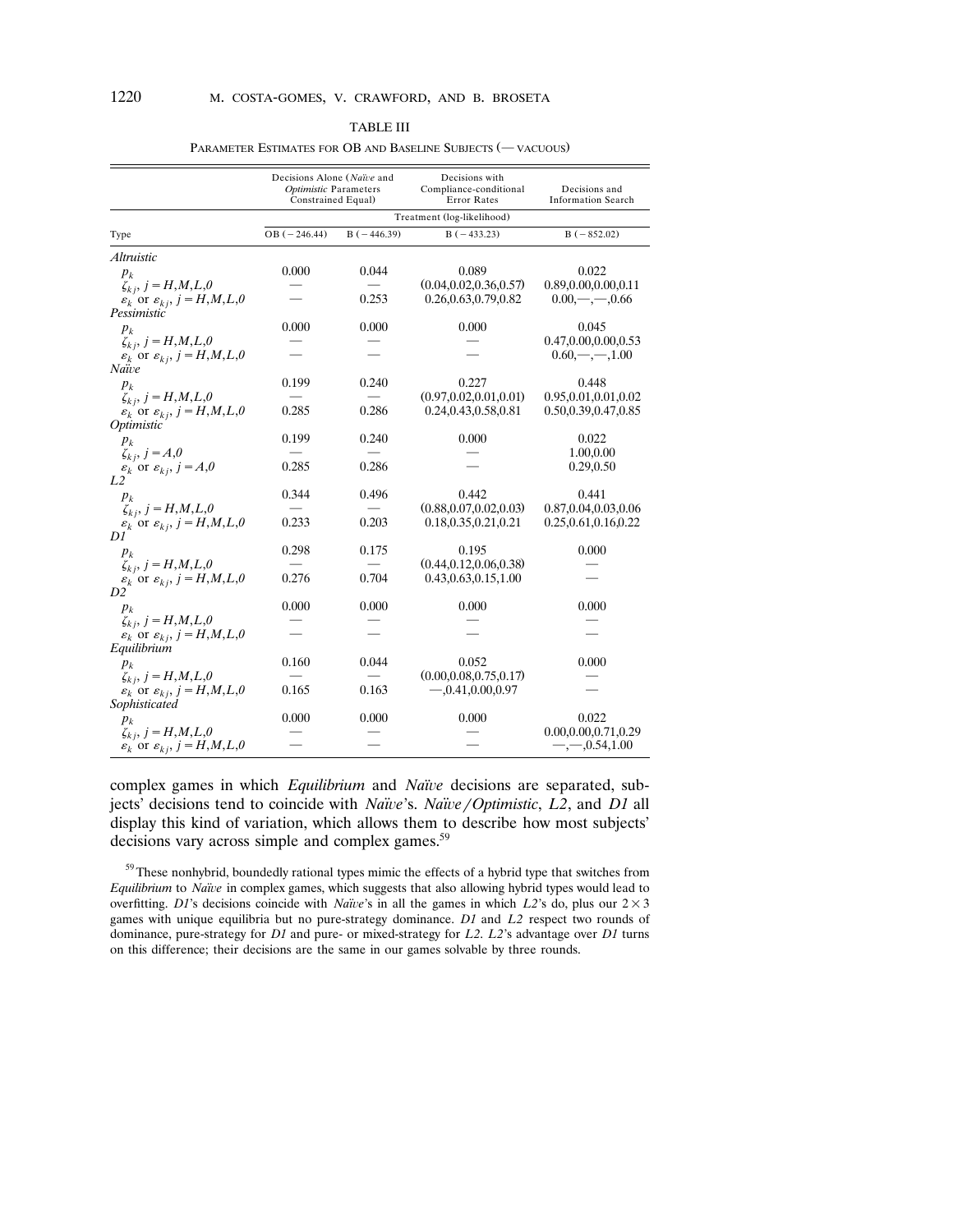Our estimates can also be used to characterize the model's implications for individual subjects' types, which allows us to assess the precision with which subjects' decisions identify their types and facilitates our analysis of cognition and information search at the individual level. To do this, we specify an uninformative prior over the entire parameter vector and compute a Bayesian posterior conditional on each subject's decision history, as in EG&G and S&W. Tables VI and VII in Appendix E summarize Baseline and OB subjects' posterior type probabilities, conditional on their decision histories. 38 of 45 Baseline subjects have one type with posterior probability at least 0.90: 20 *L2*, 9 *Na*¨*ıe*-*Optimistic*, 5 *D1*, 2 *Equilibrium*, and 2 *Altruistic*. 20 of 27 OB subjects have one type with posterior probability at least 0.90: 7 *L2*, 5 *Naïve*/Optimistic, 4 *D1*, and 4 *Equilibrium*. Thus, given our specification, most subjects can be assigned to one type.

It is interesting to compare these results with  $S\&W$ 's (1994, 1995) classifications of their subjects by type. S&W (1995) found no evidence of Rational *Expectations* or *Perfect Foresight* (our *Sophisticated*) subjects. Excluding those two types, they found 38 of 48 subjects for which one type has posterior probability at least 0.90: 17 *Worldly*, 9 *L*1 (our *Naive*), 6 *L0* (random), 5 *Naïve Nash* (equivalent except for others' decision noise to our *Equilibrium*), and 1 *L2* (equivalent except for others' decision noise to our *L2*). Haruvy, Stahl, and Wilson (1999) modified  $S\&W$ 's (1995) design in an attempt to identify *Optimistic* and *Pessimistic* subjects and found no *Pessimistic* subjects but a few *Optimistic* subjects, most of whom would have been identified as *Worldly* in an analysis like that of S&W (1995). S&W (1994) conducted a similar analysis of data generated by a design closely related to that of  $S&W$  (1995), allowing types *L*0, *L*1, *L2*, and *Naïve Nash* (but not *Worldly*, *Optimistic*, or *Pessimistic*). They found 35 of 40 subjects for which one type has posterior probability at least 0.90: 18 *L2*, 9 *Na*¨*ıe Nash*, and 8 *L*1.

S&W's type estimates for decisions are generally similar to ours. The main difference is that  $S&W(1995)$  identify many subjects as *Worldly* and few as  $L2$ (by their definition, in which subjects respond to others' decision noise), while we exclude  $S\&W$ 's *Worldly* type a priori and identify many subjects as  $L2$  (by our noiseless definition) and some as  $DI$  (also noiseless). <sup>60</sup> This difference might stem from our assumption of uniform (rather than logit) decision errors, from our use of asymmetric games with separate payoff tables for Row and Column players (rather than symmetric games displayed without distinguishing own and other's payoffs), or from our a priori exclusion of types like *Worldly* that depend on estimated parameters and/or others' decision noise, and thus implicitly assume that subjects have prior understandings of others' initial responses to games. S & W's (1994) analysis, in which excluding *Worldly* makes

<sup>&</sup>lt;sup>60</sup>D1, which S&W (1994, 1995) did not consider, is weakly separated from *Naïve Nash* in S&W's (1994) design.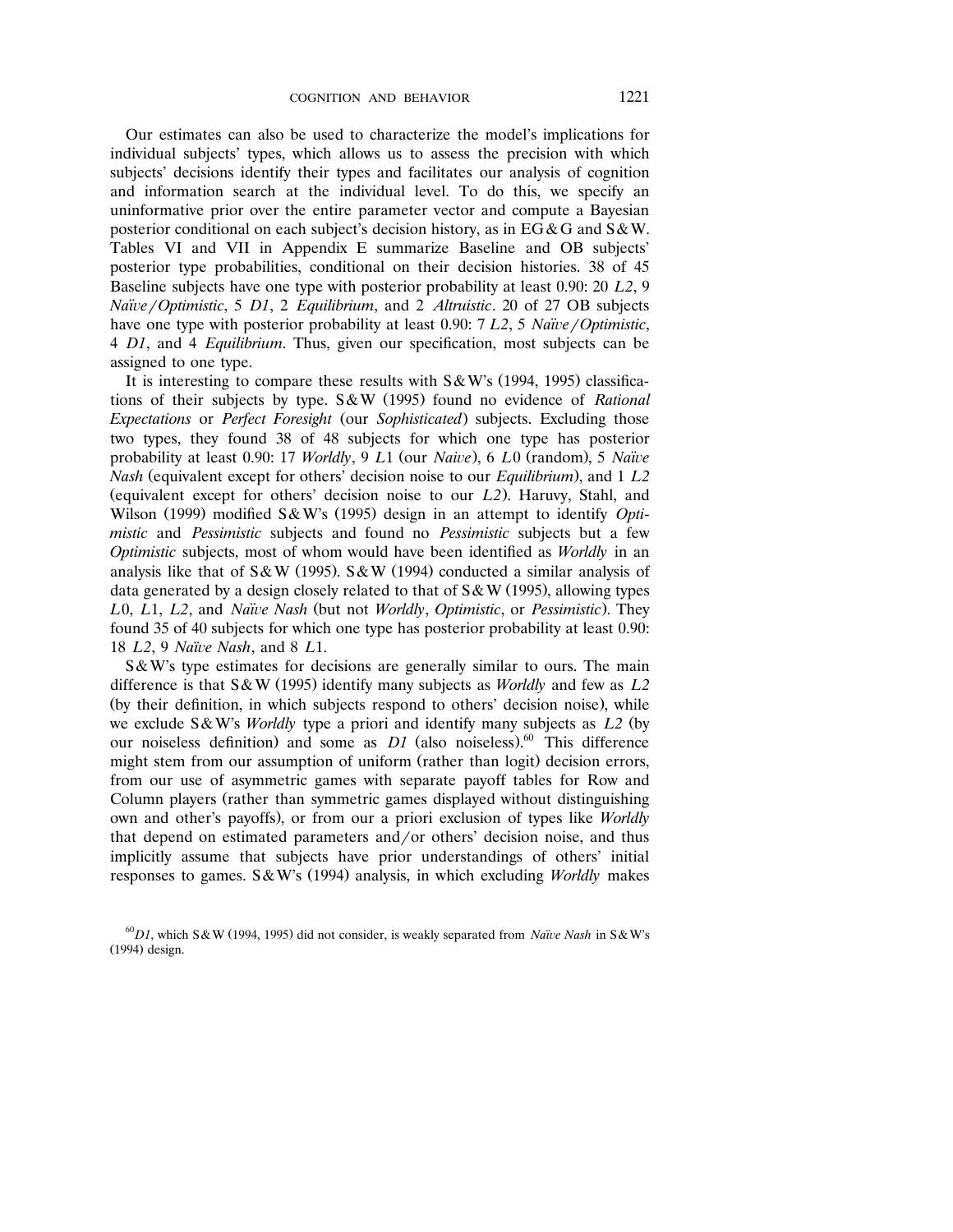the estimated type mix much closer to ours, suggests that the last difference is the most important.<sup>61</sup>

#### *D*. *Econometric Analysis of Decisions and Information Search*

This section generalizes our econometric model of decisions to analyze Baseline subjects' decisions and information searches. We now distinguish *Naïve* and *Optimistic*, so there are nine types. We consider two alternative models, to allow readers with different degrees of confidence in our assumptions about information search to draw appropriate conclusions from our estimates.

The first model, which we call our model of decisions with compliance-conditional error rates, allows Section 4.C's type-specific error rates to depend on compliance with types' Occurrence and Adjacency as described below. This model makes weak assumptions about how type determines search, at the cost of using the information in subjects' searches in a limited way, allowing a type's decisions to count less as evidence for that type when they come with the ''wrong'' look-ups for the type, but otherwise not taking into account how well the observed searches are explained by the type's Occurrence and Adjacency. The second model, which we call our model of decisions and information search, generalizes Section 4.C's model to obtain a joint error-rate model of decisions and search, with the latter again represented by compliance with Occurrence and Adjacency. This model makes stronger distributional assumptions, but uses both decisions and search to estimate subjects' types, treating them as symmetrically as possible.

For tractability, and to minimize the need for structural restrictions, we categorize compliance with Occurrence and Adjacency discretely, as follows. For each subject, type, and game, we compute the percentages of the type's look-ups required by Occurrence, and the type's comparisons required by Adjacency, that appear at least once in the subject's look-up sequence. We then sort these percentages into four categories:  $B_H$ , 100% compliance with Occurrence and 67-100% compliance with Adjacency;  $B_M$ , 100% compliance with Occurrence and 34-66% compliance with Adjacency;  $B_L$ , 100% compliance with Occurrence and  $0-33\%$  compliance with Adjacency; and  $\sim A$ , anything less than  $100\%$  compliance with Occurrence.<sup>62</sup> Thus we use a coarser grid for Occurrence than for Adjacency, in effect assuming that compliance with Adjacency is

<sup>&</sup>lt;sup>61</sup> In Section 3.A we argued that the idea of "worldliness" is better represented by a type like *Sophisticated*, which cleanly addresses the issue of prior understandings without imposing structural restrictions on how others' decisions are determined or raising delicate specification issues; and that types' decisions should otherwise be identifiable entirely without input from other subjects. We view

 $62100\%$  compliance with a type's Adjacency implies 100% compliance with its Occurrence, but less than 100% compliance with Adjacency implies no simple restrictions on compliance with Occurrence. Although we describe compliance as a continuous percentage, it too is discrete. Adjacency, for instance, requires from  $0-8$  comparisons for different games and types. This makes the precise locations of the boundaries between our categories unimportant.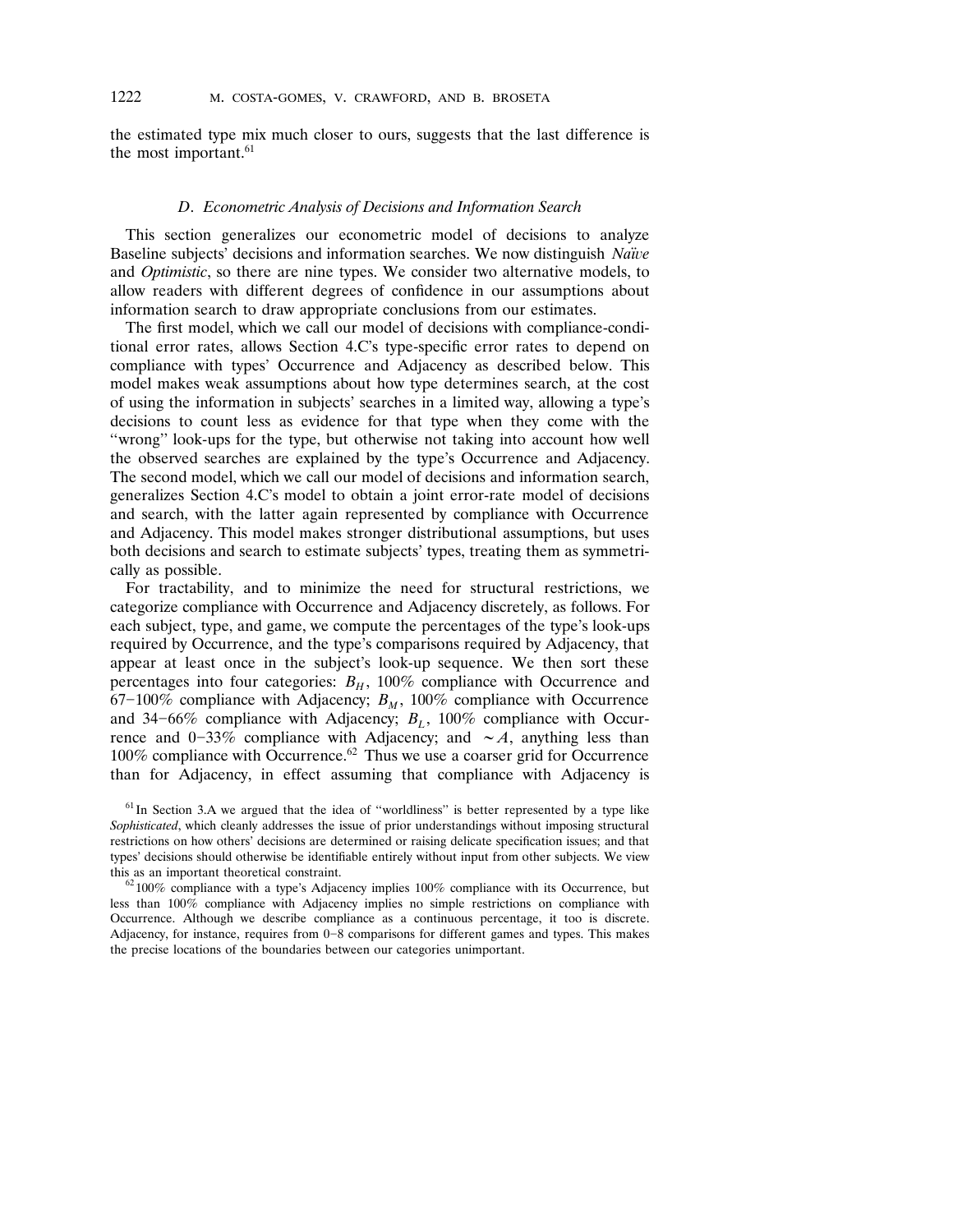meaningless without 100% compliance with Occurrence. This is a reasonable simplification because a subject who violates a type's Occurrence cannot identify its decision with certainty, but memory may allow a subject who violates a type's Adjacency to identify its decision. For *Optimistic*, whose Adjacency is vacuous, there are only two distinct categories,  $A$  and  $\sim A$ . We treat *Optimistic* category *A* as the union of vacuous categories  $B_H$ ,  $B_M$ , and  $B_L$  and smooth compliance across them as explained below, to prevent our model from arbitrarily favoring *Optimistic* because it has fewer categories. We index a subject's compliance with a given type's Occurrence and Adjacency in a game by *j*, where  $j = A$  or 0 for *Optimistic* categories *A* or  $\sim$  *A* and *j* = *H*, *M*, *L*, or 0 for other types' categories  $B_H$ ,  $B_M$ ,  $B_L$ , or  $\sim A$ . Compliance *j* for type *k* will be called *type-k compliance j*, or just *compliance j* when the type is clear. Sums and products over *j* are taken over *H*, *M*, *L*, and 0, with obvious adjustments for *Optimistic*.

Recall that we assume that in each game, a subject's type determines his information search with error, and his type and information search then determine his decision, again with error. Accordingly, our model of decisions and information search allows a subject's deviations from his type's decision and search in a given game to be correlated, but it assumes that, given *c* and *k*, the deviations are i.i.d. across games and subjects. We describe the joint probability distribution of decisions and search by specifying *un*conditional compliance probabilities and compliance-conditional decision error rates for each type. Let  $\zeta_{ki}$  denote the probability that a subject of type *k* has type-*k* compliance *j* in a game, where  $\sum_i \zeta_{ki} = 1$  for all *k*. A type-*k* subject normally makes type *k*'s decision, but in each game, given type-*k* compliance *j*, he makes an error with probability  $\varepsilon_{kj} \in [0, 1]$ , type *k*'s *error rate with compliance j*, in which case he makes each of his  $c$  decisions with probability  $1/c$ . For a type- $k$  subject with compliance *j*, the conditional probability of type *k*'s decision is then  $1 - (c 1\epsilon_{kj}/c$  and the conditional probability of each non-type *k* decision is  $\varepsilon_{kj}/c$ . For a type-*k* subject, the unconditional probability of type *k*'s decision *and* type-*k* compliance *j* is  $\zeta_{kj} [1 - (c - 1)\varepsilon_{kj}] / c$  and the unconditional probability of any single non-type *k* decision *and* type-*k* compliance *j* is  $\zeta_{kj} \epsilon_{kj}/c$ . This error structure implies a joint probability distribution over decisions and searches that is fully general, with three exceptions: It constrains how the probabilities of deviations from types' decisions and searches vary with *c*, it assumes that subjects' searches influence their decisions only through compliance with Occurrence and Adjacency as we categorize them, and it smoothes compliance across *Optimistic*'s vacuous categories in a particular way. Despite the asymmetries in our notation, these are the only asymmetries in the model's treatment of decisions and search.

Let  $\zeta_k = (\zeta_{kH}, \zeta_{kM}, \zeta_{kL}, \zeta_{k0})$ , or  $(\zeta_{kA}, \zeta_{k0})$  for *Optimistic*; and let  $\zeta = [\zeta_{kj}]$ . Let  $\varepsilon_k \equiv (\varepsilon_{kH}, \varepsilon_{kM}, \varepsilon_{kL}, \varepsilon_{k0})$ , or  $(\varepsilon_{kA}, \varepsilon_{k0})$  for *Optimistic*; and let  $\varepsilon \equiv [\varepsilon_{k,j}]$ . Generalizing Section 4.C's notation, let  $T_{kj}^{ic}$  denote the number of games in which subject *i* has *c* decisions and type-*k* compliance *j*, so that  $\sum_{i} T_{ki}^{ic} = T^c$  for all *i*, *k*, and *c*. We equalize the likelihood for *Optimistic* with that of a hypothetical type whose compliance is randomly distributed across the missing categories by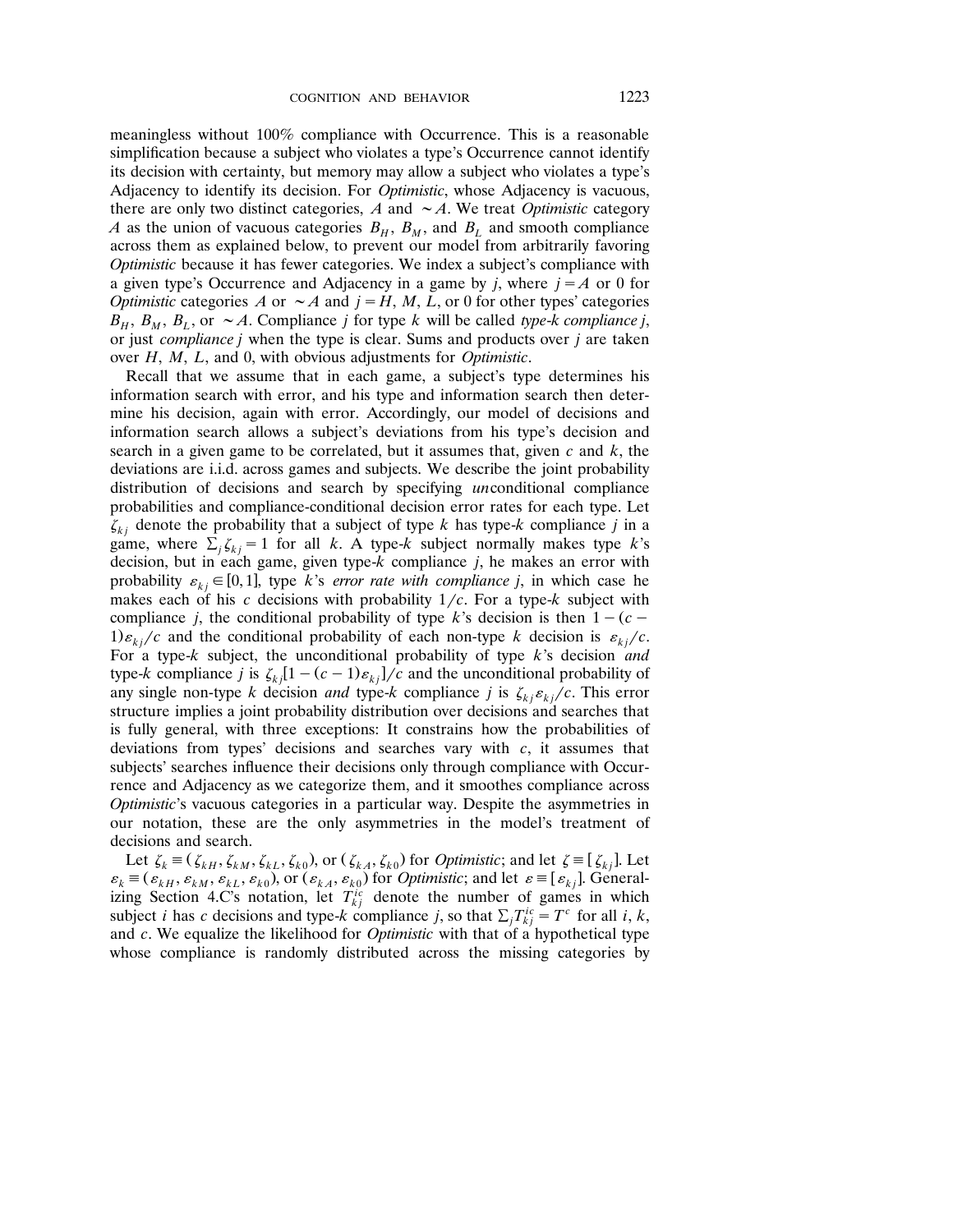reallocating the  $T_{ki}^{ic}$  for *Optimistic* category *A* evenly across categories  $B_H$ ,  $B_M$ , and  $B_L$ , so that all types get equal credit for actual success in predicting subjects' search compliance. Let  $x_{kj}^{ic}$  denote the number of games in which subject *i* has *c* decisions, type- $k$  compliance  $j$ , and makes type  $k$ 's decision, so  $\sum_i x_{ki}^{ic} = x_k^{ic}$  for all *i*, *k*, and *c*. Let  $\overline{T}_k^i \equiv [T_{ki}^{ic}], \overline{T}^j \equiv (\overline{T}_1^i, \ldots, \overline{T}_K^i)$ , and  $\overline{T} \equiv$  $(\bar{T}^1, \ldots, \bar{T}^N)$ ; and let  $\bar{x}_k^i \equiv [x_{kj}^{ic}]$ ,  $\bar{x}^i \equiv (\bar{x}_1^i, \ldots, \bar{x}_k^i)$ , and  $\bar{x} \equiv (\bar{x}^1, \ldots, \bar{x}^N)$ . The probability of observing a particular sample with  $T_{kj}^{ic}$  and  $x_{kj}^{ic}$  when subject *i* is type *k* can be written

$$
(4.3) \qquad L_k^i\big(\varepsilon_k, \zeta_k \,|\, \bar{x}_k^i, \overline{T}_k^i\big) = \prod_j \sum_{c=2,3,4} \zeta_{kj}^{T_{kj}^{ic}} \big[1 - (c-1)\varepsilon_{kj}/c\big]^{x_{kj}^{ic}} \big[\varepsilon_{kj}/c\big]^{T_{kj}^{ic} - x_{kj}^{ic}}.
$$

Weighting the right-hand side of (4.3) by  $p_k$ , summing over  $k$ , taking logarithms, and summing over *i* yields the log-likelihood function for the entire sample:

(4.4) 
$$
\ln L(p, \varepsilon, \zeta | \bar{x}, \bar{T})
$$
  
=  $\sum_{i=1}^{N} \ln \left[ \sum_{k=1}^{K} p_k \prod_{j} \prod_{c=2,3,4} \zeta_{kj}^{T_{kj}^{ic}} \left[ 1 - (c-1) \varepsilon_{kj} / c \right]^{x_{kj}^{ic}}$   

$$
\times [\varepsilon_{kj} / c]^{T_{kj}^{ic} - x_{kj}^{ic}}.
$$

The log-likelihood function  $(4.2)$  for our model of decisions alone can be obtained from (4.4) by removing the conditioning of  $\zeta_{ki}$  and  $\varepsilon_{ki}$  on *j*, collecting terms, and summing  $T_{ki}^{ic}$  and  $x_{ki}^{ic}$  over *j*. The log-likelihood function for our model of decisions with compliance-conditional error rates can be obtained from (4.4) by removing the terms in  $\zeta_{ki}$  to obtain

(4.5) 
$$
\ln L(p, \varepsilon | \bar{x}, \bar{T}) = \sum_{i=1}^{N} \ln \left[ \sum_{k=1}^{K} p_k \prod_{j} \prod_{c=2,3,4} \left[ 1 - (c-1) \varepsilon_{kj} / c \right]^{x_{kj}^{ic}} \left[ \varepsilon_{kj} / c \right]^{T_{kj}^{ic} - x_{kj}^{ic}} \right].
$$

The model of (4.4) has 67 independent parameters: 9 type probabilities  $p_k$ less one adding-up restriction; 34 compliance-conditional error rates  $\varepsilon_{kj}$  (4 compliance categories for each of 9 types, less 2 for *Optimistic*.; and 25 unconditional compliance probabilities  $\zeta_{kj}$  (34 compliance categories less one  $\sum_j \zeta_{kj} = 1$  restriction for each of 9 types). Similarly, the model of (4.5) has 42 independent parameters. In both models, decisions influence the estimates as in  $(4.2)$ 's model, with a new twist because the error rates are compliance-contingent. As before, the influence of  $x_{ki}^{ic}$  on the estimated  $p_k$  decreases with  $\varepsilon_{kj}$ , approaching 0 as  $\varepsilon_{ki} \rightarrow 1$ , so the estimated  $p_k$  discounts decisions for the probability that they were made in error. But now, to the extent that the estimated  $\varepsilon_{ki}$  decrease with *j* as theory suggests, the estimated  $p_k$  discounts type-*k* decisions as evidence for type *k* more when they occur with the wrong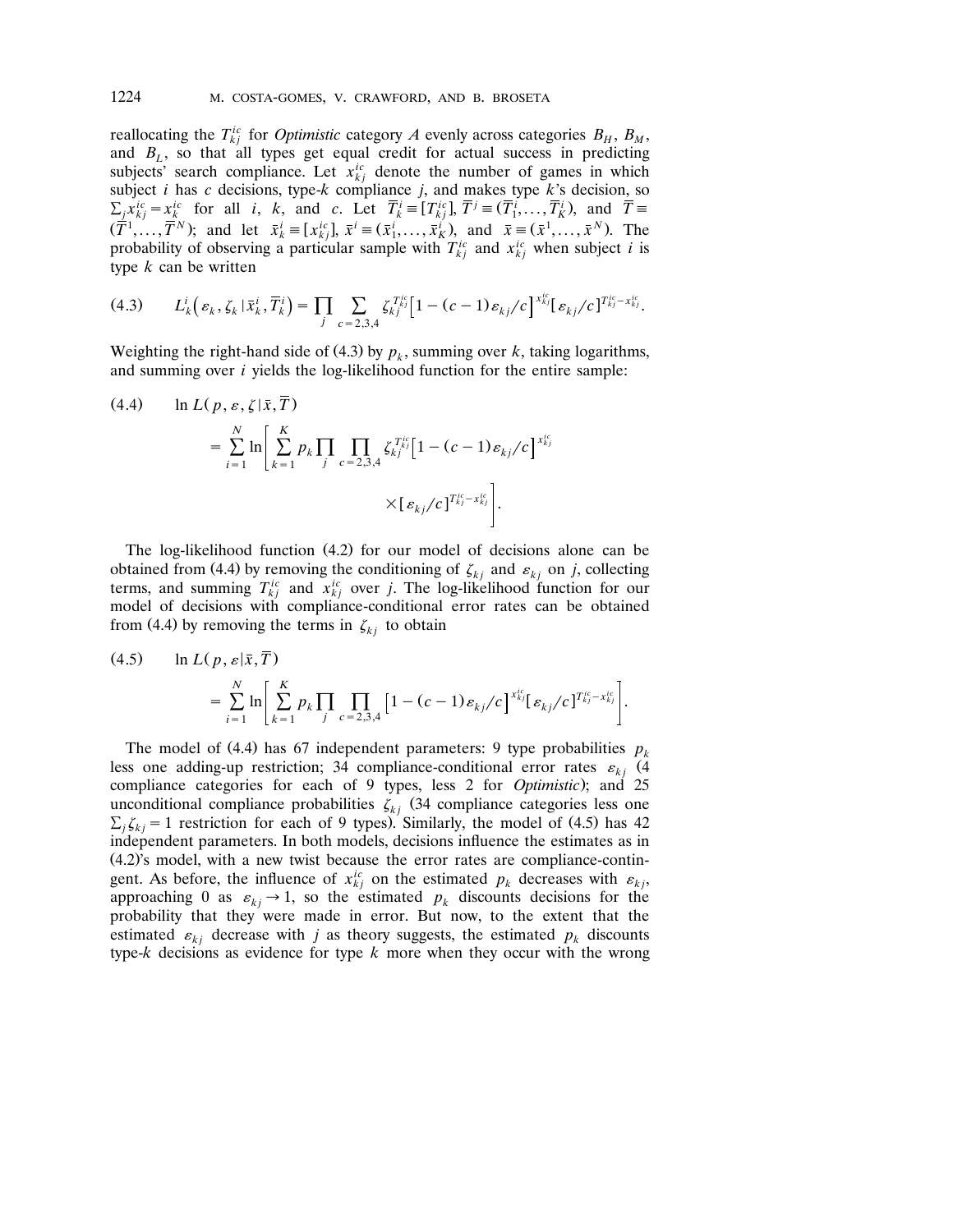look-ups for type  $k^{.63}$  Except for sampling error the estimated  $\varepsilon_{kj}$  will be independent of aspects of compliance that do not affect decisions, so the estimated  $p_k$  will ignore such aspects. This feature of our model allows us to estimate which aspects of types' Occurrence and Adjacency help to predict subjects' decisions, and how, while simultaneously using that information to estimate subjects' type frequencies.

In our model of decisions and information search, search also has a direct influence on the estimated type frequencies, in that  $(4.4)$ 's log-likelihood favors types *k* for which the  $T_{kj}^{ic}$ , and thus the estimated  $\zeta_{kj}$ , are more concentrated on particular levels of type-*k* compliance *j*, because such types' search implications explain more of the variation in subjects' look-up patterns.<sup>64</sup> Such types are favored without regard to whether the levels of *j* on which the  $T_{ki}^{ic}$  are concentrated are high or low: Theory suggests that they should be concentrated on *high* levels, but we do not impose such restrictions. Instead we use the unrestricted estimates of  $\zeta_{ki}$  as a diagnostic, placing more confidence in a type's estimated frequency when the restrictions are satisfied.

To see how these effects work more concretely, consider *Na*¨*ıe* and *Optimistic*, which in our games make the same decisions and have almost the same Occurrence. Even so,  $(4.4)$ 's and  $(4.5)$ 's models can distinguish them because *Naïve* Adjacency is restrictive while *Optimistic* Adjacency is vacuous. Although it may seem that this must favor *Optimistic* in the estimates, there are two effects at work, both of which favor *Naïve* in our sample. To the extent that subjects' Naïve/Optimistic decisions are more concentrated on high levels of compliance for *Naïve* than for *Optimistic*, the  $\varepsilon_{ki}$  terms in (4.4) or (4.5) favor *Naïve* because its Adjacency is more useful in predicting subjects' decisions. And to the extent that subjects' searches satisfy *Naïve* Adjacency more than randomly, the  $\zeta_{ki}$ terms in (4.4) also favor *Naïve*. Similar but more complex considerations distinguish *L2* and *D1* in both models, even though both respect two rounds of iterated pure-strategy dominance and make very similar decisions in our games.

Table III's two right-most columns report maximum likelihood estimates of  $p_k$ ,  $\zeta_{ki}$ , and  $\varepsilon_{ki}$  for the Baseline treatment, using (4.5)'s model of decisions with compliance-contingent error rates and  $(4.4)$ 's model of decisions and informa-

 $63$  We stress that our analysis allows rather than assumes this, in that which look-ups are wrong is determined by unrestricted estimates of the  $\varepsilon_{kj}$ . This flexibility is important, given how little is known about information search.

 $h^4$ Our model of decisions and information search can be criticized because it assigns the same meaning to a given degree of dispersion of compliance across categories for each type (while allowing different *levels* of compliance for different types), even though some types' information search requirements are harder to satisfy. This aspect of our error-rate analysis is a considered response to the difficulty of modeling search, but it bears emphasis that it rests on untestable assumptions about the link between cognition and search that are stronger than those required for our model of decisions with compliance-conditional error rates. Also, in replacing CGC&B's five compliance categories by the four used here, we found that estimates for our model of decisions and information search (but not our model of decisions with compliance-conditional error rates) are somewhat sensitive to the number of categories. We presume that this sensitivity would be eliminated with more categories, but this is computationally impractical.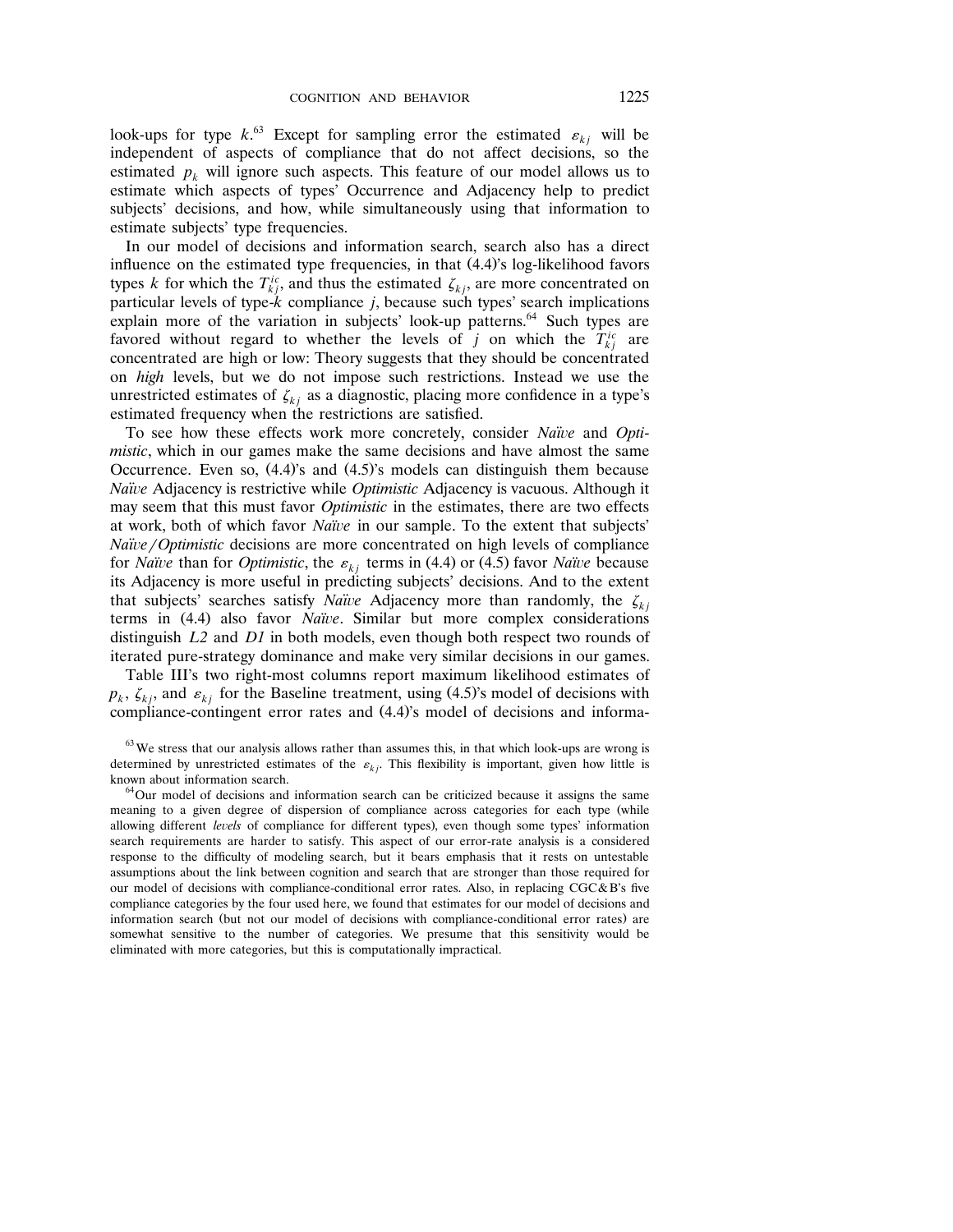tion search. Under our assumptions both models yield consistent estimates, but the latter's are more efficient because  $(4.4)$ 's model uses more information. For  $(4.5)$ 's model we also report (in parentheses) estimates of  $\zeta_{ki}$  conditional on the  $p_k$  estimated from decisions alone, to indicate the compliance frequencies on which the  $\varepsilon_{ki}$  estimates are based.

The estimates for our model of decisions with compliance-contingent error rates are very close to those for  $(4.2)$ 's model of decisions alone, with nearly the same ordering of type frequencies. The main difference is the strong separation of *Na*¨*ıe* and *Optimistic*. A likelihood ratio test cannot reject the hypothesis that  $\varepsilon_k \equiv \varepsilon_k$  for all *j* and *k* (*p*-value 0.20) or, a fortiori, that  $\varepsilon_k$  is weakly increasing in *j* for all *k*. <sup>65</sup> These results weakly support the implication of our theory that subjects with higher compliance tend to make their types' decisions more frequently, suggesting that there are systematic relationships between subjects' deviations from search patterns associated with equilibrium analysis and their deviations from equilibrium decisions.

*Naie* and *L2* have high compliance, error rates that decrease with higher compliance (with a low-frequency exception for  $L2$ ), and low error rates when compliance is high, all as suggested by theory. For those types the implied frequencies of noncompliance are generally lower than the corresponding error rates, which supports the interpretation that subjects made their estimated types' decisions intentionally, except for errors. By contrast, *D1* has fairly high compliance and high error rates that decrease with compliance (with a lowfrequency exception); and *Altruistic* and *Equilibrium* have low compliance and error rates that decrease with compliance (with an exception for *Equilibrium*). These results suggest that the estimated frequencies of *Naie* and *L2* are reliable, but they give somewhat less reason for confidence in that of *D1* and little reason for confidence in those of *Altruistic* or *Equilibrium*.

The estimates for our model of decisions and information search generally confirm the view of subjects' behavior suggested by the other two models, with some significant differences. *Naïve* and *L2* now have the largest estimated frequencies, each around 45%, and *D1* has disappeared. The shift toward *Naïve*, which comes mainly at the expense of *Optimistic* and *D1*, reflects the fact that *Naïve* compliance explains more of the variation in subjects' searches and decisions than *Optimistic*'s, which is too unrestrictive to be useful in our sample, or *D1*'s, which is more restrictive than *Naïve*'s, but less correlated with subjects' behavior. Again, a likelihood ratio test cannot reject the hypothesis that  $\varepsilon_{ki} \equiv \varepsilon_k$ for all *j* and *k* (*p*-value 0.99), or that  $\varepsilon_{ki}$  is weakly increasing in *j* for all *k*. These results also weakly support the theory's implication that subjects with higher compliance make their types' decisions more frequently.

*Altruistic*, *Na*¨*ıe*, and *Optimistic* now have high compliance and estimated error rates that decrease with compliance (with two low-frequency exceptions

 $65$ This test has low power because several types have zero estimated frequencies, so the associated error rates are not identified. If we had imposed those zero restrictions a priori, the *p*-value would have been 0.015.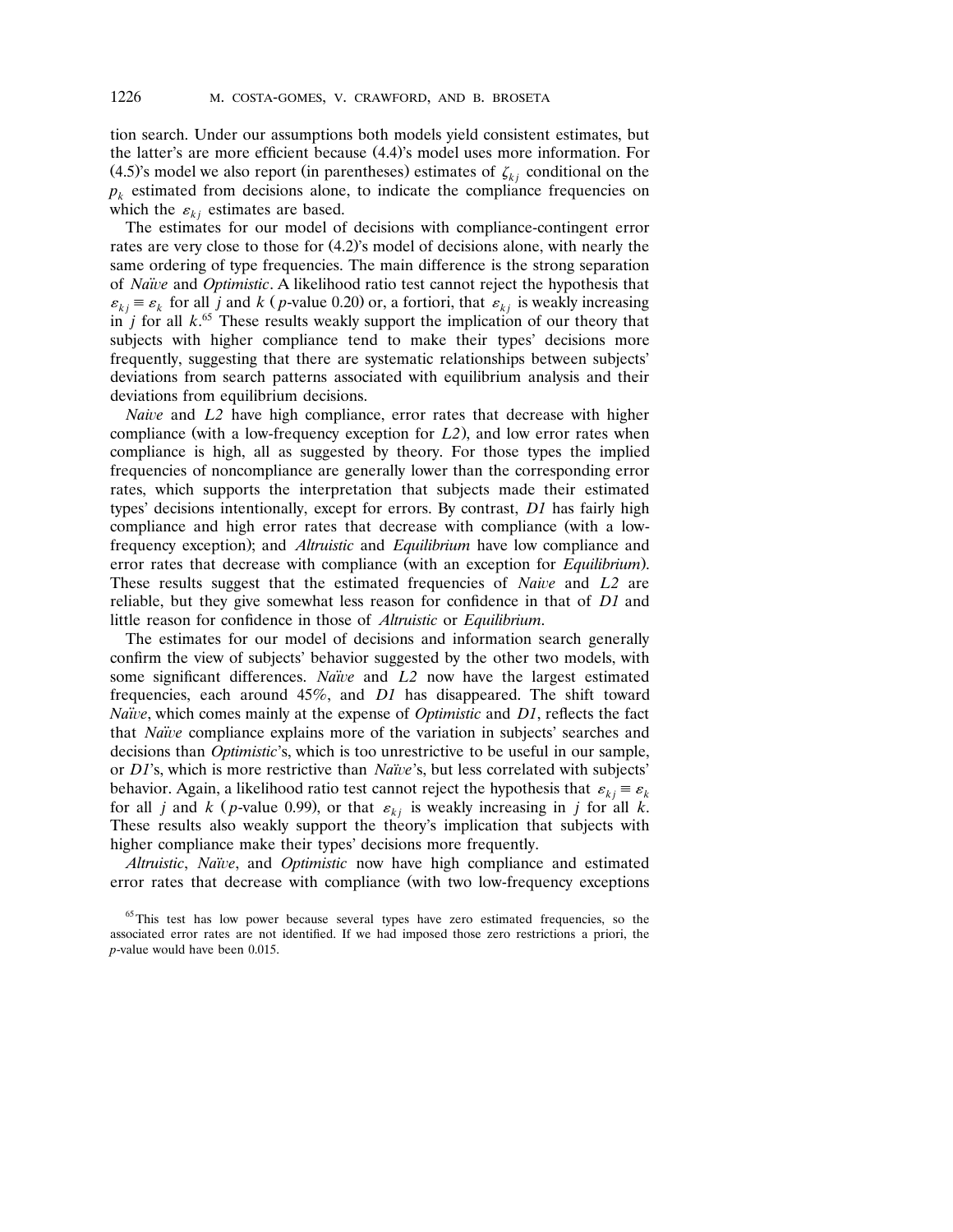for *Naie*.. For these types compliance is generally high enough to support the interpretation that subjects made their estimated types' decisions intentionally, except for errors. By contrast, *L2* has high compliance but estimated error rates that increase with higher compliance as often as they decrease (although with low frequencies), and *Pessimistic* and *Sophisticated* have very high error rates that decrease with compliance. These results suggest that the frequencies of *Altruistic*, *Na*¨*ıe*, and *Optimistic* estimated using our model of decisions and information search are reliable, but they give less reason for confidence in the estimated frequency of *L2* and very little reason for confidence in those of *Pessimistic* and *Sophisticated*. With these qualifications, our analysis suggests that there are large frequencies of *Na*¨*ıe* and *L2* subjects, totalling from 67-89% of the population, and a frequency of *D1* subjects from  $0-20\%$ , in each case depending on one's confidence in our assumptions about information search. In any case, there are at most traces of our other six types.

The estimates can again be used to compute Bayesian posteriors for individual subjects' types by specifying an uninformative prior and conditioning on their decision and search histories. The second entries in the cells of Table VI in Appendix E summarize the implications of our model of decisions and information search for subjects' posterior type probabilities. Of the 45 Baseline subjects, 43 have a posterior probability for one type of at least 0.90: 19 *L2*, 19 *Na*¨*ıe*, 2 *Pessimistic*, 1 *Altruistic*, 1 *Optimistic*, and 1 *Sophisticated*. <sup>66</sup> Thus, observing search allows us to assign more subjects to a single type with confidence  $(43)$ than our analysis of decisions alone (38), even though explaining subjects' decisions and searches simultaneously is a harder task. Focusing on modal type probabilities, observing search allows us to identify 11 subjects previously estimated to be *Naïve/Optimistic* as *Naïve* (10) or *Optimistic* (1). It changes another 16 subjects' modal posterior types: 6 from *L2*, 2 from *D1*, 1 from *Equilibrium*, and 1 from *Altruistic* to *Na*¨*ıe*; 2 from *D1* and 1 from *Equilibrium* to *L2*; 2 from *D1* to *Pessimistic*; and 1 from *D1* to *Sophisticated*. <sup>67</sup> Finally, it sharpens the identification of 11 *L2* subjects, clouds the identification of 3 *L2* subjects, and leaves 4 posteriors  $(3 L2$  and 1 *Altruistic*) unchanged at 1.000.

### *E*. *Aggregate Patterns in Subjects*' *Information Searches*

In this section we describe the aggregate patterns in subjects' information searches, using 13 simple measures. We hope that this approach, which imposes less structure, will convey more of the information in our search data, and thereby indicate the possibilities for further analysis.

 $66$ The remaining two subjects have modal posterior probabilities of 0.74, one on *L2* and one on *Naïve*.<br><sup>67</sup>We find the comparatively high frequency of changed type estimates unsurprising, given that a

subject's decisions and information searches over 18 games each constitute only one observation for the purpose of estimating his type.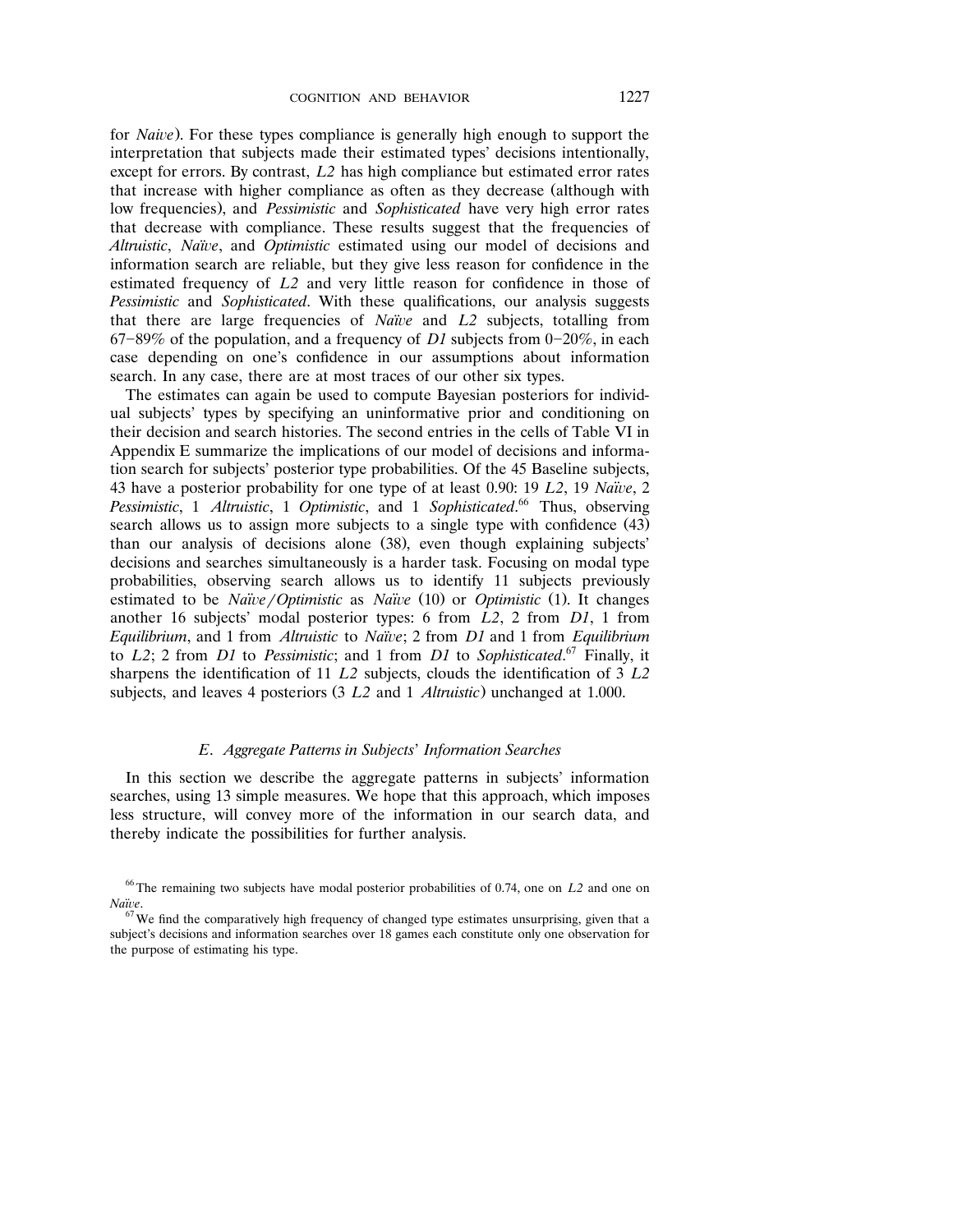The 13 measures are: the average total numbers of look-ups per game in own and other's payoffs; the average numbers of consecutive look-ups in own and other's payoffs, or *string lengths*; the average look-up durations in own and other's payoffs, in seconds, or *gaze times*; the frequencies with which own payoffs are inspected first, and inspected last; the frequencies of look-up transitions from own to own payoffs, and from other's to other's payoffs; the frequencies of up-down transitions in own payoffs and left-right transitions in other's payoffs, conditional on remaining in own or other's payoffs, respectively; and the frequency of *altruistic* transitions, from a given decision combination in own payoffs to the same one in other's payoffs, or vice versa.

Appendix A explains how to derive our types' implications for the measures under simple assumptions about the relationship between cognition and search. The top half of Table IV gives our types' theoretical implications for each measure, derived game by game and then averaged over games because they do not vary much across games, with the implications of random look-ups as a benchmark.68 Table IV shows that the implications differ systematically across three groups of types: our other-regarding but nonstrategic *Altruistic* type; our other nonstrategic types, *Pessimistic*, *Na*¨*ıe*, and *Optimistic*; and our strategic types, *L2*, *D1*, *D2*, *Equilibrium*, and *Sophisticated*. These differences are large enough to have a chance to show up in aggregate data.

The bottom half of Table IV summarizes the measures for Baseline and TS subjects, also averaged over games, first with all subjects in each treatment pooled and then with Baseline subjects sorted by their most likely types estimated from decisions alone (Table III).<sup>69</sup> Several interesting patterns are apparent even at this level of aggregation. TS subjects have more own and other's look-ups, longer string lengths, and shorter gaze times than Baseline subjects, all of which suggest that TS subjects perform more systematic analyses. TS subjects also have many more own up-down and other's left-right transitions, which are characteristic (under Adjacency) of algorithms for identifying *Equilibrium* or *Sophisticated* decisions, and more generally of strategic thinking in the normal form. These differences suggest that the methods by which theorists analyze normal-form games do not come naturally to subjects without training in game theory. Both TS and Baseline subjects have more other's left-right than own up-down transitions, which suggests that our display generates some bias in favor of left-right transitions.

The search measures for Baseline subjects sorted by most likely type are often several times higher than Table IV's theoretical bounds, but the two vary roughly in proportion across types. *Altruistic* subjects have more own and other's look-ups, shorter string lengths, fewer own-to-own and other's-to-other's transi-

<sup>&</sup>lt;sup>68</sup>Random look-ups are defined as independently and uniformly distributed given their total number, which is set equal to the observed total for each game-subject pair and then treated as exogenous.<br><sup>69</sup>The measures were computed by first computing an average for each subject over all 18 games

<sup>(</sup>unweighted by size of game) and then averaging over subjects (unweighted by length of look-up sequence).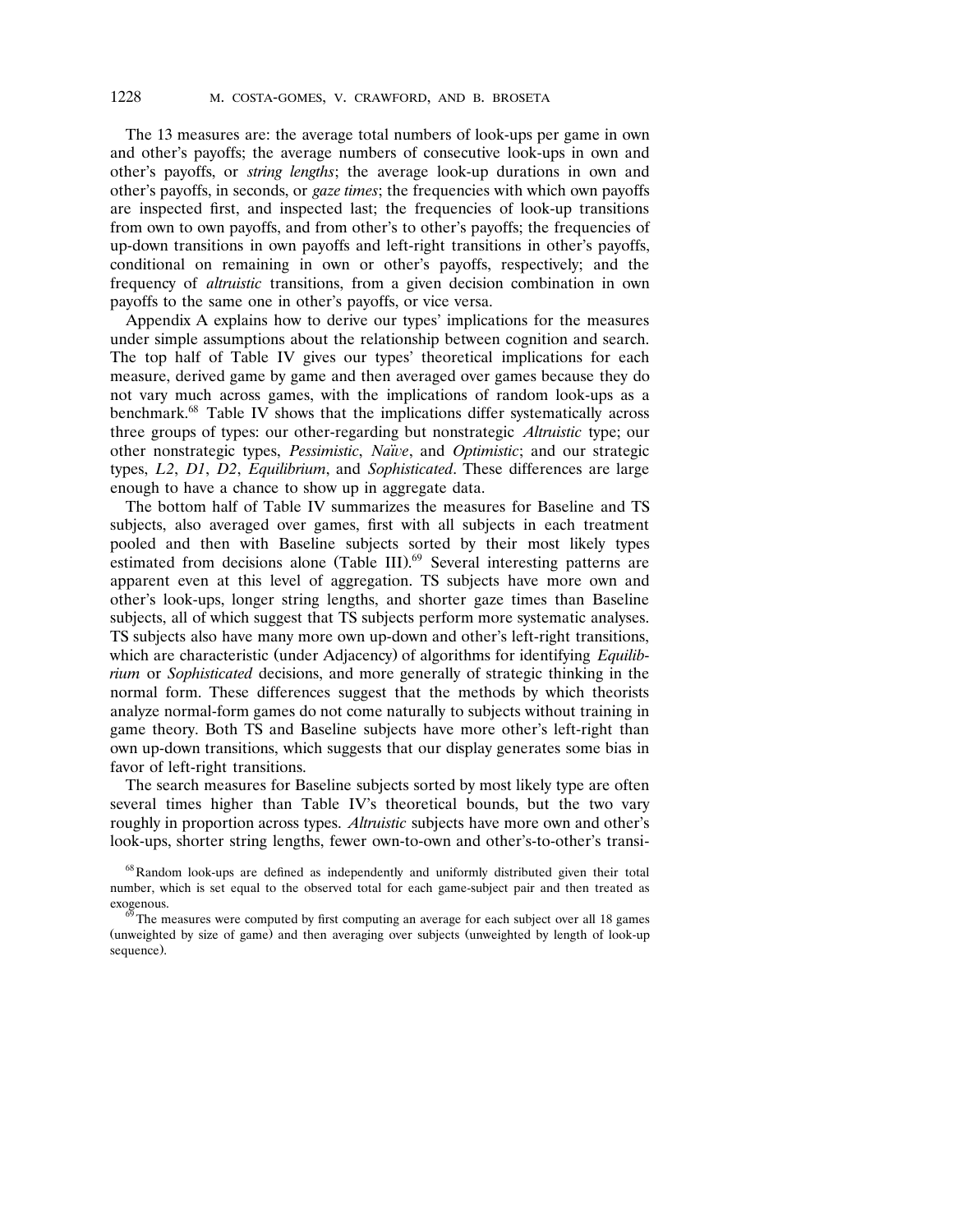## TABLE IV

IMPLICATIONS OF TYPES AND AGGREGATE LOOK-UP MEASURES FOR TS AND BASELINE SUBJECTS, AND BASELINE SUBJECTS BY MOST LIKELY TYPE ESTIMATED FROM DECISIONS ALONE (— VACUOUS)

| Type                      | Own<br>Look-<br>Ups | Other<br>Look-<br>Ups           | Own<br>String<br>Length | Other<br>String<br>Length | Own<br>Gaze<br>Time | Other<br>Gaze<br>Time | Own<br>Payoff<br>First | Own<br>Payoff<br>Last | Own-<br>Own<br>Trans. | Other-<br>Other<br>Trans. | Own<br>Up-Dn.<br>Trans. | Other<br>L.-Rt.<br>Trans.     | Altr.<br>Own-Oth.<br>Trans. |
|---------------------------|---------------------|---------------------------------|-------------------------|---------------------------|---------------------|-----------------------|------------------------|-----------------------|-----------------------|---------------------------|-------------------------|-------------------------------|-----------------------------|
| Implications of Types     |                     |                                 |                         |                           |                     |                       |                        |                       |                       |                           |                         |                               |                             |
| Altruistic                | $\geq 5.8$          | $\geq 5.8$                      | $\leq 1.82$             | $\leq 1.82$               | Long                | Long                  |                        |                       | $\leq 45\%$           | $\leq 45\%$               |                         | $\qquad \qquad$               | $\geq 10\%$                 |
| Pessimistic               | $\geq 3.9$          | $\qquad \qquad$                 | $\geq 1.82$             |                           | Long                | Short                 | $\geq 50\%$            | $\geq 50\%$           | $\geq 45\%$           | -                         | $\leq 31\%$             | $\overbrace{\phantom{13333}}$ | $\leq 10\%$                 |
| Naïve                     | $\geq 5.8$          | $\hspace{0.1mm}-\hspace{0.1mm}$ | >1.82                   | $\qquad \qquad$           | Long                | Short                 | $> 50\%$               | $> 50\%$              | $> 45\%$              | $\qquad \qquad$           | $\approx$ 31%           |                               | $\leq 10\%$                 |
| Optimistic                | $\geq 5.8$          | $\overline{\phantom{0}}$        | $\geq 1.82$             | $\overline{\phantom{0}}$  | Long                | Short                 | $\geq 50\%$            | $\geq 50\%$           | $\geq 45\%$           | $\overline{\phantom{0}}$  |                         | $\overbrace{\phantom{13333}}$ | $\leq 10\%$                 |
| L2                        | > 2.4               | > 5.8                           | >1.82                   | >1.82                     | Long                | Long                  | $< 50\%$               | $> 50\%$              | $> 45\%$              | $> 45\%$                  | >31%                    | $\approx$ 31%                 | $< 10\%$                    |
| D1                        | $\geq 4.6$          | $\geq 2.0$                      | $\geq 1.82$             | $\geq 1.82$               | Long                | Long                  |                        | $\geq 50\%$           | $\geq 45\%$           | $\geq 45\%$               | $\geq 31\%$             | $\geq 31\%$                   | $\leq 10\%$                 |
| D2                        | > 4.5               | > 2.4                           | >1.82                   | $\geq 1.82$               | Long                | Long                  |                        | $> 50\%$              | $> 45\%$              | $> 45\%$                  | >31%                    | >31%                          | $< 10\%$                    |
| Equilibrium               | $\geq 4.1$          | $\geq 3.6$                      | $\geq 1.82$             | $\geq 1.82$               | Long                | Long                  |                        | $\geq 50\%$           | $\geq 45\%$           | $\geq 45\%$               | $\geq 31\%$             | $\geq 31\%$                   | $\leq 10\%$                 |
| Sophisticated             | $\geq 5.8$          | $\geq 4.2$                      | $\geq 1.82$             | $\geq 1.82$               | Long                | Long                  |                        | $\geq 50\%$           | $\geq 45\%$           | $\geq 45\%$               | $\geq 31\%$             | $\geq 31\%$                   | $\leq 10\%$                 |
| Random                    |                     |                                 | 1.82                    | 1.82                      |                     |                       | 50%                    | 50%                   | 45%                   | 45%                       | 31%                     | 31%                           | 10%                         |
| Aggregate Lookup Measures |                     |                                 |                         |                           |                     |                       |                        |                       |                       |                           |                         |                               |                             |
| <b>TS</b>                 | 19.0                | 15.7                            | 6.88                    | 7.33                      | 0.60                | 0.45                  | 68.3%                  | 83.9%                 | 84.2%                 | 81.6%                     | 63.3%                   | 69.3%                         | 5.1%                        |
| All Baseline              | 16.8                | 14.6                            | 5.46                    | 5.95                      | 0.67                | 0.60                  | 72.8%                  | 78.5%                 | 79.7%                 | 77.5%                     | 31.6%                   | 42.9%                         | 8.5%                        |
| Altruistic                | 24.4                | 26.5                            | 2.20                    | 2.26                      | 0.48                | 0.44                  | 88.9%                  | 33.3%                 | 33.5%                 | 38.0%                     | 21.0%                   | 60.0%                         | 36.8%                       |
| Pessimistic               |                     |                                 |                         |                           |                     |                       |                        |                       |                       |                           |                         |                               |                             |
| Naïve / Optim.            | 13.7                | 8.4                             | 6.76                    | 6.03                      | 0.82                | 0.69                  | 96.0%                  | 77.3%                 | 84.9%                 | 80.5%                     | 21.1%                   | 48.3%                         | 4.9%                        |
| L2                        | 18.0                | 17.2                            | 5.80                    | 7.13                      | 0.59                | 0.52                  | 58.5%                  | 87.9%                 | 84.7%                 | 83.0%                     | 39.4%                   | 30.3%                         | $6.2\%$                     |
| D1                        | 14.6                | 12.8                            | 3.74                    | 3.73                      | 0.81                | 0.76                  | 70.6%                  | 54.8%                 | 70.4%                 | 68.3%                     | 28.3%                   | 61.7%                         | 14.5%                       |
| D2                        |                     |                                 |                         |                           |                     |                       |                        |                       |                       |                           |                         |                               |                             |
| Equilibrium               | 18.4                | 13.4                            | 4.05                    | 3.67                      | 0.55                | 0.51                  | 100.0%                 | 72.2%                 | 72.0%                 | 69.5%                     | 21.5%                   | 79.0%                         | 5.3%                        |
| Sophisticated             |                     |                                 |                         |                           |                     |                       |                        |                       |                       |                           |                         |                               |                             |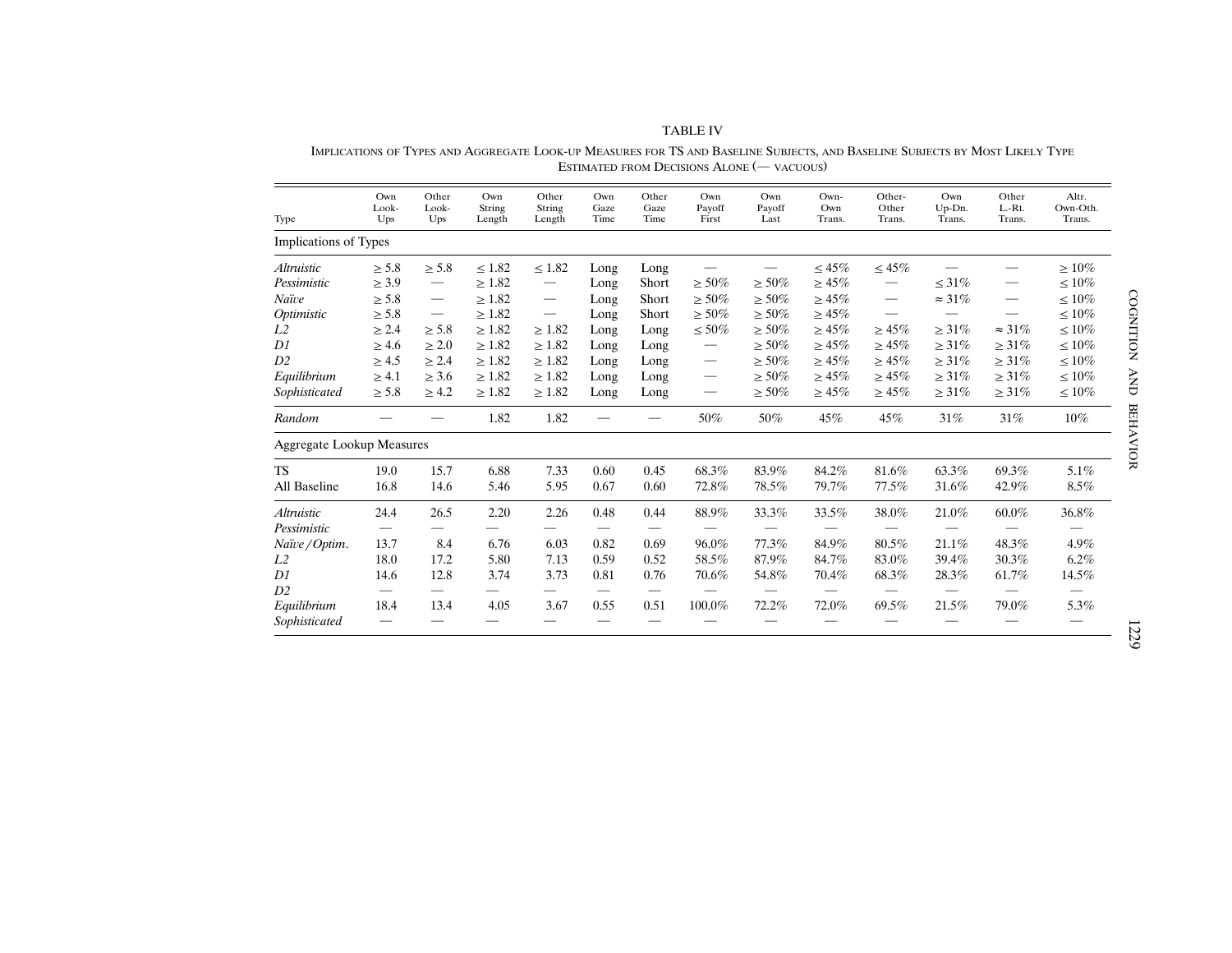tions, and, unsurprisingly, more altruistic own-to-other's transitions than other subjects. Every type but *Altruistic* has more own than other's look-ups, with the largest difference for *Naïve* / Optimistic (Equilibrium is a close second). Every type has (slightly) longer own than other's gaze times. Own payoff first exceeds 58% for every type, and 70% for all but *L2*; and own payoff last exceeds 54% for all types but *Altruistic*.

Table V shows how the search measures compare to our types' implications for TS and Baseline subjects, and for Baseline subjects sorted by their most likely types as estimated from decisions alone. The top part of Table V gives TS and Baseline subjects' aggregate rates of compliance with our types' Occurrence (100% minus the percentage for  $j=0$ ) and Adjacency (approximately the percentage for  $j = H$ ) restrictions. Compliance rates are calculated and categorized for each subject, type, and game and then aggregated across games and subjects. TS and Baseline subjects differ sharply in compliance with *Equilibrium*, *D1*, and *D2* Occurrence and Adjacency; with *Sophisticated* and *Pessimistic* Adjacency; and to a lesser extent with *L2* Occurrence; but comparatively little in compliance with the other, nonstrategic types' Occurrence and Adjacency.

The bottom part of Table V gives Baseline subjects' aggregate rates of compliance with subjects sorted by most likely type as in Table IV. These results suggest that Occurrence by itself doesn't discriminate very well, mainly because most subjects usually comply with most types' Occurrence. By contrast, Adjacency (which includes Occurrence by definition), particularly category  $B_H$  (100%) compliance with Occurrence and  $67-100\%$  compliance with Adjacency), discriminates well even at this aggregate level. In general, subjects whose most likely type is *k* have higher rates of compliance in type *k*'s category  $j = H$  than other subjects, with minor exceptions for *Naïve* / Optimistic and larger exceptions for *D1*. The contrast between these results and the sharp separation of TS from Baseline subjects in the top part of Table V suggests that there are important differences between TS subjects and ''naturally occurring'' *Equilibrium* Baseline subjects (Baseline subjects whose most likely type is *Equilibrium*).

### 5. CONCLUSION

This paper reports the results of experiments designed to study strategic sophistication, in which subjects play a series of 18 two-person normal-form games with varying structures, using a computer interface called MouseLab that records their searches for hidden payoff information along with their decisions. Our results show that it is feasible to study subjects' cognitive processes by monitoring their information searches along with their decisions in normal-form games, and that the richness of the search possibilities in normal-form games makes such an analysis a powerful complement to C&J's analysis of information search in extensive-form games. Our analysis shows that it is possible to give a coherent, unified account of subjects' searches and decisions by incorporating the cognitive implications of decision rules into a simple model based on a procedural view of decision-making and conservative assumptions about the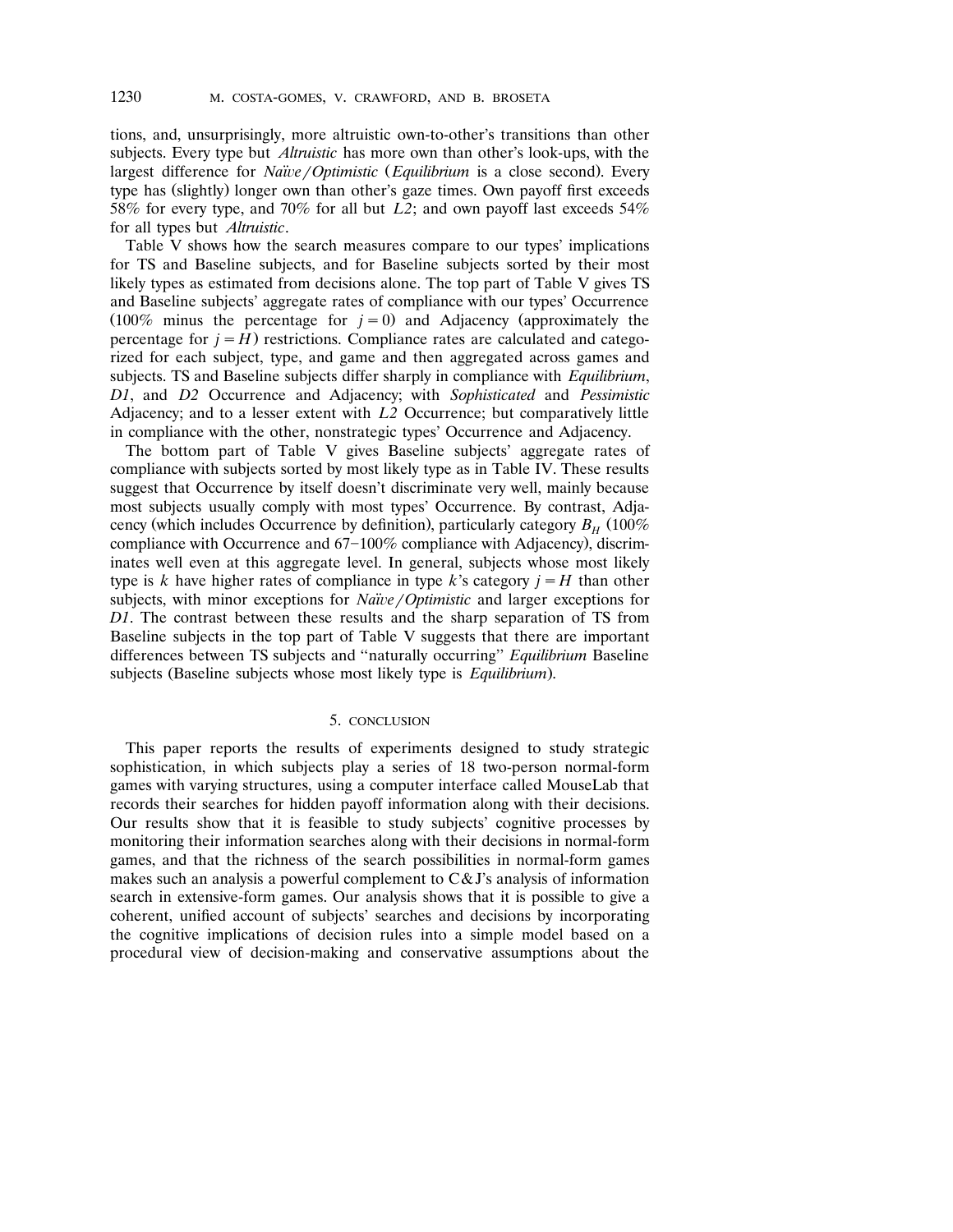|--|

AGGREGATE RATES OF COMPLIANCE WITH TYPES' OCCURRENCE AND ADJACENCY FOR TS AND BASELINE SUBJECTS, AND FOR BASELINE SUBJECTS BY Most Likely Type Estimated from Decisions Alone, in percentages (— vacuous)

| Treatment                 | Altruistic       | Pessimistic                           | Naïve                | Optimistic        | L <sub>2</sub>           | DI                   | D2                 | Equilibrium          | Sophisticated                   |
|---------------------------|------------------|---------------------------------------|----------------------|-------------------|--------------------------|----------------------|--------------------|----------------------|---------------------------------|
| $(*$ subjects)            | $J = H, M, L, 0$ | $j = H, M, L, 0$                      | $j = H, M, L, 0$     | $i = A0$          | $i = H, M, L, 0$         | $i = H, M, L, 0$     | $j = H, M, L, 0$   | $i = H, M, L, 0$     | $j = H, M, L, 0$                |
| TS(12)                    | 3,10,50,27       | 44, 7, 36, 13                         | 83, 2, 0, 15         | 86,14             | 76, 2, 0, 22             | 92, 3, 1, 5          | 92, 3, 1, 5        | 96, 1, 1, 3          | 75, 1, 1, 24                    |
| Baseline (45)             | 14, 11, 51, 24   | 74, 2, 11, 14                         | 78, 4, 4, 14         | 85,15             | 67, 14, 5, 14            | 52, 19, 15, 14       | 50, 19, 15, 14     | 42, 23, 19, 16       | 39, 21, 20, 21                  |
| Altruistic (2)            | 78,6,11,6        | 56,8,33,3                             | 53, 3, 42, 3         | 97,3              | 47,8,39,6                | 36,6,56,3            | 33,8,56,3          | 31, 11, 56, 3        | 28, 14, 56, 3                   |
| Pessimistic (0)           | ., —             | г,                                    |                      |                   | $\cdot$                  |                      | $\cdot$<br>$\cdot$ |                      | $\cdot$ $\cdot$ $\cdot$ $\cdot$ |
| $Na\ddot{w}e/Optim.$ (11) | 9,5,53,33        | 85,1,9,5                              | 89, 5, 3, 4          | 96,4              | 42, 24, 3, 31            | 45, 22, 20, 13       | 43, 18, 23, 16     | 26, 24, 28, 23       | 23, 23, 27, 27                  |
| L2(23)                    | 8, 12, 58, 22    | 72, 2, 9, 17                          | 78, 3, 0, 18         | 80.20             | 85,6,3,6                 | 57, 20, 9, 15        | 54, 21, 10, 15     | 49, 24, 12, 15       | 46, 22, 12, 20                  |
| DI(7)                     | 23, 21, 26, 29   | 59, 3, 16, 23                         | 63, 7, 6, 23         | 77,23             | 53, 21, 6, 21            | 48, 17, 14, 20       | 45, 19, 15, 21     | 42, 20, 17, 21       | 38, 14, 21, 27                  |
| D2(0)                     | ., —, — ,        | $\overline{\phantom{a}}$ ,<br>$\cdot$ | $\sim$               | $\cdot$ , $\cdot$ | $\sim$ $\sim$<br>$\cdot$ | $\ddot{\phantom{1}}$ | $\cdots$           | $\sim$ $\sim$ $\sim$ | $, \, \, , \, \, , \,$          |
| Equilibrium (2)           | 6,8,86,0         | 100,0,0,0                             | 97, 3, 0, 0          | 100,0             | 64, 36, 0, 0             | 69, 17, 14, 0        | 67, 19, 14, 0      | 56,25,19,0           | 53, 19, 28, 0                   |
| Sophisticated (0)         | $-,-,-$          | $\cdot$                               | $\cdot$ ,<br>$\cdot$ |                   | $\cdot$<br>$\cdot$       |                      | $\cdot$            | $\cdot$ ,            | $, \, \cdot \,$<br>$\cdot$      |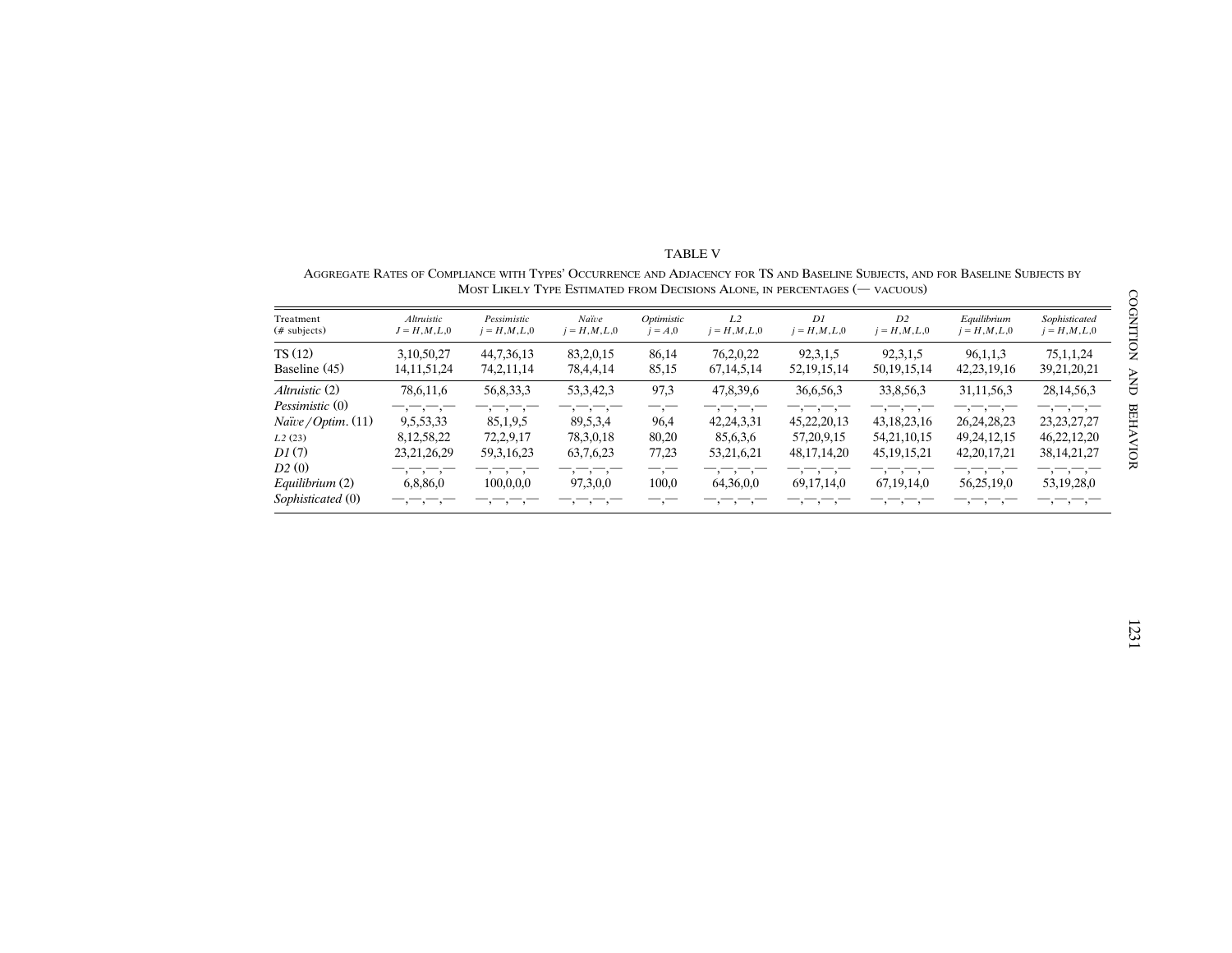relationship between cognition and search. The model gives a clearer view of how subjects' decisions are determined, and shows that their deviations from the search implications of equilibrium analysis help to predict their deviations from equilibrium decisions.

More generally, our analysis suggests that strategic behavior can be better understood by searching for sets of simple, generalizable decision rules that describe players' decisions in a variety of environments, using their cognitive requirements to derive their implications for information search, and constructing a unified explanation of both aspects of players' behavior. We hope that the theory and the tools for measurement and data analysis discussed here will be useful in expanding the view of economic agents from economic decision-makers, to economic and informational decision-makers, and eventually to economic and cognitive decision-makers.

*Department of Economics, Uniersity of York, York YO10 5DD, United Kingdom,*

*Department of Economics, Uniersity of California, San Diego, 9500 Gilman Drie, La Jolla, CA, 92093-0508, U.S.A.,*

*and*

*Instituto de Inestigacion de la Empresa Familiar, Organismo Publico Valenciano de Inestigacion, Calle Salamanca, 68-1<sup>a</sup> , 46005 Valencia, Spain*

*Manuscript receied October, 1998; final reision receied July, 2000.*

APPENDIX A: EXPLANATION OF INFORMATION SEARCH MEASURES IN TABLE IV, SECTION 4.E

This appendix explains how to derive our types' implications for the 13 information search measures in Table IV under simple assumptions about cognition and information search.

The implications about the minimal numbers of own and other's look-ups follow by enumeration from Occurrence. Some of their relationships are easily understood from general principles. *Na*¨*ıe*, *Optimistic*, and *Pessimistic* have no implications for other's look-ups because other's payoffs are irrelevant for them. *Altruistic*, *Na*¨*ıe*, *Optimistic*, and *Sophisticated* must always look at all own payoffs (with a minor exception involving bounds for *Optimistic*), and *Altruistic* and *L2* must always look at all other's payoffs; their common " $\geq$  5.8" entries are based on the numbers of own or other's payoffs, averaged over games. The minimal number of own look-ups for *Pessimistic* is somewhat lower because it can avoid the need for some look-ups more often, using bounds as for *Optimistic*. *Equilibrium* requires still fewer own look-ups because it can sometimes avoid the need for many look-ups by identifying dominance for its partner. (Sophisticated, by contrast, must always check for dominance relationships among own decisions when forming beliefs, even when its partner has a dominant decision.) Both *Sophisticated* and *Equilibrium* require fewer other's than own look-ups, on average, because identifying an own dominant decision makes other's look-ups unnecessary, but not vice versa.<sup>70</sup>

*D1* and *D2* require fewer own look-ups than *Altruistic*, *Na*¨*ıe*, *Optimistic*, and *Sophisticated* because identifying a dominant decision for their partner sometimes allows them to avoid some own

 $\frac{70}{2}$ Random look-ups have no implications for the minimal numbers of look-ups, because they take the total numbers as given. Adjacency implies no further restrictions on minimal numbers of look-ups.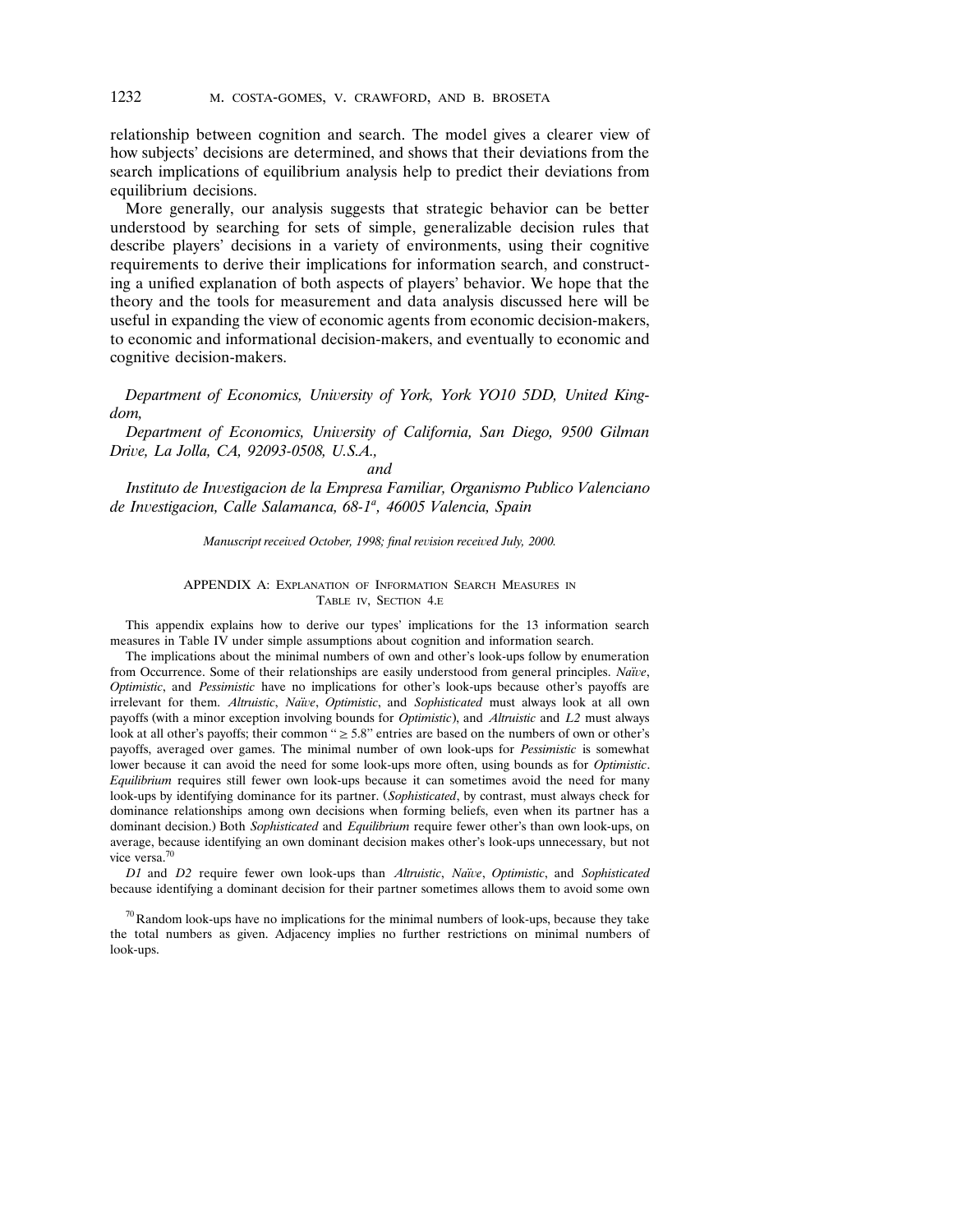look-ups. However, *D1* and *D2* require more own look-ups than *Equilibrium* because identifying their naive best responses sometimes requires more own look-ups than identifying equilibrium decisions. *D1* and *D2* require fewer other's than own look-ups because after checking for dominance, they must compare the expected payoffs of own but not other's decisions. *L2*, by contrast, requires fewer own than other's look-ups-fewer own look-ups than any other type-because it starts by identifying other's *Naïve* decision, which requires all other's payoffs, and then best responds to it, which requires own payoffs for only one other's decision. The large difference in *D1*'s and *L2*'s search implications is surprising, because both respect two rounds of iterated dominance, and therefore make the same decisions in all but two of our games. This separation plays an important role in Section 4.D's econometric analysis.

Table IV's implications for average string lengths follow from the assumption that a type's relevant comparisons are more frequently represented by adjacent pairs in the look-up sequence than in a random sequence with the same total number of look-ups. This implies average string lengths at least as long as random for *Pessimistic*, *Na*¨*ıe*, *Optimistic*, *L2*, *D1*, *D2*, *Equilibrium*, and *Sophisticated*, for which no relevant comparisons cross the boundary between own and other's payoffs; and at most as long as random for *Altruistic*, for which all relevant comparisons do so. Average string length would approach 2.0 for long sequences of random look-ups if transitions to the same payoff were as likely as to other payoffs, because there are as many own as other's payoffs, on average. However, our subjects hardly ever returned immediately to the same payoff.<sup>71</sup> If we elevate this empirical regularity to an assumption, average string length approaches a limit less than 2.0, which depends on the numbers of decisions, as the total number of look-ups increases. An easy calculation, assuming equal numbers of look-ups in each game and averaging over games, yields a limiting average string length of 1.82 for random look-ups. Our subjects' look-up sequences were long enough to make this limit an appropriate benchmark.

The implications for look-up durations, or *gaze times*, follow immediately from the assumption that a type's relevant look-ups have longer average gaze times than other look-ups.<sup>72</sup>

The implications about the frequencies of inspecting own payoffs first and last follow from the assumptions that first and last look-ups are more likely than not to be relevant, and that a type's relevant look-ups appear more frequently, on average, than in a random look-up sequence, for which first and last look-ups are equally likely to be of own and other's payoffs. For *Altruistic* these assumptions imply no restrictions on first or last look-ups. For *Pessimistic*, *Optimistic*, and *Na*¨*ıe* only own payoffs are relevant, hence first and last look-ups are more likely to be of own payoffs. For *L2* more other's than own payoffs are relevant, hence first look-ups are more likely to be of other's payoffs; while for *D1*, *D2*, *Equilibrium*, and *Sophisticated*, own and other's payoffs are usually both relevant, hence there is no presumption about first look-ups. For *Equilibrium* the last payoff relevant to identifying its decision via iterated dominance is an own payoff, while other methods are neutral on this point; and for *D1*, *D2*, *L2*, and *Sophisticated* the last relevant information is always from an expected-payoff or dominance comparison of own decisions. Thus for these five types, last look-ups are more likely than not to be of own payoffs.

Table IV's implications for the frequencies of transitions from own to own and other's to other's payoffs, of up-down transitions in own payoffs and left-right transitions in other's payoffs, and of altruistic own-to-other's transitions, all follow from the assumption that a type's relevant comparisons are more frequently represented by adjacent pairs in the look-up sequence than in a random sequence with the same total number of look-ups. For random look-ups the expected frequencies of

 $71$  We can distinguish returning from staying because clicking is required to close as well as open boxes.<br><sup>72</sup>Standard decision-theoretic notions have no implications for gaze time because they focus on

the information look-ups reveal, which is independent of gaze time provided that (as here) it suffices for comprehension. Subjects seem to make many irrelevant look-ups out of curiosity, and these may have shorter gaze times than relevant look-ups; but they could also have longer gaze times if subjects make relevant comparisons via brief, frequently repeated look-ups.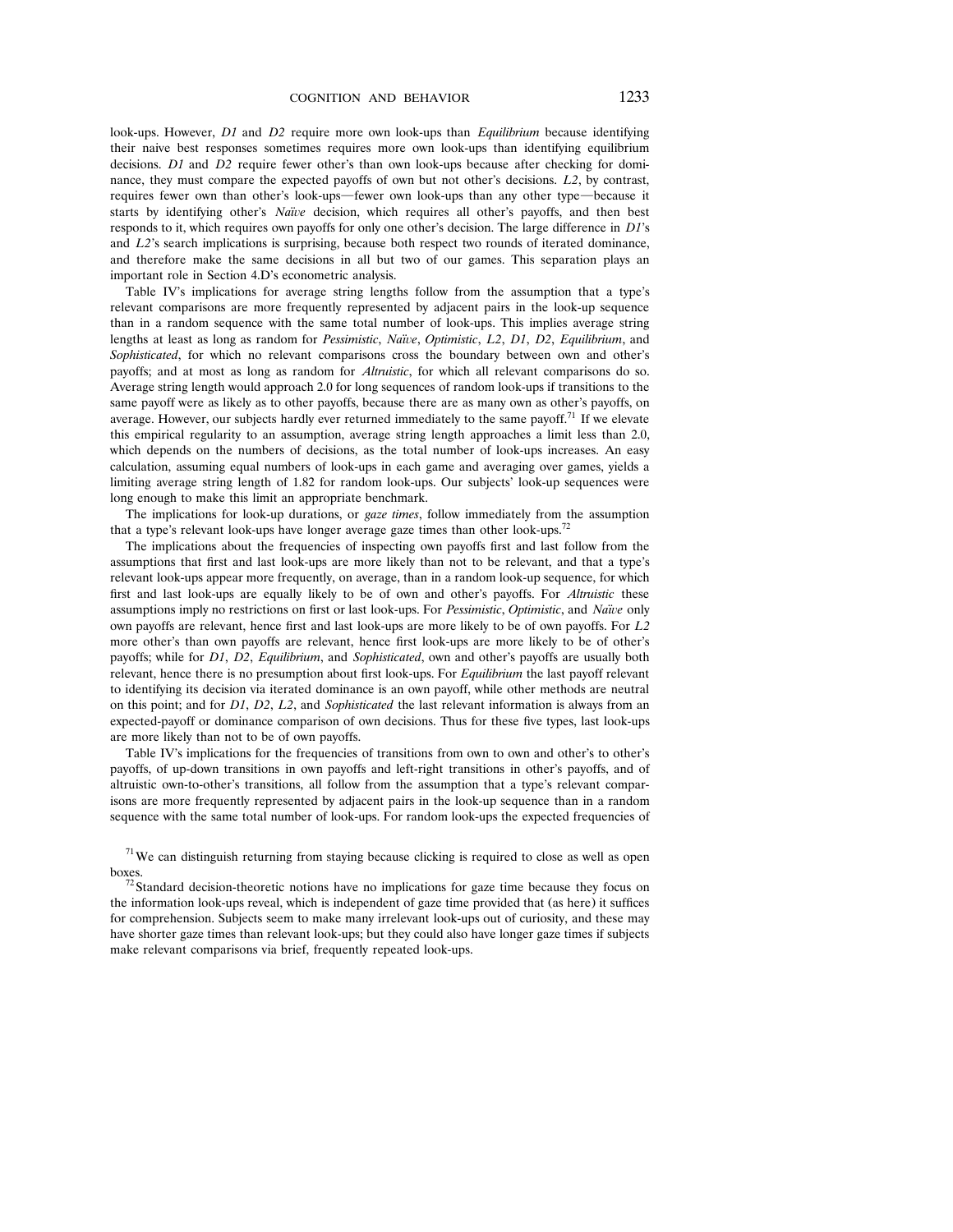those transitions, averaged across games, are 45.0%, 45.0%, 30.6%, 30.6%, and 10.0%, respectively, again assuming that subjects never return immediately to the same payoff.

Because the associated comparisons are all more likely than not to be relevant, the frequencies of own to own and other's to other's payoff transitions for *L2*, *D1*, *D2*, *Equilibrium*, and *Sophisticated*; of up-down in own and left-right in other's payoff transitions for *D1*, *D2*, *Equilibrium*, and *Sophisticated*; of up-down in own payoff transitions for *L2*; of own to own transitions for *Na*¨*ıe*, *Optimistic*, and *Pessimistic*; and of *Altruistic* own to other's transitions for *Altruistic* should all be at least random. Because comparisons associated with left-right in own transitions are more likely than not to be relevant for *Pessimistic*, its frequency of up-down in own transitions should be at most random. Because comparisons associated with own to other's transitions are irrelevant for all types other than *Altruistic*, their frequencies should be at most random for those types. Because *Naïve* decisions (either for *Naïve* or for *L2*'s partner) can be identified equally well by left-right or up-down comparisons in own payoffs, the frequencies of up-down in own transitions for *Naïve* and left-right in other's transitions for *L2* should be approximately random. Finally, because there are no relevant comparisons associated with up-down in own transitions for *Optimistic*; with left-right in other's transitions for *Na*¨*ıe*, *Optimistic*, or *Pessimistic*; or with up-down in own and left-right in other's transitions for *Altruistic*, there is no presumption about the frequencies of such transitions.

#### REFERENCES

- ALGAZE [CROSON], RACHEL (1990): "A Test of Presentation Effects on Strategy Choice," B. A. Honors Thesis, University of Pennsylvania.
- AUMANN, ROBERT, AND ADAM BRANDENBURGER (1995): "Epistemic Conditions for Nash Equilibrium," *Econometrica*, 63, 1161-1180.
- BEARD, T. RANDOLPH, AND RICHARD BEIL (1994): "Do People Rely on the Self-interested Maximization of Others?: An Experimental Test," *Management Science*, 40, 252-262.
- BRANDTS, JORDI, AND CHARLES HOLT (1995): "Limitations of Forward Induction and Dominance: Experimental Evidence," *Economics Letters*, 49, 391-395.
- CACHON, GERARD, AND COLIN CAMERER (1996): "Loss Avoidance and Forward Induction in Experimental Coordination Games," *Quarterly Journal of Economics*, 111, 165-194.
- CAMERER, COLIN, ERIC JOHNSON, TALIA RYMON, AND SANKAR SEN (1993): "Cognition and Framing in Sequential Bargaining for Gains and Losses,'' *Frontiers of Game Theory*, ed. by Kenneth Binmore, Alan Kirman, and Piero Tani. Cambridge: MIT Press, pp. 27-47.
- CARD, S. K., T. P. MORAN, AND A. NEWELL (1983): *The Psychology of Human-Computer Interaction*. Hillsdale N. J.: Lawrence Erlbaum.
- COOPER, RUSSELL, DOUGLAS DEJONG, ROBERT FORSYTHE, AND THOMAS ROSS (1990): "Selection Criteria in Coordination Games: Some Experimental Results,'' *American Economic Reiew*, 80, 218-233.
- COSTA-GOMES, MIGUEL, VINCENT CRAWFORD, AND BRUNO BROSETA (1998): "Cognition and Behavior in Normal-Form Games: an Experimental Study,'' Discussion Paper 98-22, University of California, San Diego (pdf file at http://weber.ucsd.edu/~vcrawfor/#CogBeh).
- CRAWFORD, VINCENT (1997): "Theory and Experiment in the Analysis of Strategic Interaction," in *Adances in Economics and Econometrics*, *Seenth World Congress*: *Theory and Applications*, *Vol*. *I*, Econometric Society Monographs No. 27, ed. by David Kreps and Kenneth Wallis. Cambridge, U.K.: Cambridge University Press, pp. 206-242.
- EL-GAMAL, MAHMOUD, AND DAVID GRETHER (1995): "Are People Bayesian? Uncovering Behavioral Strategies," *Journal of the American Statistical Association*, 90, 1137-1145.
- GILBOA, ITZHAK, EHUD KALAI, AND EITAN ZEMEL (1993): "The Complexity of Eliminating Dominated Strategies," Mathematics of Operations Research, 18, 553-565.
- HARLESS, DAVID, AND COLIN CAMERER (1994): "The Predictive Utility of Generalized Expected Utility Theories," *Econometrica*, 62, 1251-1289.
- --- Ž . 1995 : ''An Error Rate Analysis of Experimental Data Testing Nash Refinements,'' *European Economic Review*, 39, 649-660.